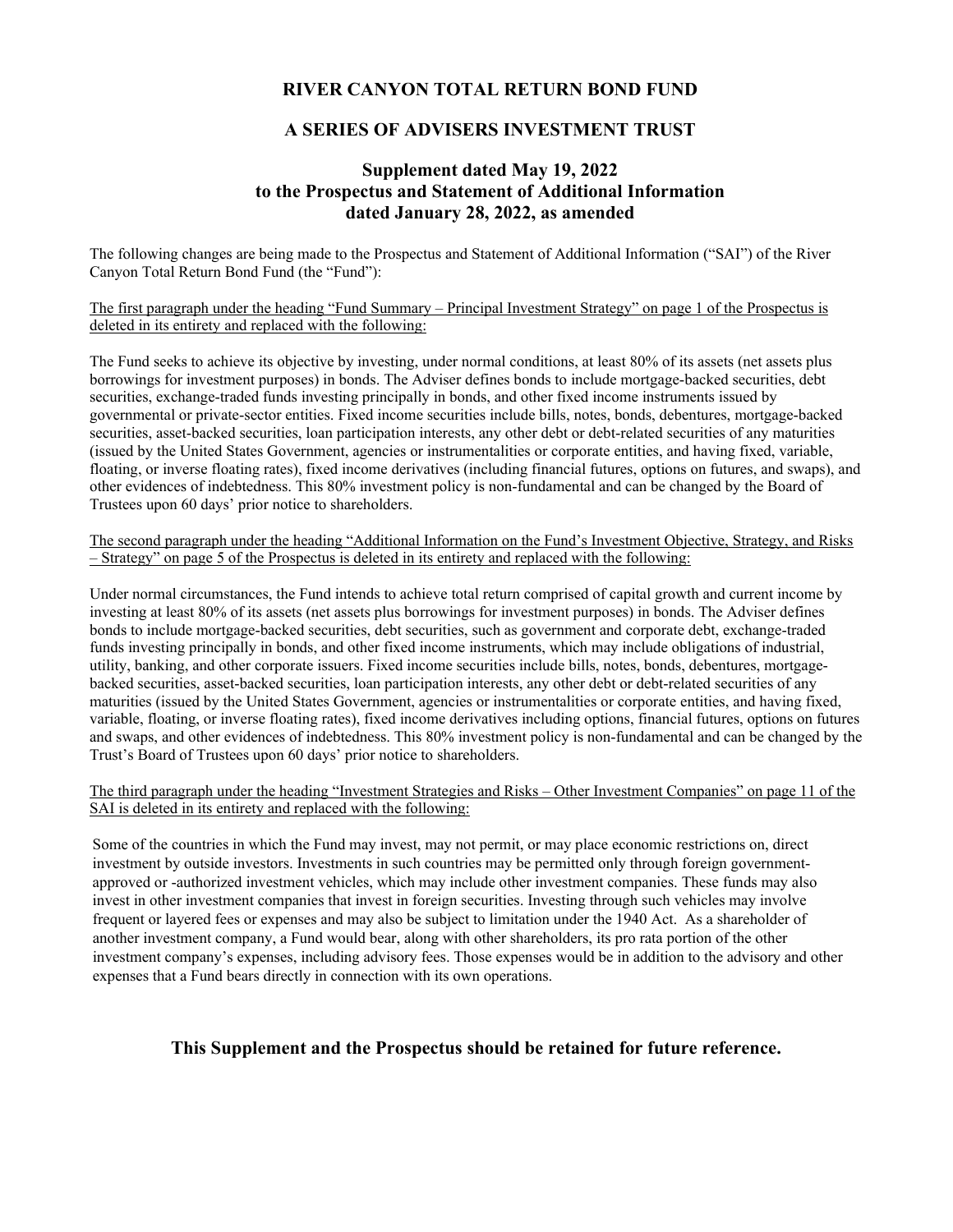### **RIVER CANYON TOTAL RETURN BOND FUND**

### **A SERIES OF ADVISERS INVESTMENT TRUST**

### **Supplement dated March 25, 2022 to the Prospectus and Statement of Additional Information dated January 28, 2022**

The following changes are being made to the Prospectus and Statement of Additional Information("SAI") of the River Canyon Total Return Bond Fund (the "Fund").

The information identifying the Fund's portfolio manager on page 4 of the prospectus in the subsectionentitled "Portfolio Management" is deleted in its entirety and replaced with the following:

**PortfolioManagers** Todd Lemkin Portfolio Manager Length of Service: Since March 2022

Sam Reid Portfolio Manager Length of Service: Since March 2022

The biographical information of the Fund's portfolio manager on page 12 of the Prospectus is deleted in its entirety and replaced with the following:

#### **Todd Lemkin Partner and Chief Investment Officer** River Canyon Total Return Bond Fund

Todd Lemkin is a Partner and the Chief Investment Officer of Canyon Capital. Mr. Lemkin joined Canyon in 2003 as an Analyst at the firm. He was named Managing Director in 2007, Senior Portfolio Manager in 2010, Partner in 2012 and Co-Chief Investment Officer of Corporate Investments in 2017. Mr. Lemkin was named Chief Investment Officer in 2020. Mr. Lemkin directs and manages the efforts of Canyon's portfolio team to develop, analyze, and implement investment ideas across the Firm's global platform. Mr. Lemkin has extensive investment expertise across the cable, media, telecom, satellite, industrials, real estate, gaming and packaging sectors. Mr. Lemkin has also previously focused on Canyon's European investment effort and the Firm's London office. Prior to joining Canyon in 2003, Mr. Lemkin was with Scoggin Capital Management in New York, where he focused on analyzing securities of distressed and bankrupt companies. Mr. Lemkin was also an Investment Banker in the Healthcare Group of Banc of America Securities and the Mergers & Acquisitions Group of Lehman Brothers. Mr. Lemkin is a member of the Board of Governors at Cedar Sinai Hospital. Mr. Lemkin is a graduate of the University of California, Berkeley (B.A., English).

## **Sam Reid Partner and Head Debt Trader**

River Canyon Total Return Bond Fund

Sam Reid is a Partner and the Head Debt Trader of Canyon Capital. Mr. Reid joined Canyon in 2008 as a Fixed Income Trader. He was named Senior Vice President in 2013, Managing Director in 2017 and Partner in 2021. Mr. Reid's primary focus is to oversee trading activity in credit market investments. Prior to joining Canyon, Mr. Reid was a sell-side High Yield Credit trader at JPMorgan Chase for seven years, where he traded CDS and high yield bonds in both a market making and proprietary trading capacity. Mr. Reid is a graduate of Georgetown University (dual B.S., International Business and Finance). Mr. Reid is a CFA® charterholder.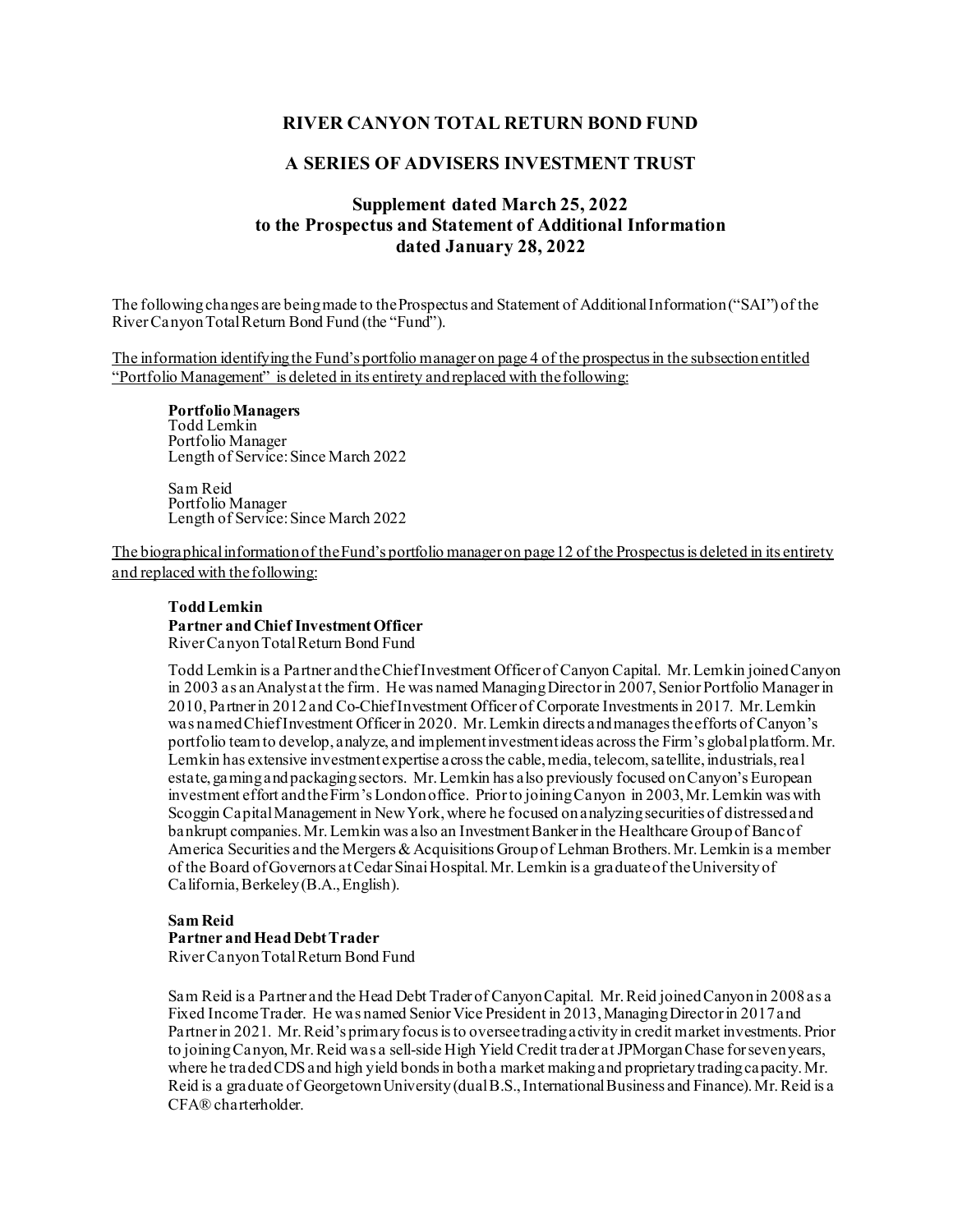### The Portfolio Manager Holdings section on page 39of the SAI is deleted in its entirety and replaced with the following:

The following table indicates for the Fund the dollar range of shares beneficially owned by the portfolio managers as of February 28, 2022.

|             |                                      |   | Dollar Range of Shares in the Fund |          |           |  |                                             |      |
|-------------|--------------------------------------|---|------------------------------------|----------|-----------|--|---------------------------------------------|------|
|             |                                      |   | $$1 -$                             |          |           |  | $$10,001 - $50,001 - $100,001 - $500,001 -$ | Over |
| Individual  | Title                                |   | None \$10,000                      | \$50.000 | \$100,000 |  | \$500,000 \$1,000,000 \$1,000,000           |      |
| Todd Lemkin | Partner and Chief Investment Officer |   |                                    |          |           |  |                                             |      |
| Sam Reid    | Partner and Head Debt Trader         | X |                                    |          |           |  |                                             |      |

The tablesin the Other Portfolio Manager Information section on page 40 of the SAI are deleted in their entirety and replaced with the following:

The following tables indicate the number of accounts and assets under management (in millions) for each type of account for the portfolio managers as of February 28, 2022.

#### Todd Lemkin, Partner and Chief Investment Officer:

|                                  | <b>Number of Accounts</b> | <b>Assets Under Management</b><br>(in millions) |            |                                    |
|----------------------------------|---------------------------|-------------------------------------------------|------------|------------------------------------|
| <b>Account Type</b>              | Total                     | Subject to a<br>Performance<br>Fee              | Total      | Subject to a<br>Performance<br>Fee |
| Registered Investment Companies  | 2                         |                                                 | \$57.7     | \$0                                |
| Other Pooled Investment Vehicles |                           | 15                                              | \$13,486.5 | \$13,357.5                         |
| Other Accounts                   |                           |                                                 | \$0        | \$0                                |
| Total                            | 19                        | 15                                              | \$13,544.2 | \$13,357.5                         |

### Sam Reid, Partner and Head Debt Trader:

|                                  | <b>Number of Accounts</b> | <b>Assets Under Management</b><br>(in millions) |       |                                    |
|----------------------------------|---------------------------|-------------------------------------------------|-------|------------------------------------|
| <b>Account Type</b>              | Total                     | Subject to a<br>Performance<br>Fee              | Total | Subject to a<br>Performance<br>Fee |
| Registered Investment Companies  |                           |                                                 | \$0   | \$0                                |
| Other Pooled Investment Vehicles |                           |                                                 | \$0   | \$0                                |
| Other Accounts                   |                           |                                                 | \$0   | \$0                                |
| Total                            |                           |                                                 | S0    | \$0                                |

The "Portfolio Manager Compensation" section on page 40 of the SAI is deleted in its entirety and replaced with the following:

### *Portfolio Manager Compensation*

The Adviser compensates the portfolio managers for their management of the Fund. River Canyon portfolio managers are compensated through a variety of components and their compensation may vary from year to year based on a number of factors. The portfolio managers may receive all or some combination of salary, annual discretionary bonus, and interests in the carried interest in certain of Canyon's funds.

Managing Partners are compensated by salary and ownership/division of the profits of the firm, which includes River Canyon's parent company, Canyon Capital Advisors, LLC. Employees are compensated by salary plus discretionary bonus. The firm has established an Equity Plan for certain investment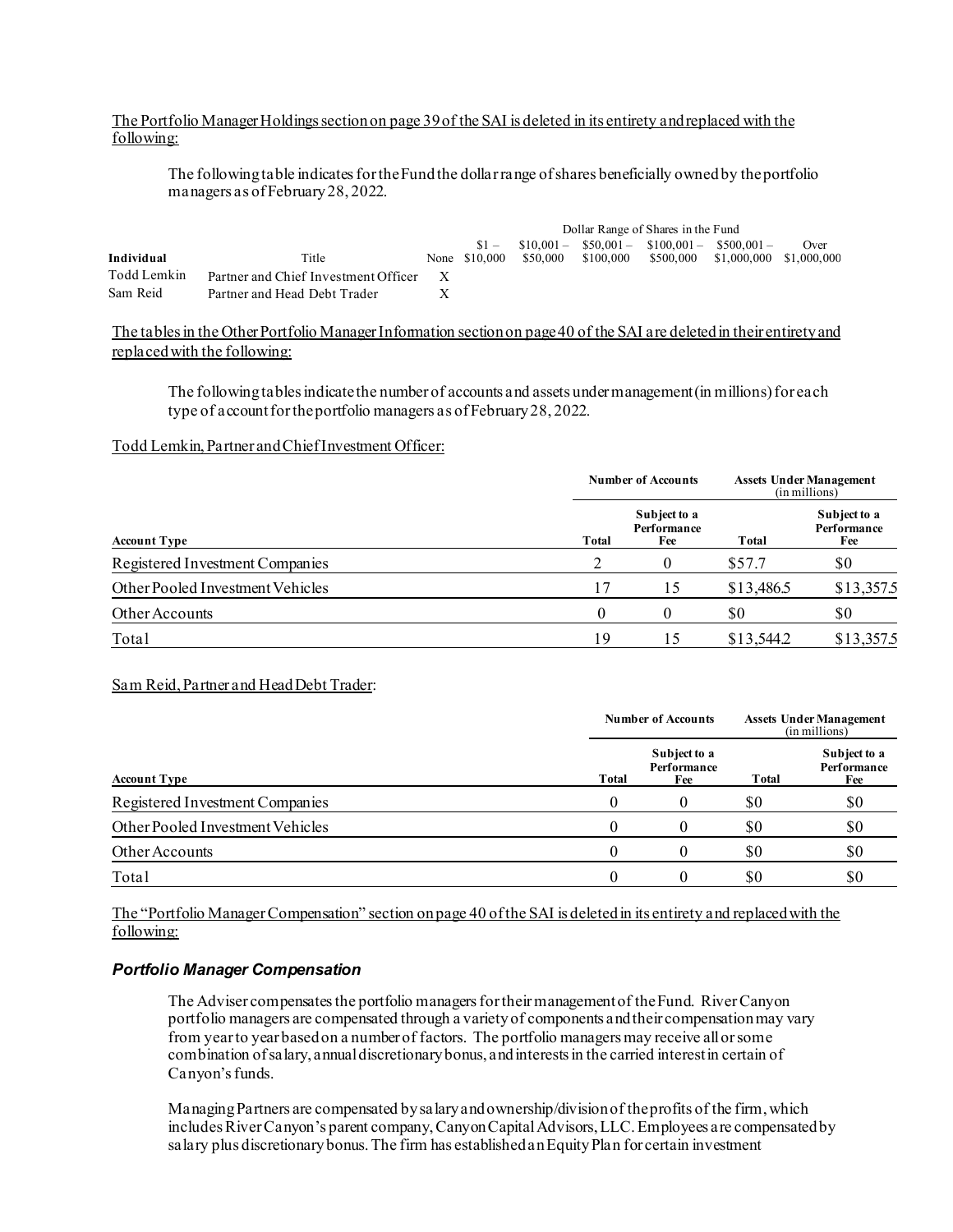professionals and members of senior management who have been named partners, includingMr. Lemkin and Mr. Reid. Participants will generally receive a share of the net income of the firm, including that of River Canyon. There are currently 15 partners. Partners generally receive 75% of their share of the firm's net income in the relevant year, and the remaining 25% vests two years later. Participants also have the right to participate in the proceeds of any capital event. No capital event is currently contemplated.

Overall compensation is tied to several factors, including individual performance and the firm's performance. Senior employees participate in the firm's long term incentive program, a deferred compensation program in which a portion of compensation vests over three years and is paid at the end of five years. Returns on deferred compensation are linked to the performance of certain funds advised by Canyon.

**This Supplement and the Prospectus should be retained for future reference.**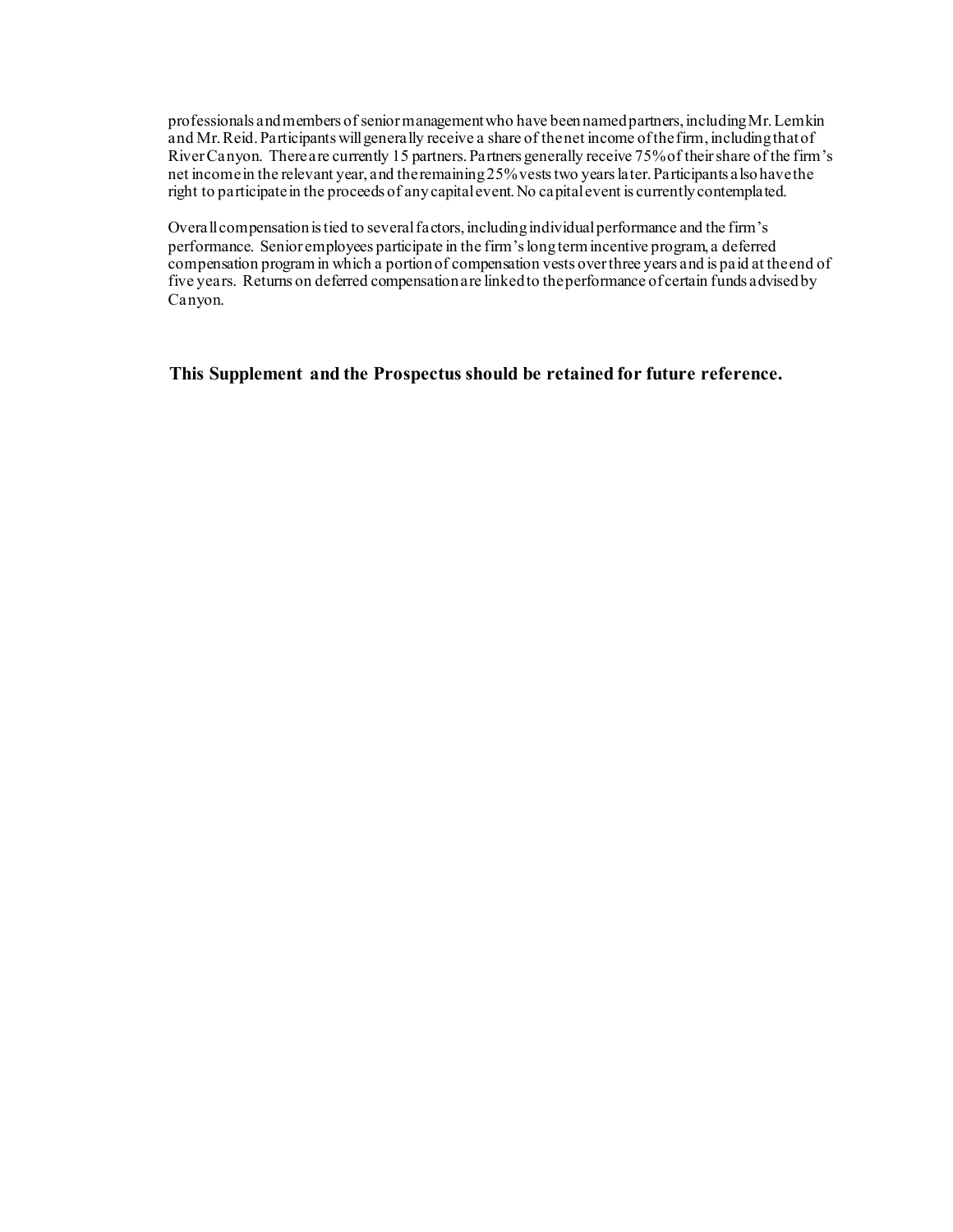

**RIVER CANYON TOTAL RETURN BOND FUND** Institutional Shares (Ticker: RCTIX)

A series of ADVISERS INVESTMENT TRUST

## **STATEMENT OF ADDITIONAL INFORMATION**

**January 28, 2022**

This Statement of Additional Information ("SAI") is not a prospectus. This SAI is intended to provide additional information regarding the activities and operations of the River Canyon Total Return Bond Fund (the "Fund"). This SAI should be read in conjunction with the prospectus dated January 28, 2022. A copy of the prospectus can be obtained at no charge by writing to the transfer agent, River Canyon Total Return Bond Fund, c/o The Northern Trust Company, P.O. Box 4766, Chicago, Illinois 60680-4766, or by calling 800-245-0371 (toll free) or 312-557-0164. The Fund's prospectus ("Prospectus") is incorporated by reference into this SAI.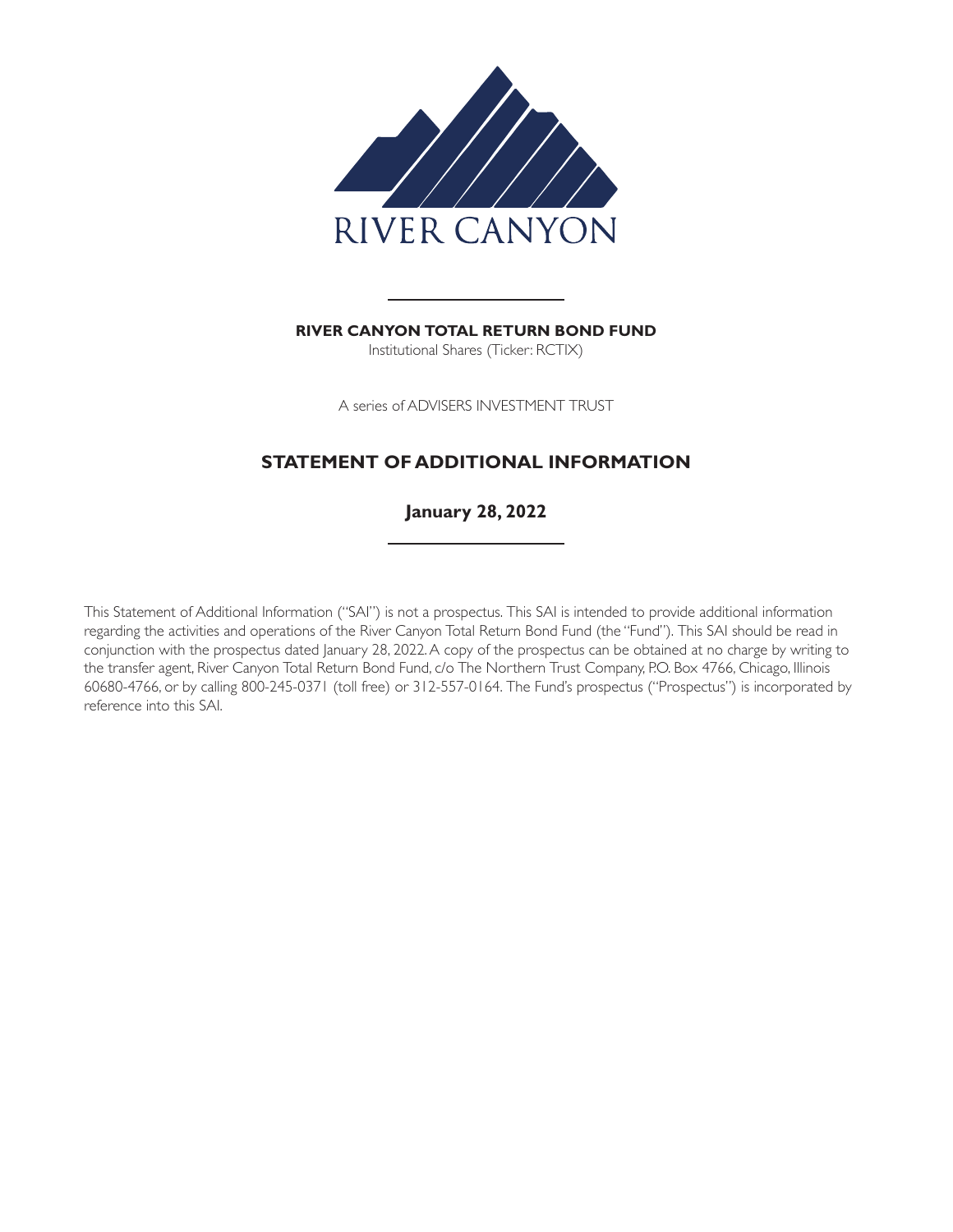### **TABLE OF CONTENTS**

| $\mathbf{1}$   |
|----------------|
| $\perp$        |
|                |
|                |
|                |
|                |
|                |
|                |
| 38             |
| 38             |
|                |
|                |
|                |
| 40             |
| 4 <sup>1</sup> |
| 4 <sup>1</sup> |
| 42             |
| 43             |
| 44             |
| 44             |
| 46             |
|                |
|                |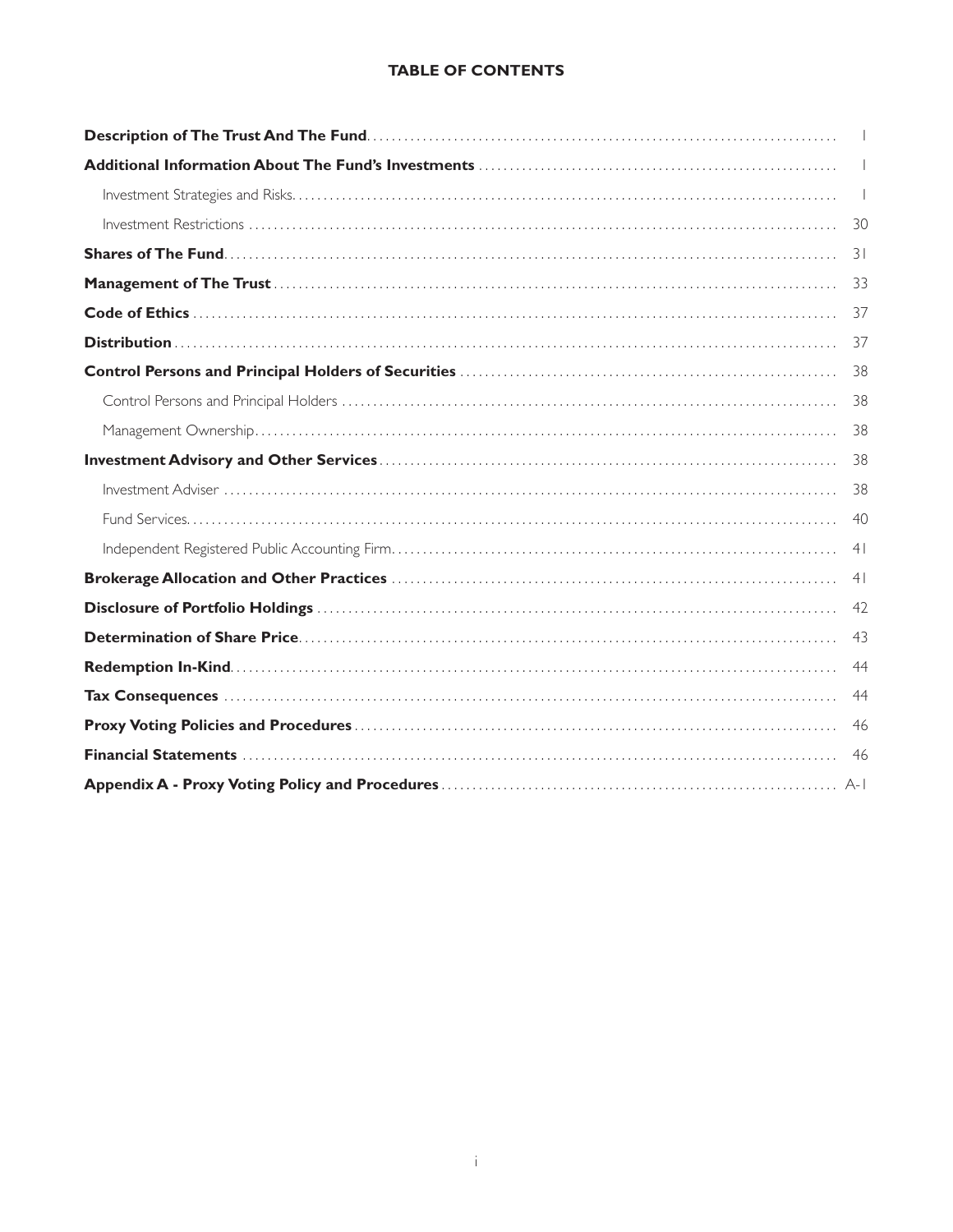# **DESCRIPTION OF THE TRUST AND THE FUND**

<span id="page-6-0"></span>Advisers Investment Trust (the "Trust") is a Delaware statutory trust operating under a Third Amended and Restated Agreement and Declaration of Trust (the "Trust Agreement") dated September 16, 2021. The Trust was formerly an Ohio business trust, which commenced operations on December 20, 2011. On March 31, 2017, the Trust was converted to a Delaware statutory trust. The Trust is an open-end investment company. The Trust Agreement permits the Board of Trustees (the "Trustees" or "Board") to authorize and issue an unlimited number of shares of beneficial interest of separate series. This Statement of Additional Information (the "SAI") relates to the River Canyon Total Return Bond Fund (the "Fund"), a series of the Trust. The investment adviser to the Fund is River Canyon Fund Management LLC ("River Canyon" or the "Adviser").

The Fund is a diversified fund.

The Fund does not issue share certificates. All shares are held in non-certificated form registered on the books of the Fund and the transfer agent for the account of the shareholder. Each share of a series represents an equal proportionate interest in the assets and liabilities belonging to that series and is entitled to such dividends and distributions out of income belonging to the series as are declared by the Trustees. The shares do not have cumulative voting rights or any preemptive or conversion rights, and the Trustees have the authority from time to time to divide or combine the shares of any series into a greater or lesser number of shares of that series so long as the proportionate beneficial interest in the assets belonging to that series and the rights of the shareholders of any other series are in no way affected. In case of any liquidation of a series, the shareholders of the series being liquidated will be entitled to receive as a class a distribution out of the assets, net of the liabilities, belonging to that series. Expenses attributable to any series are borne by that series. Any general expenses of the Trust not readily identifiable as belonging to a particular series are allocated by or under the direction of the Trustees in such manner as the Trustees determine to be fair and equitable. No shareholder is liable to fur ther calls or to assessment by the Trust without his or her express consent.

Any Trustee of the Trust may be removed by vote of the shareholders holding not less than two-thirds of the outstanding shares of the Trust. The Trust does not hold an annual meeting of shareholders. When matters are submitted to shareholders for a vote, each shareholder is entitled to one vote for each whole share he or she owns and fractional votes for fractional shares he or she owns. All shares of the Fund have equal voting and liquidation rights. The Trust Agreement can be amended by the Trustees, except that any amendment that adversely affects the rights of shareholders must be approved by the shareholders affected. All shares of the Fund are subject to involuntary redemption if the Trustees determine to liquidate the Fund. An involuntary redemption will create a capital gain or a capital loss, which may have tax consequences about which you should consult your tax adviser.

For information concerning the purchase and redemption of shares of the Fund, see "How to Purchase Shares" and "How to Redeem Shares" in the Prospectus. For a description of the methods used to determine the share price and value of the Fund's assets, see "Pricing Your Shares" in the Prospectus and "Determination of Share Price" in this SAI.

# **ADDITIONAL INFORMATION ABOUT THE FUND'S INVESTMENTS**

### **Investment Strategies and Risks**

All principal investment strategies and risks of the Fund are discussed in the Prospectus. This section contains a more detailed discussion of some of the investments the Fund may make, some of the techniques the Fund may use and the risks related to those techniques and investments. Additional non-principal strategies and risks also are discussed here.

As noted in the Prospectus, in addition to the main investment strategy and the main investment risks described in the Prospectus, the Fund may employ other investment strategies and may be subject to other risks, which are described below. The Fund may engage in the practices described below to the extent consistent with its investment objectives, strategies, polices and restrictions. However, the Fund is not required to engage in any particular transaction or purchase any particular type of securities or investment even if to do so might benefit the Fund.

### *Asset-Backed Securities*

Asset-backed securities consist of securities secured by company receivables, home equity loans, truck and auto loans, leases, or credit card receivables. Asset-backed securities also include other securities backed by other types of receivables or other assets, including collateralized debt obligations ("CDOs"), which include collateralized bond obligations ("CBOs"), collateralized loan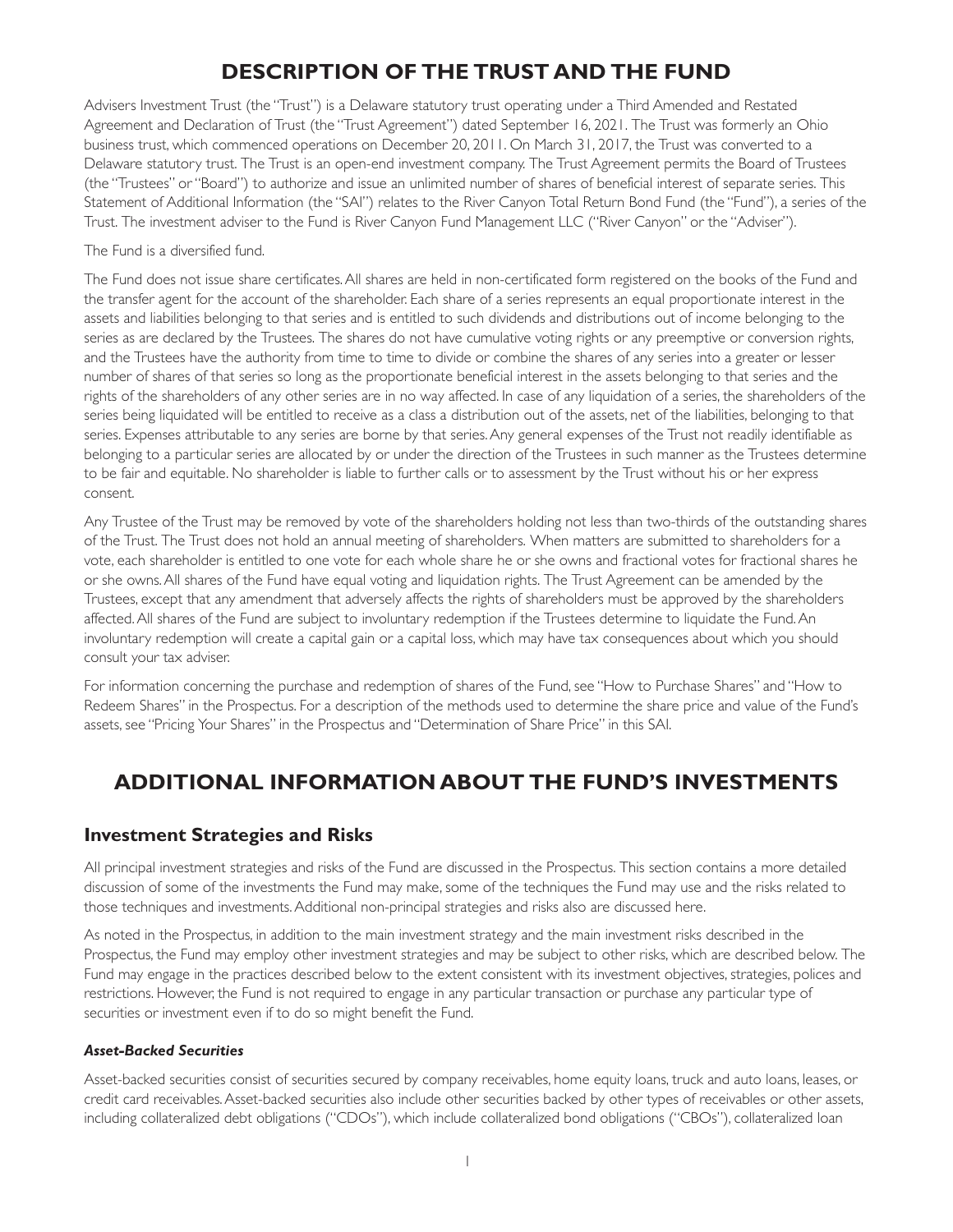obligations ("CLOs") and other similarly structured securities. Such assets are generally securitized through the use of trusts or special purpose corporations. Asset-backed securities are backed by a pool of assets representing the obligations often of a number of different parties. Certain of these securities may be or become illiquid.

Asset-backed securities are generally subject to the risks of the underlying assets. In addition, asset-backed securities, in general, are subject to certain additional risks including depreciation, damage, or loss of the collateral backing the security, failure of the collateral to generate the anticipated cash flow or in certain cases more rapid prepayment because of events affecting the collateral, such as accelerated prepayment of loans backing these securities or destruction of equipment subject to equipment trust certificates. In addition, the underlying assets (for example, the underlying credit card debt) may be refinanced or paid off prior to maturity during periods of declining interest rates. Changes in prepayment rates can result in greater price and yield volatility. If asset-backed securities are pre-paid, the Fund may have to reinvest the proceeds from the securities at a lower rate. Potential market gains on a security subject to prepayment risk may be more limited than potential market gains on a comparable security that is not subject to prepayment risk. Under cer tain prepayment rate scenarios, the Fund may fail to recover additional amounts paid (i.e., premiums) for securities with higher interest rates, resulting in an unexpected loss.

A CBO is a trust or other special purpose entity ("SPE") which is typically backed by a diversified pool of fixed income securities (which may include high risk, below investment grade securities). A CLO is a trust or other SPE that is typically collateralized by a pool of loans, which may include, among others, domestic and non-U.S. senior secured loans, senior unsecured loans, and subordinate corporate loans, including loans that may be rated below investment grade or equivalent unrated loans. Although certain CDOs may receive credit enhancement in the form of a senior-subordinate structure, over-collateralization or bond insurance, such enhancement may not always be present and may fail to protect the Fund against the risk of loss on default of the collateral. Certain CDOs may use derivatives contracts to create "synthetic" exposure to assets rather than holding such assets directly, which entails the risks of derivative instruments described elsewhere in this SAI. CDOs may charge management fees and administrative expenses, which are in addition to those of the Fund.

For both CBOs and CLOs, the cash flows from the SPE are split into two or more portions, called tranches, varying in risk and yield. The riskiest portion is the "equity" tranche, which bears the first loss from defaults from the bonds or loans in the SPE and serves to protect the other, more senior tranches from default (though such protection is not complete). Since it is partially protected from defaults, a senior tranche from a CBO or CLO typically has higher ratings and lower yields than its underlying securities, and may be rated investment grade. Despite the protection from the equity tranche, CBO or CLO tranches can experience substantial losses due to actual defaults, downgrades of the underlying collateral by rating agencies, forced liquidation of the collateral pool due to a failure of coverage tests, increased sensitivity to defaults due to collateral default and disappearance of protecting tranches, market anticipation of defaults, as well as investor aversion to CBO or CLO securities as a class. Interest on cer tain tranches of a CDO may be paid in kind or deferred and capitalized (paid in the form of obligations of the same type rather than cash), which involves continued exposure to default risk with respect to such payments.

The risks of an investment in a CDO depend largely on the type of the collateral securities and the class of the CDO in which the Fund invests. Normally, CBOs, CLOs and other CDOs are privately offered and sold, and thus are not registered under the securities laws. As a result, investments in CDOs may be characterized by the Fund as illiquid securities. However, an active dealer market may exist for CDOs, allowing a CDO to qualify for Rule 144A transactions. In addition to the normal risks associated with fixed income securities and asset-backed securities generally discussed elsewhere in this SAI, CDOs carry additional risks including, but not limited to: (i) the possibility that distributions from collateral securities will not be adequate to make interest or other payments; (ii) the risk that the collateral may default or decline in value or be downgraded, if rated by a nationally recognized statistical rating organization ("NRSRO"); (iii) the Fund may invest in tranches of CDOs that are subordinate to other tranches; (iv) the structure and complexity of the transaction and the legal documents could lead to disputes among investors regarding the characterization of proceeds; (v) the investment return achieved by the Fund could be significantly different than those predicted by financial models; (vi) the lack of a readily available secondary market for CDOs; (vii) risk of forced "fire sale" liquidation due to technical defaults such as coverage test failures; and(viii) the CDO's manager may perform poorly.

Total Annual Fund Operating Expenses set forth in the fee table and Financial Highlights section of the Fund's Prospectus does not include any expenses associated with investments in certain structured or synthetic products that may rely on the exception from the definition of "investment company" provided by Section  $3(c)(1)$  or  $3(c)(7)$  of the Investment Company Act of 1940, as amended (the "1940 Act").

### *Auction Rate Securities*

Auction rate securities consist of auction rate municipal securities and auction rate preferred securities sold through an auction process issued by closed-end investment companies, municipalities and governmental agencies.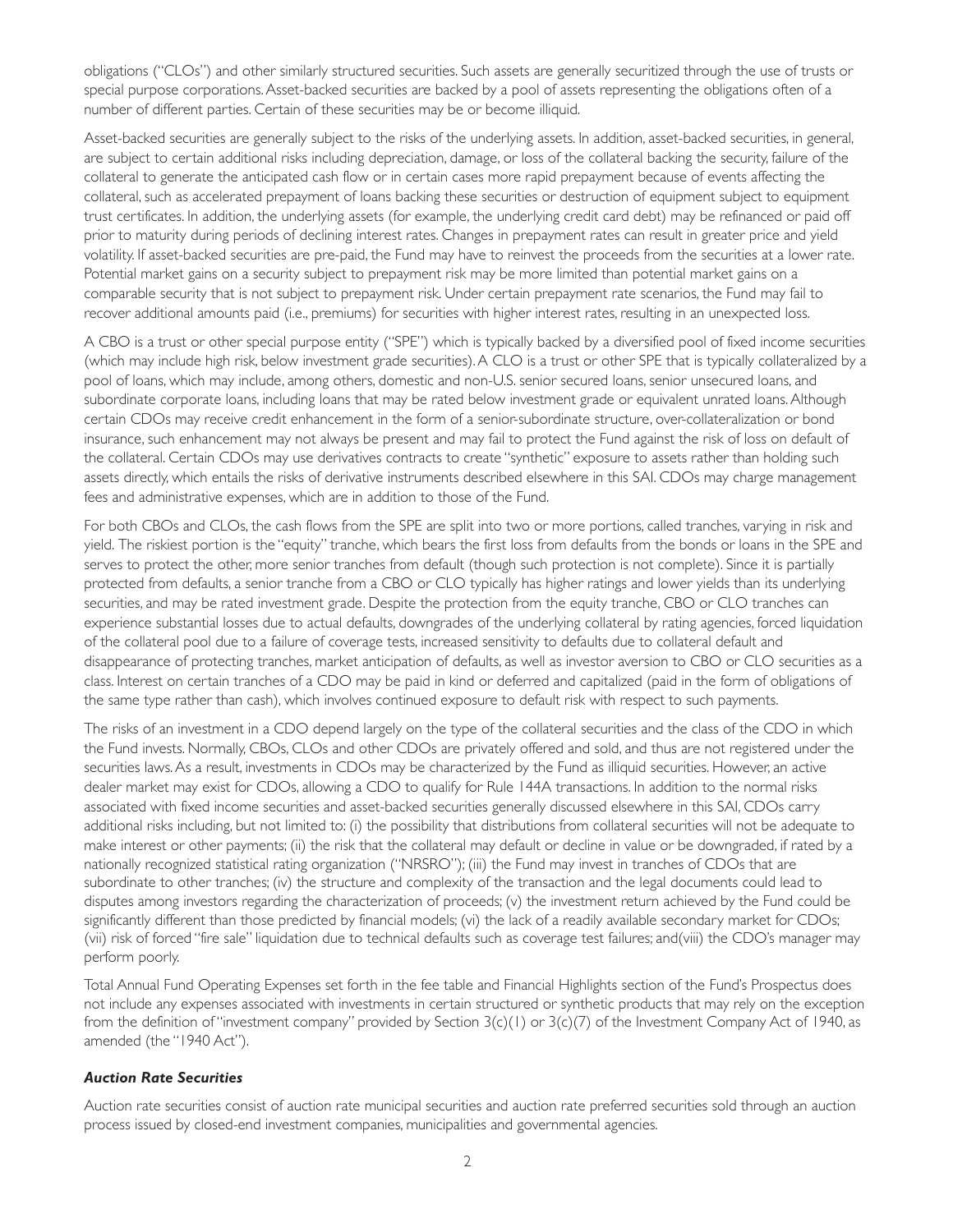Provided that the auction mechanism is successful, auction rate securities usually permit the holder to sell the securities in an auction at par value at specified intervals. The dividend is reset by "Dutch" auction in which bids are made by broker-dealers and other institutions for a cer tain amount of securities at a specified minimum yield. The dividend rate set by the auction is the lowest interest or dividend rate that covers all securities offered for sale. While this process is designed to permit auction rate securities to be traded at par value, there is the risk that an auction will fail due to insufficient demand for the securities. Since February 2008, numerous auctions have failed due to insufficient demand for securities and have continued to fail for an extended period of time. Failed auctions may adversely impact the liquidity of auction rate securities investments. Although some issuers of auction rate securities are redeeming or are considering redeeming such securities, such issuers are not obligated to do so and, therefore, there is no guarantee that a liquid market will exist for the Fund's investments in auction rate securities at a time when the Fund wishes to dispose of such securities.

Dividends on auction rate preferred securities issued by a closed-end fund may be designated as exempt from federal income tax to the extent they are attributable to tax-exempt interest income earned by the closed-end fund on the securities in its portfolio and distributed to holders of the preferred securities. However, such designation may be made only if the closed-end fund treats preferred securities as equity securities for federal income tax purposes and the closed-end fund complies with cer tain requirements under the Internal Revenue Code of 1986, as amended (the "Code").

The Fund's investment in auction rate preferred securities of closed-end funds is subject to limitations on investments in other U.S. registered investment companies, which limitations are prescribed under the 1940 Act. Except as permitted by rule or exemptive order (see "Investment Company Securities and Exchange Traded Funds" below for more information), the Fund is generally prohibited from acquiring more than 3% of the voting securities of any other such investment company, and investing more than 5% of the Fund's total assets in securities of any one such investment company or more than 10% of its total assets in securities of all such investment companies. The Fund will indirectly bear its proportionate share of any management fees paid by such closed-end funds in addition to the advisory fee payable directly by the Fund.

### *Certificates of Deposit, Bankers'Acceptances, and Time Deposits*

Cer tificates of deposit are receipts issued by a depository institution in exchange for the deposit of funds. The issuer agrees to pay the amount deposited plus interest to the bearer of the receipt on the date specified on the certificate. The certificate usually can be traded in the secondary market prior to maturity. Bankers' acceptances typically arise from short-term credit arrangements designed to enable businesses to obtain funds to finance commercial transactions. Generally, an acceptance is a time draft drawn on a bank by an exporter or an importer to obtain a stated amount of funds to pay for specific merchandise. The draft is then "accepted" by a bank that, in effect, unconditionally guarantees to pay the face value of the instrument on its maturity date. The acceptance may then be held by the accepting bank as an earning asset or it may be sold in the secondary market at the going rate of discount for a specific maturity. Although maturities for acceptances can be as long as 270 days, most acceptances have maturities of six months or less. Time deposits are non-negotiable receipts issued by a bank in exchange for the deposit of funds. Like certificates of deposits, time deposits earn a specified rate of interest over a definite period of time; however, it cannot be traded in the secondary market. Time deposits with a withdrawal penalty or that mature in more than seven days are considered to be illiquid securities.

### *Commercial Paper*

Commercial paper is defined as short-term obligations with maturities from 1 to 270 days issued by banks or bank holding companies, corporations and finance companies. Although commercial paper is generally unsecured, the Fund may also purchase secured commercial paper. In the event of a default of an issuer of secured commercial paper, the Fund may hold the securities and other investments that were pledged as collateral even if it does not invest in such securities or investments. In such a case, the Fund would take steps to dispose of such securities or investments in a commercially reasonable manner. Commercial paper includes master demand obligations. See "Variable and Floating Rate Instruments" below.

The Fund may also invest in Canadian commercial paper, which is commercial paper issued by a Canadian corporation or a Canadian counterpart of a U.S. corporation, and in Europaper, which is U.S. dollar denominated commercial paper of a foreign issuer. See "Risk Factors of Foreign Investments" below.

### *Convertible Securities*

Conver tible securities include fixed income securities that may be exchanged or conver ted into a predetermined number of shares of the issuer's underlying common stock at the option of the holder during a specified period. Convertible securities may take the form of convertible preferred stock, convertible bonds or debentures, units consisting of "usable" bonds and warrants or a combination of the features of several of these securities. Conver tible securities are senior to common stocks in an issuer's capital structure, but are usually subordinated to similar non-conver tible securities. While providing a fixed-income stream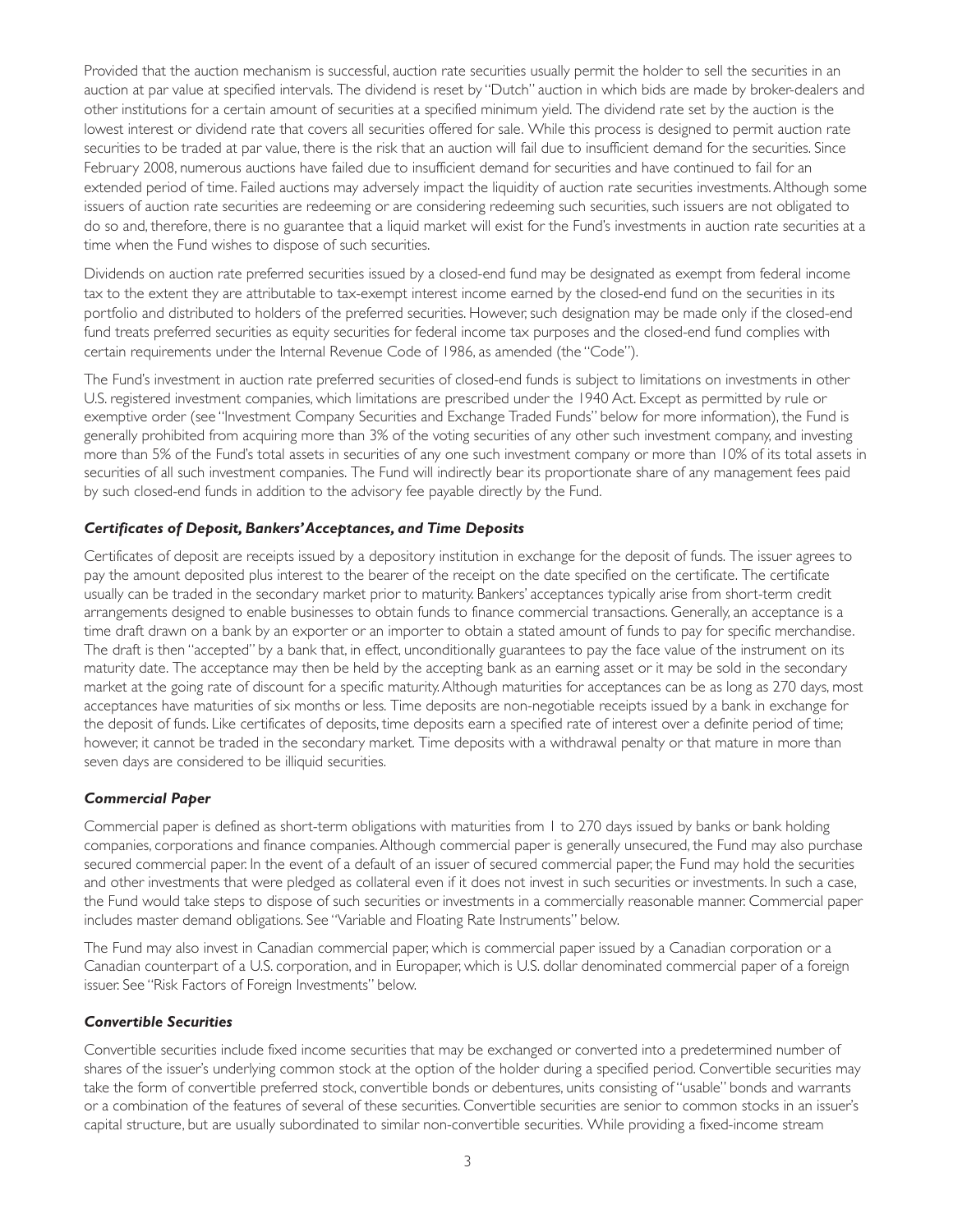(generally higher in yield than the income derivable from common stock but lower than that afforded by a similar nonconvertible security), a convertible security also gives an investor the opportunity, through its conversion feature, to participate in the capital appreciation of the issuing company depending upon a market price advance in the convertible security's underlying common stock.

### *Custodial Receipts*

The Fund may acquire securities in the form of custodial receipts that evidence ownership of future interest payments, principal payments or both on certain U.S. Treasury notes or bonds in connection with programs sponsored by banks and brokerage firms. These are not considered U.S. government securities and are not backed by the full faith and credit of the U.S. government. These notes and bonds are held in custody by a bank on behalf of the owners of the receipts.

### *Debt Securities*

**Corporate Debt Securities.** Corporate debt securities may include bonds and other debt securities of U.S. and non-U.S. issuers, including obligations of industrial, utility, banking and other corporate issuers. All debt securities are subject to the risk of an issuer's inability to meet principal and interest payments on the obligation and may also be subject to price volatility due to such factors as market interest rates, market perception of the creditworthiness of the issuer and general market liquidity.

**High Yield/High Risk Securities/Junk Bonds.** The Fund may invest in high yield securities. High yield bonds are securities that are generally rated below investment grade by the primary rating agencies (BB+ or lower by S&P and Bal or lower by Moody's) or unrated but determined by the Adviser to be of comparable quality. Other terms used to describe such securities include "lower rated bonds,""non-investment grade bonds,""below investment grade bonds," and "junk bonds."These securities are considered to be high-risk investments.

High yield securities are regarded as predominately speculative. There is a greater risk that issuers of lower rated securities will default than issuers of higher rated securities. Issuers of lower rated securities generally are less creditworthy and may be highly indebted, financially distressed, or bankrupt. These issuers are more vulnerable to real or perceived economic changes, political changes or adverse industry developments. In addition, high yield securities are frequently subordinated to the prior payment of senior indebtedness. If an issuer fails to pay principal or interest, the Fund would experience a decrease in income and a decline in the market value of its investments. The Fund may also incur additional expenses in seeking recovery from the issuer.

The income and market value of lower rated securities may fluctuate more than higher rated securities. Non-investment grade securities are more sensitive to short-term corporate, economic and market developments. During periods of economic uncertainty and change, the market price of the investments in lower rated securities may be volatile. The default rate for high yield bonds tends to be cyclical, with defaults rising in periods of economic downturn.

It is often more difficult to value lower rated securities than higher rated securities. If an issuer's financial condition deteriorates, accurate financial and business information may be limited or unavailable. The lower rated investments may be thinly traded and there may be no established secondary market. Because of the lack of market pricing and current information for investments in lower rated securities, valuation of such investments is much more dependent on the judgment of the Adviser than is the case with higher rated securities. In addition, relatively few institutional purchasers may hold a major portion of an issue of lower-rated securities at times. As a result, if the Fund invests in lower rated securities it may be required to sell investments at substantial losses or retain them indefinitely even where an issuer's financial condition is deteriorating.

Credit quality of non-investment grade securities can change suddenly and unexpectedly, and even recently issued credit ratings may not fully reflect the actual risks posed by a particular high-yield security. Future legislation may have a possible negative impact on the market for high yield, high risk bonds. As an example, in the late 1980's, legislation required federally-insured savings and loan associations to divest their investments in high yield, high risk bonds. New legislation, if enacted, could have a material negative effect on the Fund's investments in lower rated securities.

**Inflation-Linked Debt Securities.** Inflation-linked securities include fixed and floating rate debt securities of varying maturities issued by the U.S. government, its agencies and instrumentalities, such as Treasury Inflation Protected Securities ("TIPS"), as well as securities issued by other entities such as corporations, municipalities, foreign governments and foreign issuers, including foreign issuers from emerging markets. See also "Foreign Investments (including Foreign Currencies)."Typically, such securities are structured as fixed income investments whose principal value is periodically adjusted according to the rate of inflation. The following two structures are common: (i) the U.S. Treasury and some other issuers issue inflation-linked securities that accrue inflation into the principal value of the security and (ii) other issuers may pay out the Consumer Price Index ("CPI") accruals as part of a semi-annual coupon. Other types of inflation-linked securities exist which use an inflation index other than the CPI.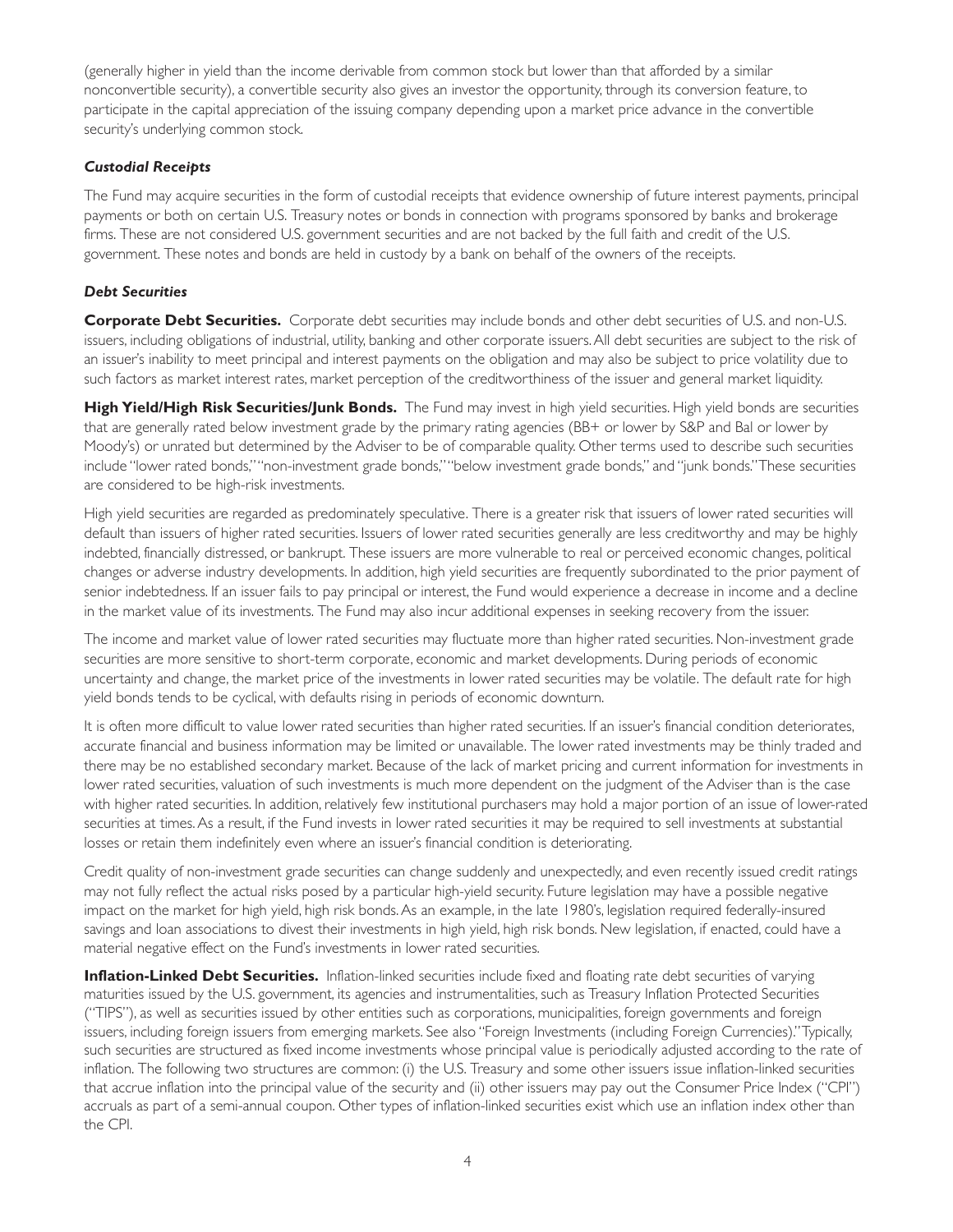Inflation-linked securities issued by the U.S. Treasury, such as TIPS, have maturities of approximately five, ten or thirty years, although it is possible that securities with other maturities will be issued in the future. Typically, TIPS pay interest on a semi-annual basis equal to a fixed percentage of the inflation-adjusted principal amount. For example, if the Fund purchased an inflation-indexed bond with a par value of \$1,000 and a 3% real rate of return coupon (payable 1.5% semi-annually), and the rate of inflation over the first six months was 1%, the mid-year par value of the bond would be \$1,010 and the first semi-annual interest payment would be \$15.15 (\$1,010 times 1.5%). If inflation during the second half of the year resulted in the whole year's inflation of 3%, the end-of-year par value of the bond would be \$1,030 and the second semi-annual interest payment would be \$15.45 (\$1,030 times 1.5%).

If the periodic adjustment rate measuring inflation falls, the principal value of inflation-indexed bonds will be adjusted downward, and consequently the interest payable on these securities (calculated with respect to a smaller principal amount) will be reduced. Repayment of the original bond principal upon maturity (as adjusted for inflation) is guaranteed in the case of TIPS, even during a period of deflation, although the inflation-adjusted principal received could be less than the inflation-adjusted principal that had accrued to the bond at the time of purchase. However, the current market value of the bonds is not guaranteed and will fluctuate. Other inflation related bonds exist which may or may not provide a similar guarantee. If a guarantee of principal is not provided, the adjusted principal value of the bond repaid at maturity may be less than the original principal.

The value of inflation-linked securities is expected to change in response to changes in real interest rates. Real interest rates in turn are tied to the relationship between nominal interest rates and the rate of inflation. Therefore, if the rate of inflation rises at a faster rate than nominal interest rates, real interest rates might decline, leading to an increase in value of inflation-linked securities.

While inflation-linked securities are expected to be protected from long-term inflationary trends, short-term increases in inflation may lead to a decline in value. If interest rates rise due to reasons other than inflation (for example, due to changes in currency exchange rates), investors in these securities may not be protected to the extent that the increase is not reflected in the bond's inflation measure.

The periodic adjustment of U.S. inflation-linked securities is tied to the Consumer Price Index for All Urban Consumers ("CPI-U"), which is not seasonally adjusted and which is calculated monthly by the U.S. Bureau of Labor Statistics. The CPI-U is a measurement of changes in the cost of living, made up of components such as housing, food, transportation and energy. Inflation-linked securities issued by a foreign government are generally adjusted to reflect a comparable inflation index calculated by that government. There can be no assurance that the CPI-U or a foreign inflation index will accurately measure the real rate of inflation in the prices of goods and services. Moreover, there can be no assurance that the rate of inflation in a foreign country will be correlated to the rate of inflation in the U.S. Any increase in the principal amount of an inflation-linked security will be considered taxable ordinary income, even though investors do not receive their principal until maturity.

**Variable and Floating Rate Instruments.** Certain obligations purchased by the Fund may carry variable or floating rates of interest, may involve a conditional or unconditional demand feature and may include variable amount master demand notes. Variable and floating rate instruments are issued by a wide variety of issuers and may be issued for a wide variety of purposes, including as a method of reconstructing cash flows.

Subject to their investment objective policies and restrictions, the Fund may acquire variable and floating rate instruments. A variable rate instrument is one whose terms provide for the adjustment of its interest rate on set dates and which, upon such adjustment, can reasonably be expected to have a market value that approximates its par value. The Fund may purchase extendable commercial notes. Extendable commercial notes are variable rate notes which normally mature within a short period of time (e.g., 1 month) but which may be extended by the issuer for a maximum maturity of thirteen months.

A floating rate instrument is one whose terms provide for the adjustment of its interest rate whenever a specified interest rate changes and which, at any time, can reasonably be expected to have a market value that approximates its par value. Floating rate instruments are frequently not rated by credit rating agencies; however, unrated variable and floating rate instruments purchased by the Fund will be determined by the Adviser to be of comparable quality at the time of purchase to rated instruments eligible for purchase under the Fund's investment policies. In making such determinations, the Adviser will consider the earning power, cash flow and other liquidity ratios of the issuers of such instruments (such issuers include financial, merchandising, bank holding and other companies) and will monitor on an ongoing basis their financial condition. There may be no active secondary market with respect to a particular variable or floating rate instrument purchased by the Fund. The absence of such an active secondary market could make it difficult for the Fund to dispose of the variable or floating rate instrument involved in the event the issuer of the instrument defaulted on its payment obligations, and the Fund could, for this or other reasons, suffer a loss to the extent of the default. Variable or floating rate instruments may be secured by bank letters of credit or other assets. The Fund may purchase a variable or floating rate instrument to facilitate portfolio liquidity or to permit investment of the Fund's assets at a favorable rate of return.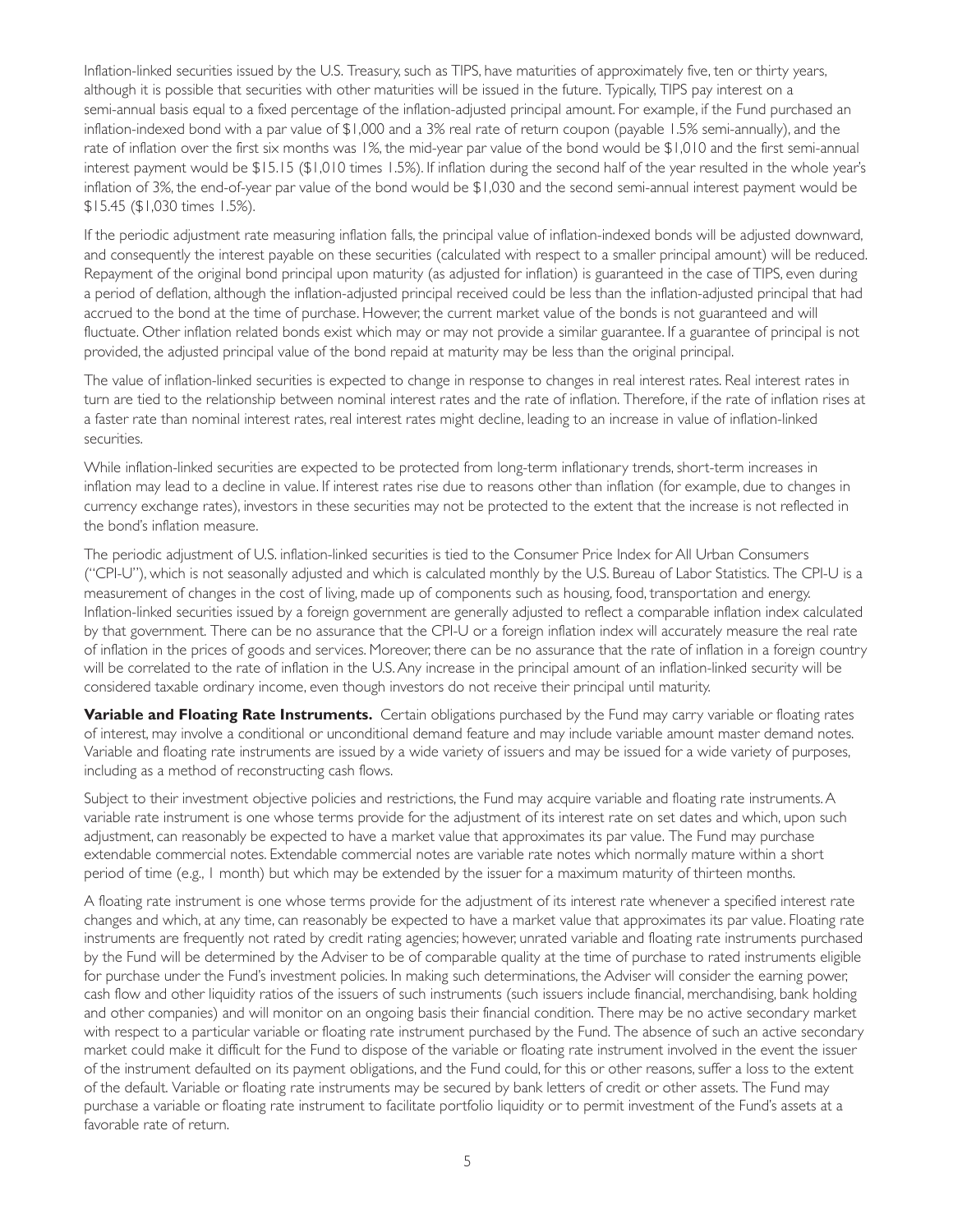As a result of the floating and variable rate nature of these investments, the Fund's yields may decline, and these investments may forego the opportunity for capital appreciation during periods when interest rates decline; however, during periods when interest rates increase, the Fund's yields may increase, and they may have reduced risk of capital depreciation.

Past periods of high inflation, together with the fiscal measures adopted to attempt to deal with it, have seen wide fluctuations in interest rates, particularly "prime rates" charged by banks. While the value of the underlying floating or variable rate securities may change with changes in interest rates generally, the nature of the underlying floating or variable rate should minimize changes in value of the instruments. Accordingly, as interest rates decrease or increase, the potential for capital appreciation and the risk of potential capital depreciation is less than would be the case with a por tfolio of fixed rate securities. The Fund's portfolio may contain floating or variable rate securities on which stated minimum or maximum rates, or maximum rates set by state law limit the degree to which interest on such floating or variable rate securities may fluctuate; to the extent it does, increases or decreases in value may be somewhat greater than would be the case without such limits. Because the adjustment of interest rates on the floating or variable rate securities is made in relation to movements of the applicable banks'"prime rates" or other shor t-term rate securities adjustment indices, the floating or variable rate securities are not comparable to long-term fixed rate securities. Accordingly, interest rates on the floating or variable rate securities may be higher or lower than current market rates for fixed rate obligations of comparable quality with similar maturities.

*Variable Amount Master Notes.* Variable amount master notes are notes, which may possess a demand feature, that permit the indebtedness to vary and provide for periodic adjustments in the interest rate according to the terms of the instrument. Variable amount master notes may not be secured by collateral. To the extent that variable amount master notes are secured by collateral, they are subject to the risks described under the section "Loans—Collateral and Subordination Risk."

Because master notes are direct lending arrangements between the Fund and the issuer of the notes, they are not normally traded. Although there is no secondary market in the notes, the Fund may demand payment of principal and accrued interest. If the Fund is not repaid such principal and accrued interest, the Fund may not be able to dispose of the notes due to the lack of a secondary market.

While master notes are not typically rated by credit rating agencies, issuers of variable amount master notes (which are normally manufacturing, retail, financial, brokerage, investment banking and other business concerns) must satisfy the same criteria as those set forth with respect to commercial paper. The Adviser will consider the credit risk of the issuers of such notes, including its earning power, cash flow, and other liquidity ratios of such issuers and will regularly monitor their financial status and ability to meet payment on demand. In determining average weighted portfolio maturity, a variable amount master note will be deemed to have a maturity equal to the period of time remaining until the principal amount can be recovered from the issuer.

*Variable Rate Instruments and Money Market Funds.* Variable or floating rate instruments with stated maturities of more than 397 days may, under the SEC's amortized cost rule applicable to money market funds, Rule 2a-7 under the 1940 Act, be deemed to have shorter maturities (other than in connection with the calculation of dollar-weighted average life to maturity of a portfolio) as follows:

**Adjustable Rate Government Securities.** A Government Security which is a variable rate security where the variable rate of interest is readjusted no less frequently than every 397 days shall be deemed to have a maturity equal to the period remaining until the next readjustment of the interest rate. A Government Security which is a floating rate security shall be deemed to have a remaining maturity of one day.

**Short-Term Variable Rate Securities.** A variable rate security, the principal amount of which, in accordance with the terms of the security, must unconditionally be paid in 397 calendar days or less shall be deemed to have maturity equal to the earlier of the period remaining until the next readjustment of the interest rate or the period remaining until the principal amount can be recovered through demand.

**Long-Term Variable Rate Securities.** A variable rate security, the principal amount of which is scheduled to be paid in more than 397 days, that is subject to a demand feature shall be deemed to have a maturity equal to the longer of the period remaining until the next readjustment of the interest rate or the period remaining until the principal amount can be recovered through demand.

**Short-Term Floating Rate Securities.** A floating rate security, the principal amount of which, in accordance with the terms of the security, must unconditionally be paid in 397 calendar days or less shall be deemed to have a maturity of one day.

**Long-Term Floating Rate Securities.** A floating rate security, the principal amount of which is scheduled to be paid in more than 397 days, that is subject to a demand feature, shall be deemed to have a maturity equal to the period remaining until the principal amount can be recovered through demand.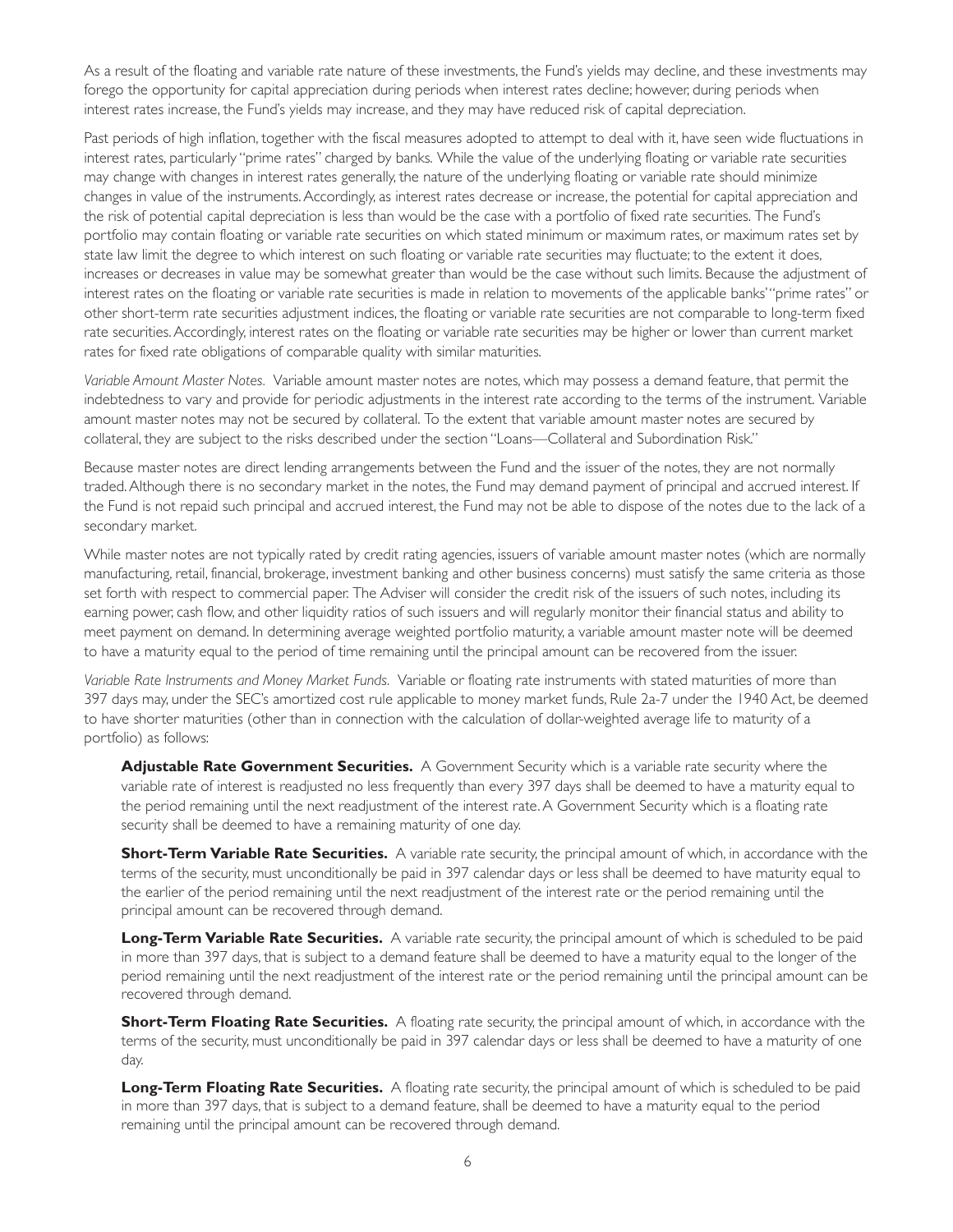As used above, a note is "subject to a demand feature" where the Fund is entitled to receive the principal amount of the note either at any time on no more than 30 days' notice or at specified intervals not exceeding 397 calendar days and upon no more than 30 days' notice.

*Limitations on the Use of Variable and Floating Rate Notes.* Variable and floating rate instruments for which no readily available market exists (e.g., illiquid securities) will be purchased in an amount which, together with securities with legal or contractual restrictions on resale or for which no readily available market exists (including repurchase agreements providing for settlement more than seven days after notice), exceeds 15% of the Fund's net assets only if such instruments are subject to a demand feature that will permit the Fund to demand payment of the principal within seven days after demand by the Fund. There is no limit on the extent to which the Fund may purchase demand instruments that are not illiquid or deemed to be liquid in accordance with the Adviser's liquidity determination procedures. If not rated, such instruments must be found by the Adviser to be of comparable quality to instruments in which the Fund may invest.

**Zero-Coupon, Pay-in-Kind and Deferred Payment Securities.** Zero-coupon securities are securities that are sold at a discount to par value and on which interest payments are not made during the life of the security. Upon maturity, the holder is entitled to receive the par value of the security. Pay-in-kind securities are securities that have interest payable by delivery of additional securities. Upon maturity, the holder is entitled to receive the aggregate par value of the securities. A Fund accrues income with respect to zero-coupon and pay-in-kind securities prior to the receipt of cash payments. Deferred payment securities are securities that remain zero-coupon securities until a predetermined date, at which time the stated coupon rate becomes effective and interest becomes payable at regular intervals. While interest payments are not made on such securities, holders of such securities are deemed to have received "phantom income." Because the Fund will distribute "phantom income" to shareholders, to the extent that shareholders elect to receive dividends in cash rather than reinvesting such dividends in additional shares, the Fund will have fewer assets with which to purchase income-producing securities. Zero-coupon, pay-in-kind and deferred payment securities may be subject to greater fluctuation in value and lesser liquidity in the event of adverse market conditions than comparably rated securities paying cash interest at regular interest payment periods.

### *Equity and Equity-Related Securities*

Equity securities consist of common stock, preferred stock, securities conver tible into common and preferred stock, rights, warrants, income trusts and Master Limited Partnerships ("MLP"). Common stocks, the most familiar type, represent an equity (ownership) interest in a corporation. Preferred stocks represent an equity interest in an issuer that pays dividends at a specified rate and that has precedence over common stock in the payment of dividends or in the event of issuer liquidation or bankruptcy. Warrants are options to purchase equity securities at a specified price for a specific time period. Rights are similar to warrants, but normally have a short duration and are distributed by the issuer to its shareholders. Convertible securities are bonds, debentures, notes, preferred stocks that may be conver ted or exchanged into shares of the underlying common stock at a stated exchange ratio. Income trusts and Master Limited Partnerships units are equity investments and may lack diversification as such trusts are primarily invested in oil and gas, pipelines, and other infrastructures whereas MLPs are primarily engaged in the transpor tation, storage, processing, refining, marketing, exploration, productions, and mining of minerals and natural resources. Although equity securities have a history of long-term growth in value, their prices fluctuate based on changes in a company's financial condition and on overall market and economic conditions.

Investments in equity securities are subject to inherent market risks and fluctuations in value due to earnings, economic conditions and other factors beyond the control of the Adviser. As a result, the return and net asset value ("NAV") of the Fund will fluctuate. Securities in the Fund's portfolio may not increase as much as the market as a whole and some undervalued securities may continue to be undervalued for long periods of time. Although profits in some Fund holdings may be realized quickly, it is not expected that most investments will appreciate rapidly.

**Common Stock.** Common stock represents a share of ownership in a company and usually carries voting rights and may earn dividends. Unlike preferred stock, common stock dividends are not fixed but are declared at the discretion of the issuer's board of directors. Common stock occupies the most junior position in a company's capital structure. As with all equity securities, the price of common stock fluctuates based on changes in a company's financial condition and overall market and economic conditions.

**Rights.** Rights are usually granted to existing shareholders of a corporation to subscribe to shares of a new issue of common stock before it is issued to the public. The right entitles its holder to buy common stock at a specified price. Rights have similar features to warrants, except that the life of a right is typically much shorter, usually a few weeks. The risk of investing in a right is that the right may expire prior to the market value of the common stock exceeding the price fixed by the right.

**Warrants.** Warrants are securities that are usually issued with a bond or preferred stock but may trade separately in the market. A warrant allows its holder to purchase a specified amount of common stock at a specified price for a specified time. The risk of investing in a warrant is that the warrant may expire prior to the market value of the common stock exceeding the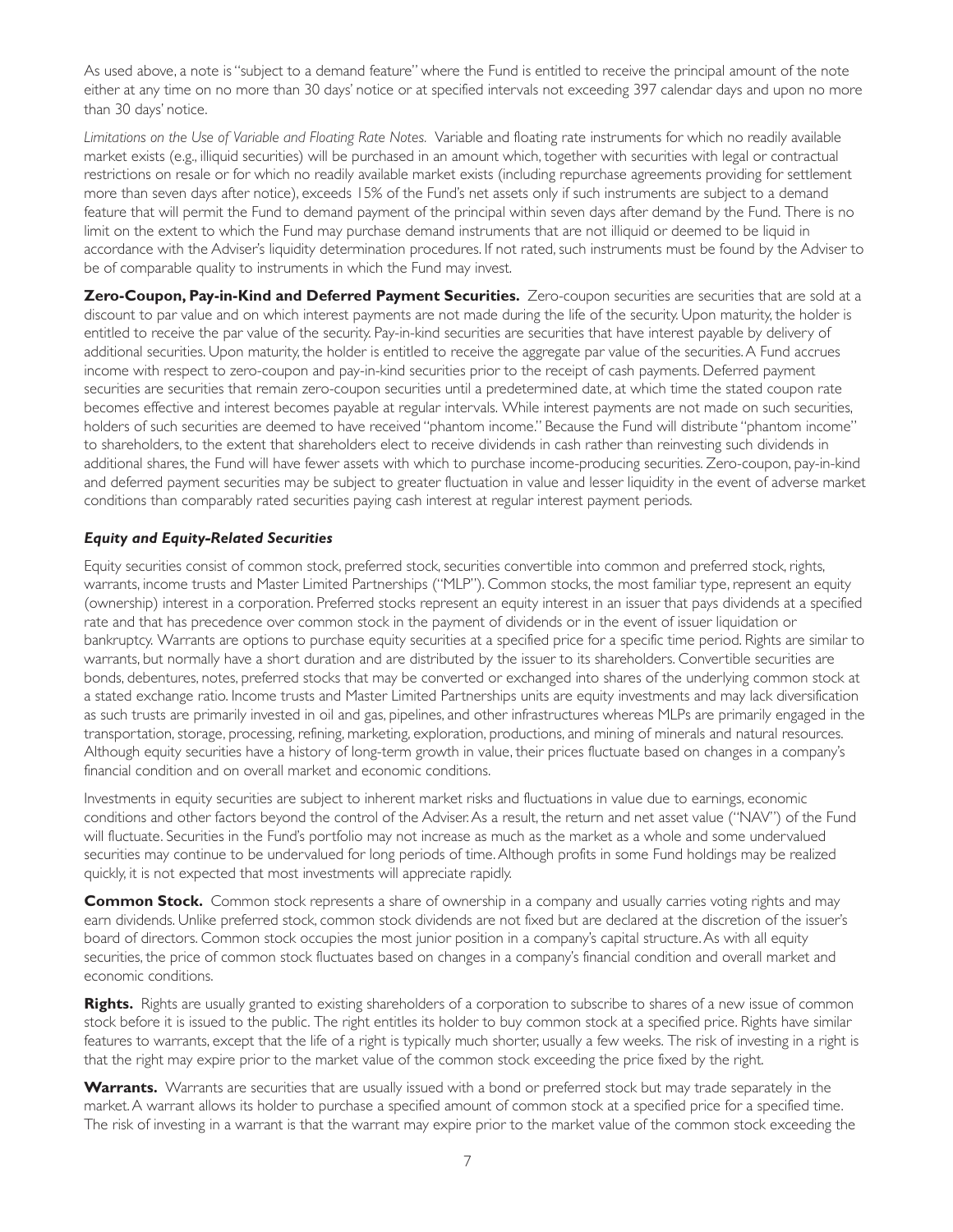price fixed by the warrant. The Fund may receive warrants pursuant to a corporate event involving one of its portfolio holdings. In addition, the percentage increase or decrease in the market price of a warrant may tend to be greater than the percentage increase or decrease in the market price of the optioned common stock.

**Preferred Stock.** Preferred stocks, like some debt obligations, are generally fixed-income securities. Shareholders of preferred stocks normally have the right to receive dividends at a fixed rate when and as declared by the issuer's board of directors, but do not participate in other amounts available for distribution by the issuing corporation. Dividends on the preferred stock may be cumulative, and all cumulative dividends usually must be paid prior to shareholders of common stock receiving any dividends. Because preferred stock dividends must be paid before common stock dividends, preferred stocks generally entail less risk than common stocks. Upon liquidation, preferred stocks are entitled to a specified liquidation preference, which is generally the same as the par or stated value, and are senior in right of payment to common stock. Preferred stocks are, however, equity securities in the sense that they do not represent a liability of the issuer and, therefore, do not offer as great a degree of protection of capital or assurance of continued income as investments in corporate debt securities. Preferred stock dividends are not guaranteed and management can elect to forego the preferred dividend, resulting in a loss to a Fund. Preferred stocks are generally subordinated in right of payment to all debt obligations and creditors of the issuer, and conver tible preferred stocks may be subordinated to other preferred stock of the same issue. Preferred stocks lack voting rights and the Adviser may incorrectly analyze the security, resulting in a loss to a Fund.

**Convertible Securities.** Convertible securities include fixed income securities that may be exchanged or converted into a predetermined number of shares of the issuer's underlying common stock at the option of the holder during a specified period. Convertible securities may take the form of convertible preferred stock, convertible bonds or debentures, units consisting of "usable" bonds and warrants or a combination of the features of several of these securities. Conver tible securities are senior to common stocks in an issuer's capital structure, but are usually subordinated to similar non-conver tible securities. While providing a fixed-income stream (generally higher in yield than the income derivable from common stock but lower than that afforded by a similar nonconvertible security), a convertible security also gives an investor the opportunity, through its conversion feature, to participate in the capital appreciation of the issuing company depending upon a market price advance in the convertible security's underlying common stock.

#### *Foreign and Emerging Markets Investments*

Investing in foreign securities generally represents a greater degree of risk than investing in domestic securities, due to possible exchange controls or exchange rate fluctuations, limits on repatriation of capital, less publicly available information as a result of accounting, auditing, and financial reporting standards different from those used in the U.S., more volatile markets, potentially less securities regulation, less favorable tax provisions, political or economic instability, war or expropriation. As a result of its investments in foreign securities, the Fund may receive interest or dividend payments, or the proceeds of the sale or redemption of such securities, in the foreign currencies in which such securities are denominated.

The Fund may also invest in countries or regions with relatively low gross national product per capita compared to the world's major economies, and in countries or regions with the potential for rapid economic growth (emerging markets). The Adviser includes within its definition of an emerging market country, any emerging markets or frontier markets defined as such by MSCI classification.

The risks of investing in foreign securities may be heightened in the case of investments in emerging markets. Securities of many issuers in emerging markets may be less liquid and more volatile than securities of comparable domestic issuers. Emerging markets also may have different clearance and settlement procedures, and in certain markets there have been times when settlements have been unable to keep pace with the volume of securities transactions, making it difficult to conduct such transactions. Delays in settlement could result in temporary periods when a portion of the assets of the Fund is uninvested and no return is earned thereon. Securities prices in emerging markets can be significantly more volatile than in the more developed nations of the world, reflecting the greater uncertainties of investing in less established markets and economies. The economies of countries with emerging markets may be predominantly based on only a few industries, may be highly vulnerable to changes in local or global trade conditions, and may suffer from extreme and volatile debt burdens or inflation rates. Local securities markets may trade a small number of securities and may be unable to respond effectively to increases in trading volume, potentially making prompt liquidation of substantial holdings difficult or impossible at times. Securities of issuers located in countries with emerging markets may have limited marketability and may be subject to more abrupt or erratic price movements.

Certain emerging markets may require governmental approval for the repatriation of investment income, capital or the proceeds of sales of securities by foreign investors. In addition, if a deterioration occurs in an emerging market's balance of payments or for other reasons, a country could impose temporary restrictions on foreign capital remittances. The Fund could be adversely affected by delays in, or a refusal to grant, any required governmental approval for repatriation of capital, as well as by the application to the Fund of any restrictions on investments.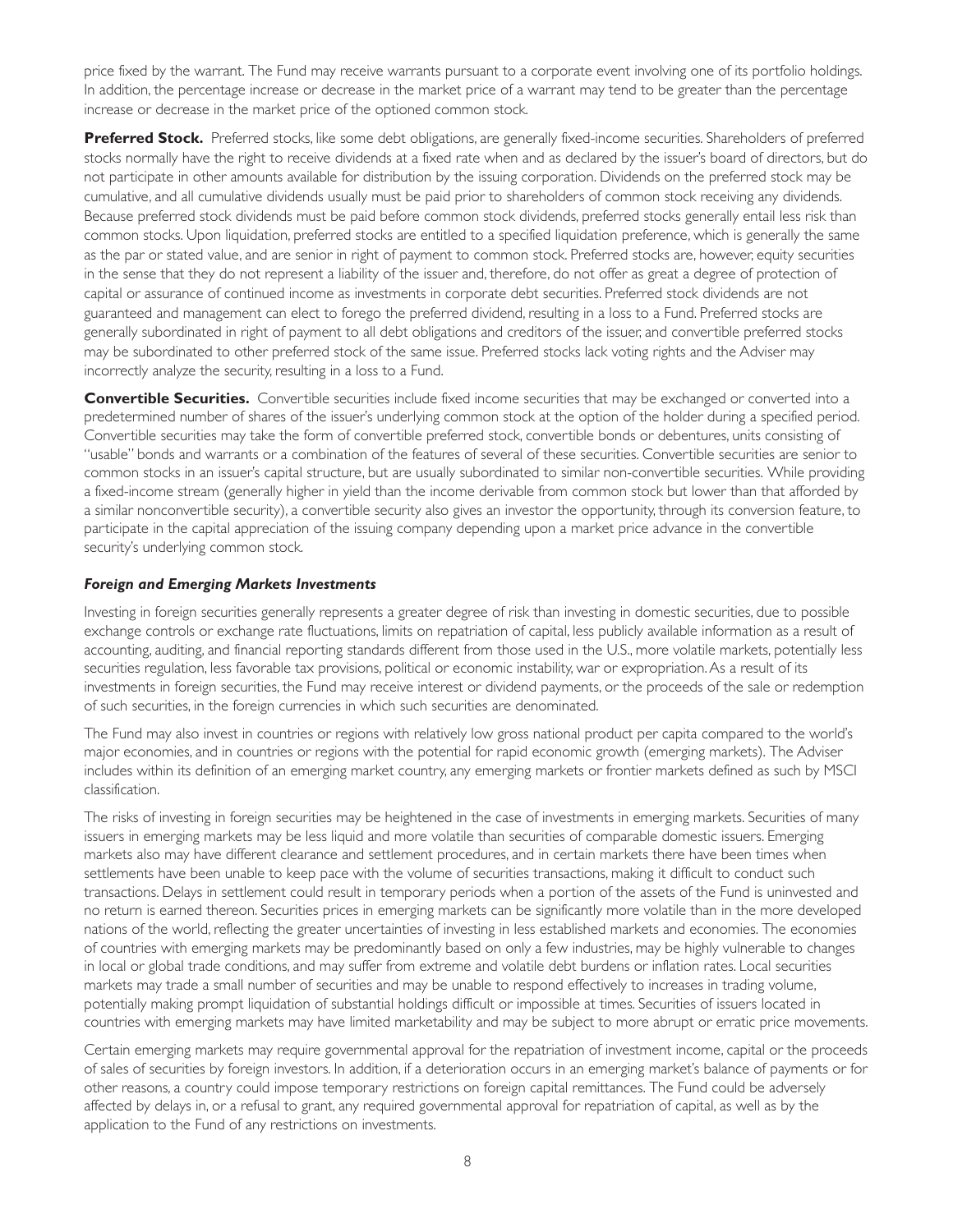Investments in certain foreign emerging market debt obligations may be restricted or controlled to varying degrees. These restrictions or controls may at times preclude investment in certain foreign emerging market debt obligations and increase the expenses of the Fund.

*Participatory Notes.* The Fund may also invest in participatory notes. Participatory notes issued by banks or broker-dealers are designed to replicate the performance of certain non-U.S. companies traded on a non-U.S. exchange. Participatory notes are a type of equity-linked derivative that generally are traded over-the-counter. Even though a par ticipatory note is intended to reflect the performance of the underlying equity securities on a one-to-one basis so that investors will not normally gain or lose more in absolute terms than they would have made or lost had they invested in the underlying securities directly, the performance results of participatory notes will not replicate exactly the performance of the issuers or markets that the notes seek to replicate due to transaction costs and other expenses. Investments in participatory notes involve risks normally associated with a direct investment in the underlying securities. In addition, participatory notes are subject to counterparty risk, which is the risk that the broker-dealer or bank that issues the notes will not fulfill its contractual obligation to complete the transaction with the Fund. Par ticipatory notes constitute general unsecured, unsubordinated contractual obligations of the banks or broker-dealers that issue them, and the Fund is relying on the creditwor thiness of such banks or broker-dealers and has no rights under a participatory note against the issuers of the securities underlying such participatory notes. There can be no assurance that the trading price or value of participatory notes will equal the value of the underlying value of the equity securities they seek to replicate.

### *Foreign Currency and Foreign Currency Forward Contracts, Futures, and Options*

When investing in foreign securities, the Fund may effect currency exchange transactions on a spot (i.e., cash) basis at the spot rate prevailing in the foreign exchange market. The Fund incurs expenses in converting assets from one currency to another. The Fund may engage in currency exchange transactions to protect against uncertainty in the level of future foreign currency exchange rates and to increase current return. There can be no assurance that appropriate foreign currency transactions will be available for a Fund at any time or that the Fund will enter into such transactions at any time or under any circumstances even if appropriate transactions are available to it.

*Forward Contracts.* The Fund may enter into foreign currency forward contracts for the purchase or sale of a fixed quantity of a foreign currency at a future date ("forward contracts") for hedging purposes, either to "lock-in" the U.S. dollar purchase price of the securities denominated in a foreign currency or the U.S. dollar value of interest and dividends to be paid on such securities, or to hedge against the possibility that the currency of a foreign country in which a Fund has investments may suffer a decline against the U.S. dollar, as well as for non-hedging purposes. The Fund may also enter into a forward contract on one currency in order to hedge against risk of loss arising from fluctuations in the value of a second currency ("cross hedging"). Forward contracts are traded over-the-counter, and not on organized commodities or securities exchanges. As a result, such contracts operate in a manner distinct from exchange-traded instruments, and their use involves cer tain risks beyond those associated with transactions in futures contracts or options traded on an exchange, including counterparty credit risk.

Only a limited market, if any, currently exists for hedging transactions relating to currencies in many emerging market countries, or to securities of issuers domiciled or principally engaged in business in emerging market countries, in which the Fund may invest. This may limit a Fund's ability to effectively hedge its investments in those emerging markets.

*Foreign Currency Futures.* Generally, foreign currency futures provide for the delivery of a specified amount of a given currency, on the settlement date, for a pre-negotiated price denominated in U.S. dollars or other currency. Foreign currency futures contracts would be entered into for the same reason and under the same circumstances as forward contracts. The Adviser will assess such factors as cost spreads, liquidity and transaction costs in determining whether to utilize futures contracts or forward contracts in its foreign currency transactions and hedging strategy.

Purchasers and sellers of foreign currency futures contracts are subject to the same risks that apply to the buying and selling of futures generally. A Fund must accept or make delivery of the underlying foreign currency, through banking arrangements, in accordance with any U.S. or foreign restrictions or regulations regarding the maintenance of foreign banking arrangements by U.S. residents and may be required to pay any fees, taxes or charges associated with such delivery which are assessed in the issuing country.

*Foreign Currency Options.* The Fund may purchase and write options on foreign currencies for purposes similar to those involved with investing in forward contracts. For example, in order to protect against declines in the dollar value of portfolio securities which are denominated in a foreign currency, or to protect against potential declines in its portfolio securities that are denominated in foreign currencies.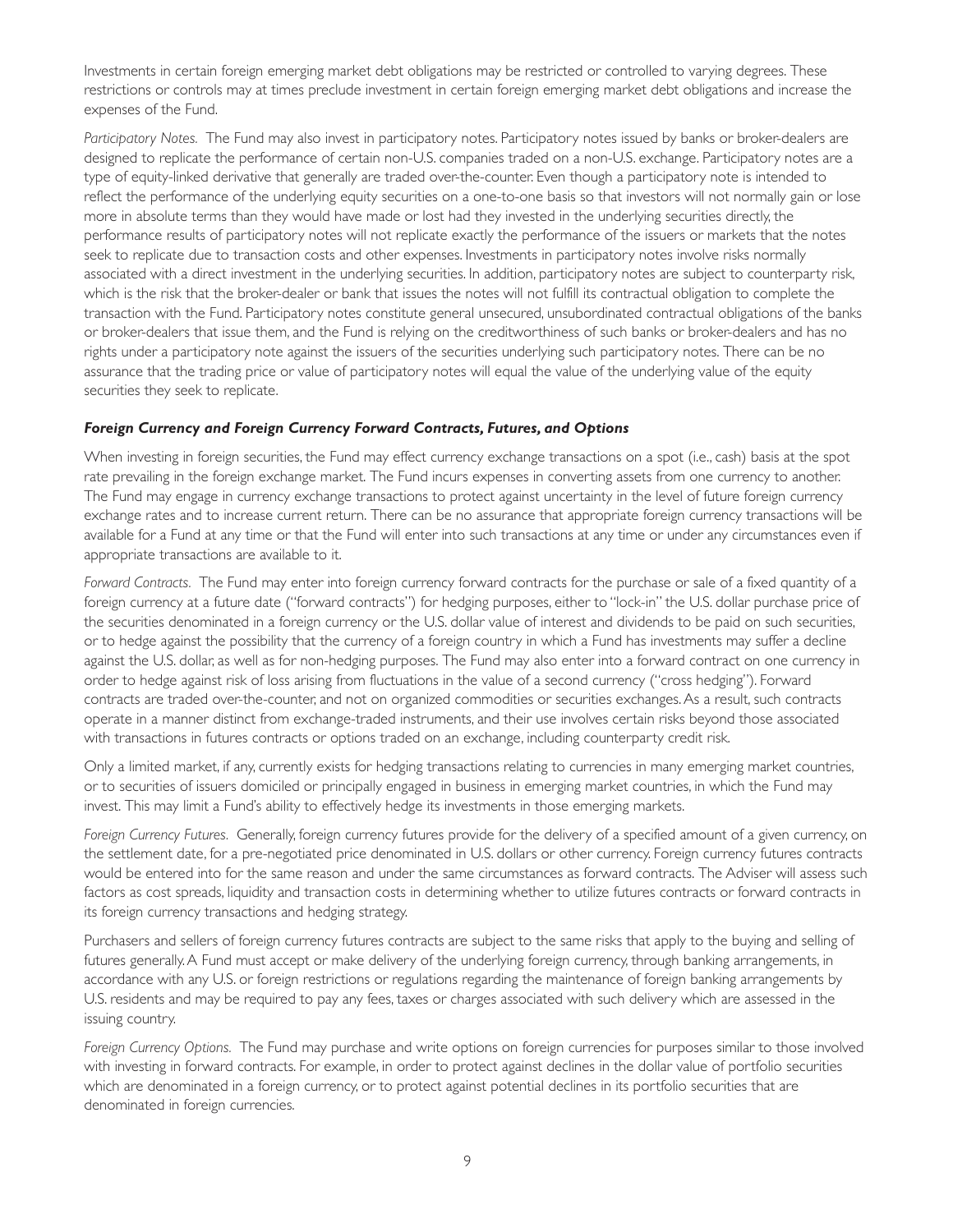The value of a foreign currency option depends upon the value of the underlying currency relative to the U.S. dollar. As a result, the price of the option position may vary with changes in the value of either or both currencies and have no relationship to the investment merits of a foreign security, including foreign securities held in a "hedged" investment por tfolio. Because foreign currency transactions occurring in the interbank market involve substantially larger amounts than those that may be involved in the use of foreign currency options, investors may be disadvantaged by having to deal in an odd lot market (generally consisting of transactions of less than \$1 million) for the underlying foreign currencies at prices that are less favorable than for round lots.

As in the case of other kinds of options, the use of foreign currency options constitutes only a partial hedge, and the Fund could be required to purchase or sell foreign currencies at disadvantageous exchange rates, thereby incurring losses. The purchase of an option on a foreign currency may not necessarily constitute an effective hedge against fluctuations in exchange rates and, in the event of rate movements adverse to a Fund's position, the Fund may forfeit the entire amount of the premium plus related transaction costs.

Options on foreign currencies written or purchased by the Fund may be traded on U.S. or foreign exchanges or over the counter. There is no systematic reporting of last sale information for foreign currencies traded over the counter or any regulatory requirement that quotations available through dealers or other market sources be firm or revised on a timely basis.

Available quotation information is generally representative of very large transactions in the interbank market and thus may not reflect relatively smaller transactions (i.e., less than \$1 million) where rates may be less favorable. The interbank market in foreign currencies is a global, around-the-clock market. To the extent that the U.S. options markets are closed while the markets for the underlying currencies remain open, significant price and rate movements may take place in the underlying markets that are not reflected in the options market.

*Additional Risk Factors.* As a result of its investments in foreign securities, the Fund may receive interest or dividend payments, or the proceeds of the sale or redemption of such securities, in the foreign currencies in which such securities are denominated. In that event, a Fund may convert such currencies into dollars at the then current exchange rate. Under certain circumstances, however, such as where the Adviser believes that the applicable rate is unfavorable at the time the currencies are received or the Adviser anticipates, for any other reason, that the exchange rate will improve, the Fund may hold such currencies for an indefinite period of time. In addition, a Fund may be required to receive delivery of the foreign currency underlying forward foreign currency contracts it has entered into. This could occur, for example, if an option written by the Fund is exercised or the Fund is unable to close out a forward contract. The Fund may hold foreign currency in anticipation of purchasing foreign securities.

The Fund may also elect to take delivery of the currencies' underlying options or forward contracts if, in the judgment of the Adviser, it is in the best interest of a Fund to do so. In such instances as well, a Fund may convert the foreign currencies to dollars at the then current exchange rates, or may hold such currencies for an indefinite period of time.

While the holding of currencies will permit the Fund to take advantage of favorable movements in the applicable exchange rate, it also exposes the Fund to risk of loss if such rates move in a direction adverse to a Fund's position. Such losses could reduce any profits or increase any losses sustained by the Fund from the sale or redemption of securities, and could reduce the dollar value of interest or dividend payments received. In addition, the holding of currencies could adversely affect a Fund's profit or loss on currency options or forward contracts, as well as its hedging strategies.

### *Other Investment Companies*

The Fund may invest in securities issued by other investment companies, including shares of money market funds, exchange traded funds ("ETFs"), open-end and closed-end investment companies, real estate investment trusts and passive foreign investment companies.

ETFs are typically not actively managed. Rather, an ETF's objective is to track the performance of a specified index. Therefore, securities may be purchased, retained and sold by ETFs at times when an actively managed trust would not do so. As a result, a Fund may have a greater risk of loss (and a correspondingly greater prospect of gain) from changes in the value of the securities that are heavily weighted in the index than would be the case if the ETF were not fully invested in such securities. Because of this, an ETF's price can be volatile. In addition, the results of an ETF will not match the performance of the specified index due to reductions in the ETF's performance attributable to transaction and other expenses, including fees paid by the ETF to service providers.

The Fund may invest in shares of closed-end funds that are trading at a discount to net asset value or at a premium to net asset value. There can be no assurance that the market discount on shares of any closed-end fund purchased by a Fund will ever decrease. In fact, it is possible that this market discount may increase and a Fund may suffer realized or unrealized capital losses due to fur ther decline in the market price of the securities of such closed-end funds, thereby adversely affecting the net asset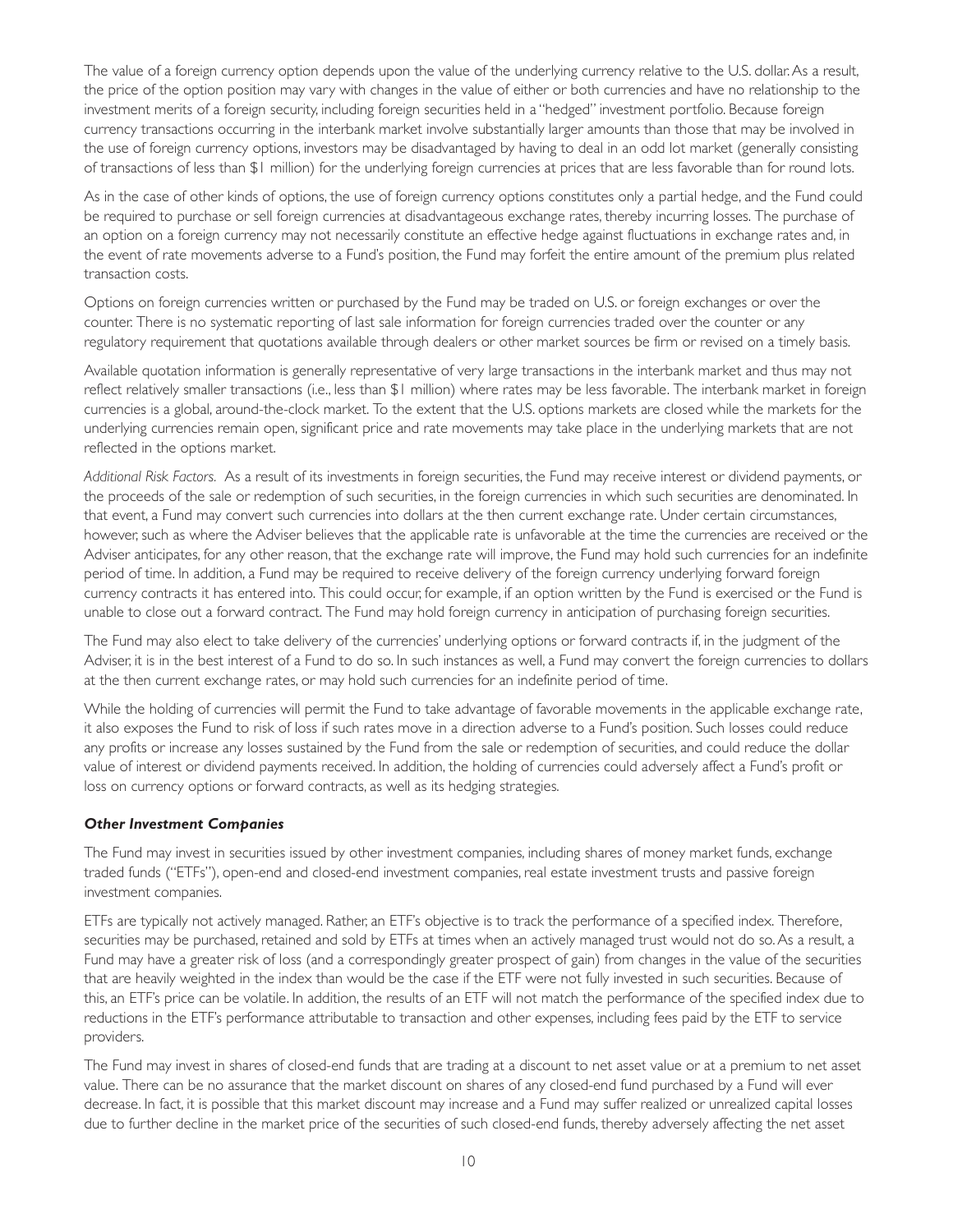value of a Fund's shares. Similarly, there can be no assurance that any shares of a closed-end fund purchased by a Fund at a premium will continue to trade at a premium or that the premium will not decrease subsequent to a purchase of such shares by the Fund. Also, there may be a limited secondary market for shares of closed-end funds.

Closed-end funds may issue senior securities (including preferred stock and debt obligations) for the purpose of leveraging the closed-end fund's common shares in an attempt to enhance the current return to such closed-end fund's common shareholders. A Fund's investment in the common shares of closed-end funds that are financially leveraged may create an opportunity for greater total return on its investment, but at the same time may be expected to exhibit more volatility in market price and net asset value than an investment in shares of investment companies without a leveraged capital structure.

Shares of closed-end funds and ETFs (except, in the case of ETFs, for "aggregation units" of 50,000 shares) are not individually redeemable, but are traded on securities exchanges. The prices of such shares are based upon, but not necessarily identical to, the value of the securities held by the issuer. There is no assurance that the requirements of the securities exchange necessary to maintain the listing of shares of any closed-end fund or ETF will continue to be met.

Some of the countries in which the Fund may invest, may not permit, or may place economic restrictions on, direct investment by outside investors. Investments in such countries may be permitted only through foreign government-approved or -authorized investment vehicles, which may include other investment companies. These funds may also invest in other investment companies that invest in foreign securities. Investing through such vehicles may involve frequent or layered fees or expenses and may also be subject to limitation under the 1940 Act. Under the 1940 Act, the Fund may invest up to 10% of its assets in shares of investment companies and up to 5% of its assets in any one investment company as long as the Fund does not own more than 3% of the voting stock of any one investment company. As a shareholder of another investment company, a Fund would bear, along with other shareholders, its pro rata portion of the other investment company's expenses, including advisory fees. Those expenses would be in addition to the advisory and other expenses that a Fund bears directly in connection with its own operations.

### *Loans*

The Fund may invest in fixed and floating rate loans ("Loans"). Loans may include senior floating rate loans ("Senior Loans") and secured and unsecured loans, second lien or more junior loans ("Junior Loans") and bridge loans or bridge facilities ("Bridge Loans"). Loans are typically arranged through private negotiations between borrowers in the U.S. or in foreign or emerging markets which may be corporate issuers or issuers of sovereign debt obligations ("Borrowers") and one or more financial institutions and other lenders ("Lenders"). Generally, the Fund invests in Loans by purchasing assignments of all or a portion of Loans ("Assignments") or Loan participations ("Participations") from third parties.

The Fund has direct rights against the Borrower on the Loan when it purchases an Assignment. Because Assignments are arranged through private negotiations between potential assignees and potential assignors, however, the rights and obligations acquired by the Fund as the purchaser of an Assignment may differ from, and be more limited than, those held by the assigning Lender. With respect to Participations, typically, the Fund will have a contractual relationship only with the Lender and not with the Borrower. The agreement governing Participations may limit the rights of the Fund to vote on certain changes which may be made to the Loan agreement, such as waiving a breach of a covenant. However, the holder of a Participation will generally have the right to vote on certain fundamental issues such as changes in principal amount, payment dates and interest rate. Participations may entail certain risks relating to the creditworthiness of the parties from which the participations are obtained.

A Loan is typically originated, negotiated and structured by a U.S. or foreign commercial bank, insurance company, finance company or other financial institution (the "Agent") for a group of Loan investors. The Agent typically administers and enforces the Loan on behalf of the other Loan investors in the syndicate. The Agent's duties may include responsibility for the collection of principal and interest payments from the Borrower and the apportionment of these payments to the credit of all Loan investors. The Agent is also typically responsible for monitoring compliance with the covenants contained in the Loan agreement based upon reports prepared by the Borrower. In addition, an institution, typically but not always the Agent, holds any collateral on behalf of the Loan investors. In the event of a default by the Borrower, it is possible, though unlikely, that the Fund could receive a portion of the borrower's collateral. If the Fund receives collateral other than cash, any proceeds received from liquidation of such collateral will be available for investment as part of the Fund's portfolio.

In the process of buying, selling and holding Loans, the Fund may receive and/or pay certain fees. These fees are in addition to interest payments received and may include facility fees, commitment fees, commissions and prepayment penalty fees. When the Fund buys or sells a Loan it may pay a fee. In certain circumstances, the Fund may receive a prepayment penalty fee upon prepayment of a Loan.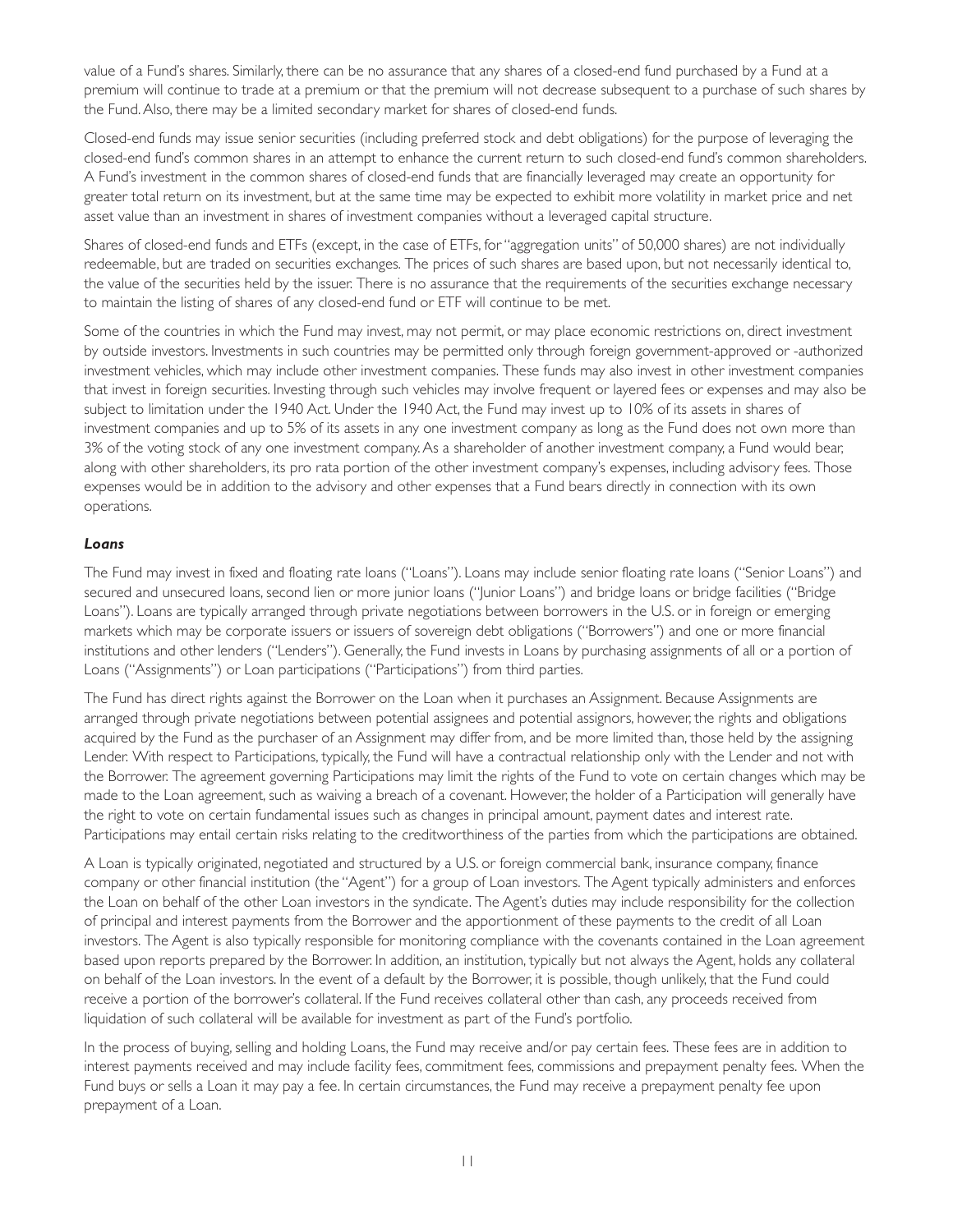*Additional Information concerning Senior Loans.* Senior Loans typically hold the most senior position in the capital structure of the Borrower, are typically secured with specific collateral and have a claim on the assets and/or stock of the Borrower that is senior to that held by subordinated debt holders and shareholders of the Borrower. Collateral for Senior Loans may include (i) working capital assets, such as accounts receivable and inventory; (ii) tangible fixed assets, such as real property, buildings and equipment; (iii) intangible assets, such as trademarks and patent rights; and/or, (iv) security interests in shares of stock of subsidiaries or affiliates.

*Additional Information concerning Junior Loans.* Junior Loans include secured and unsecured loans including subordinated loans, second lien and more junior loans, and bridge loans. Second lien and more junior loans ("Junior Lien Loans") are generally second or further in line in terms of repayment priority. In addition, Junior Lien Loans may have a claim on the same collateral pool as the first lien or other more senior liens or may be secured by a separate set of assets. Junior Loans generally give investors priority over general unsecured creditors in the event of an asset sale.

Additional Information concerning Bridge Loans. Bridge Loans are short-term loan arrangements (e.g., 12 to 18 months) typically made by a Borrower in anticipation of intermediate-term or long-term permanent financing. Most Bridge Loans are structured as floating-rate debt with step-up provisions under which the interest rate on the Bridge Loan rises the longer the Loan remains outstanding. In addition, Bridge Loans commonly contain a conversion feature that allows the Bridge Loan investor to conver t its Loan interest to senior exchange notes if the Loan has not been prepaid in full on or prior to its maturity date. Bridge Loans typically are structured as Senior Loans but may be structured as Junior Loans.

*Additional Information concerning Unfunded Commitments.* Unfunded commitments are contractual obligations pursuant to which the Fund agrees to invest in a Loan at a future date. Typically, the Fund receives a commitment fee for entering into the Unfunded Commitment.

*Additional Information concerning Synthetic Letters of Credit.* Loans may include synthetic letters of credit. In a synthetic letter of credit transaction, the Lender typically creates a special purpose entity or a credit-linked deposit account for the purpose of funding a letter of credit to the borrower. When the Fund invests in a synthetic letter of credit, the Fund is typically paid a rate based on the Lender's borrowing costs and the terms of the synthetic letter of credit. Synthetic letters of credit are typically structured as Assignments with the Fund acquiring direct rights against the Borrower.

*Risk Factors of Loans.* Loans are subject to the risks associated with debt obligations in general including interest rate risk, credit risk and market risk. When a Loan is acquired from a Lender, the risk includes the credit risk associated with the Borrower of the underlying Loan. The Fund may incur additional credit risk when the Fund acquires a participation in a Loan from another lender because the Fund must assume the risk of insolvency or bankruptcy of the other lender from which the Loan was acquired. To the extent that Loans involve Borrowers in foreign or emerging markets, such Loans are subject to the risks associated with foreign investments or investments in emerging markets in general. The following outlines some of the additional risks associated with Loans.

*High Yield Securities Risk.* The Loans that the Fund invests in may not be rated by an NRSRO, will not be registered with the SEC or any state securities commission and will not be listed on any national securities exchange. To the extent that such high yield Loans are rated, they typically will be rated below investment grade and are subject to an increased risk of default in the payment of principal and interest as well as the other risks described under "High Yield/High Risk Securities/Junk Bonds." Loans are vulnerable to market sentiment such that economic conditions or other events may reduce the demand for Loans and cause their value to decline rapidly and unpredictably.

*Liquidity Risk.* Loans that are deemed to be liquid at the time of purchase may become illiquid or less liquid. No active trading market may exist for certain Loans and certain Loans may be subject to restrictions on resale or have a limited secondary market. Cer tain Loans may be subject to irregular trading activity, wide bid/ask spreads and extended trade settlement periods. The inability to dispose of certain Loans in a timely fashion or at a favorable price could result in losses to the Fund.

*Collateral and Subordination Risk.* With respect to Loans that are secured, the Fund is subject to the risk that collateral securing the Loan will decline in value or have no value or that the Fund's lien is or will become junior in payment to other liens. A decline in value of the collateral, whether as a result of market value declines, bankruptcy proceedings or otherwise, could cause the Loan to be under collateralized or unsecured. In such event, the Fund may have the ability to require that the Borrower pledge additional collateral. The Fund, however, is subject to the risk that the Borrower may not pledge such additional collateral or a sufficient amount of collateral. In some cases, there may be no formal requirement for the Borrower to pledge additional collateral. In addition, collateral may consist of assets that may not be readily liquidated, and there is no assurance that the liquidation of such assets would satisfy a Borrower's obligation on a Loan. If the Fund were unable to obtain sufficient proceeds upon a liquidation of such assets, this could negatively affect Fund performance.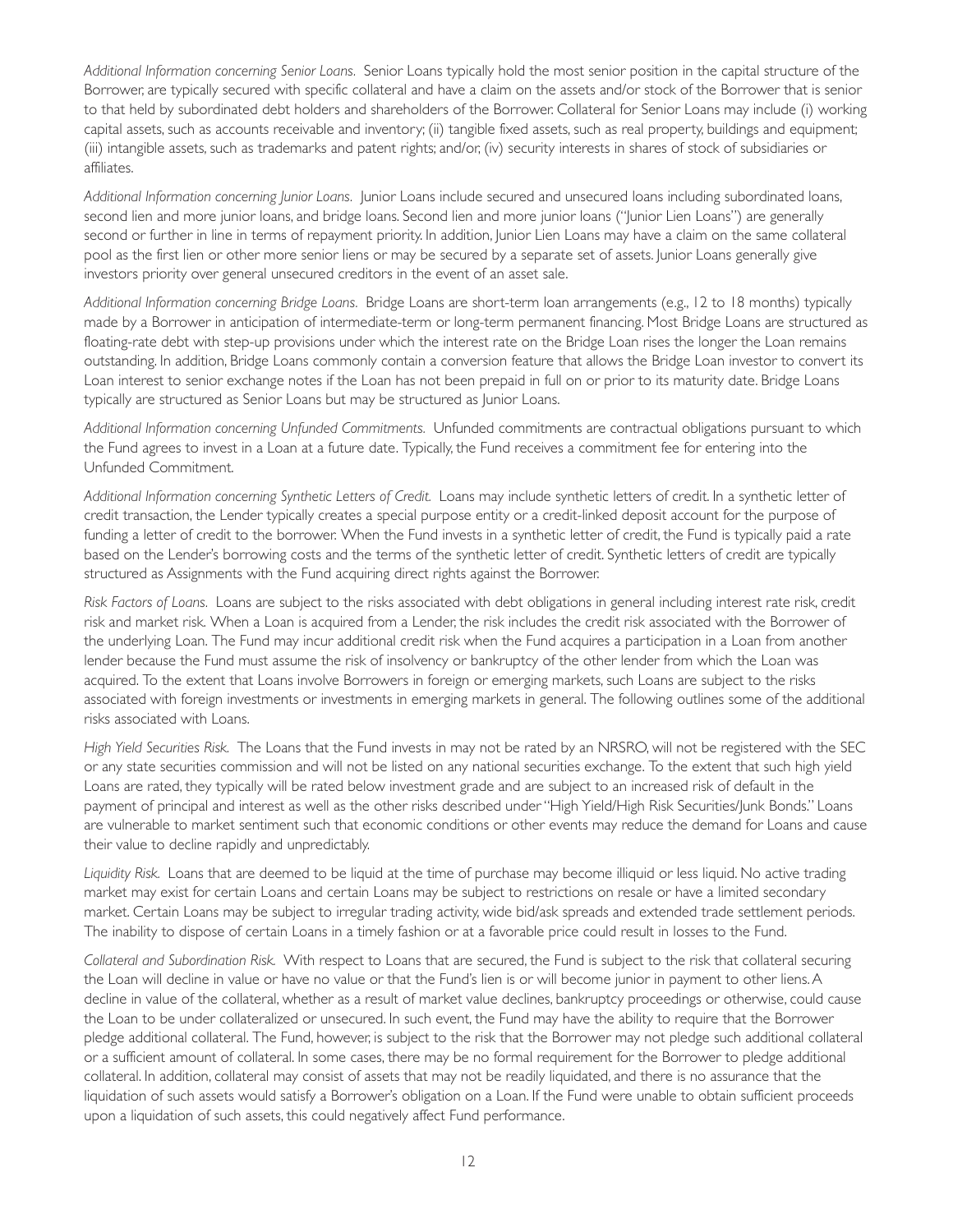If a Borrower becomes involved in bankruptcy proceedings, a court may restrict the ability of the Fund to demand immediate repayment of the Loan by Borrower or otherwise liquidate the collateral. A court may also invalidate the Loan or the Fund's security interest in collateral or subordinate the Fund's rights under a Senior Loan or Junior Loan to the interest of the Borrower's other creditors, including unsecured creditors, or cause interest or principal previously paid to be refunded to the Borrower. If a court required interest or principal to be refunded, it could negatively affect Fund performance. Such action by a court could be based, for example, on a "fraudulent conveyance" claim to the effect that the Borrower did not receive fair consideration for granting the security interest in the Loan collateral to the Fund. For Senior Loans made in connection with a highly leveraged transaction, consideration for granting a security interest may be deemed inadequate if the proceeds of the Loan were not received or retained by the Borrower, but were instead paid to other persons (such as shareholders of the Borrower) in an amount which left the Borrower insolvent or without sufficient working capital. There are also other events, such as the failure to perfect a security interest due to faulty documentation or faulty official filings, which could lead to the invalidation of the Fund's security interest in Loan collateral. If the Fund's security interest in Loan collateral is invalidated or a Senior Loan were subordinated to other debt of an Borrower in bankruptcy or other proceedings, the Fund would have substantially lower recovery, and perhaps no recovery on the full amount of the principal and interest due on the Loan, or the Fund could have to refund interest. Lenders and investors in Loans can be sued by other creditors and shareholders of the Borrowers. Losses can be greater than the original Loan amount and occur years after the principal and interest on the Loan have been repaid.

*Agent Risk.* Selling Lenders, Agents and other entities who may be positioned between the Fund and the Borrower will likely conduct their principal business activities in the banking, finance and financial services industries. Investments in Loans may be more impacted by a single economic, political or regulatory occurrence affecting such industries than other types of investments. Entities engaged in such industries may be more susceptible to, among other things, fluctuations in interest rates, changes in the Federal Open Market Committee's monetary policy, government regulations concerning such industries and concerning capital raising activities generally and fluctuations in the financial markets generally. An Agent, Lender or other entity positioned between the Fund and the Borrower may become insolvent or enter FDIC receivership or bankruptcy.

The Fund might incur certain costs and delays in realizing payment on a Loan or suffer a loss of principal and/ or interest if assets or interests held by the Agent, Lender or other party positioned between the Fund and the Borrower are determined to be subject to the claims of the Agent's, Lender's or such other party's creditors.

*Junior Loan Risk.* Junior Loans are subject to the same general risks inherent to any Loan investment. Due to their lower place in the Borrower's capital structure and possible unsecured status, Junior Loans involve a higher degree of overall risk than Senior Loans of the same Borrower. Junior Loans that are Bridge Loans generally carry the expectation that the Borrower will be able to obtain permanent financing in the near future. Any delay in obtaining permanent financing subjects the Bridge Loan investor to increased risk. A Borrower's use of Bridge Loans also involves the risk that the Borrower may be unable to locate permanent financing to replace the Bridge Loan, which may impair the Borrower's perceived creditworthiness.

*Mezzanine Loan Risk.* In addition to the risk factors described above, mezzanine loans are subject to additional risks. Unlike conventional mortgage loans, mezzanine loans are not secured by a mortgage on the underlying real property but rather by a pledge of equity interests (such as a partnership or limited liability company membership) in the property owner or another company in the ownership structures that has control over the property. Such companies are typically structured as special purpose entities. Generally, mezzanine loans may be more highly leveraged than other types of Loans and subordinate in the capital structure of the Borrower. While foreclosure of a mezzanine loan generally takes substantially less time than foreclosure of a traditional mor tgage, the holders of a mezzanine loan have different remedies available versus the holder of a first lien mortgage loan. In addition, a sale of the underlying real property would not be unencumbered, and thus would be subject to encumbrances by more senior mortgages and liens of other creditors. Upon foreclosure of a mezzanine loan, the holder of the mezzanine loan acquires an equity interest in the Borrower. However, because of the subordinate nature of a mezzanine loan, the real property continues to be subject to the lien of the mortgage and other liens encumbering the real estate. In the event the holder of a mezzanine loan forecloses on its equity collateral, the holder may need to cure the Borrower's existing mortgage defaults or, to the extent permissible under the governing agreements, sell the property to pay off other creditors. To the extent that the amount of mortgages and senior indebtedness and liens exceed the value of the real estate, the collateral underlying the mezzanine loan may have little or no value.

*Foreclosure Risk.* There may be additional costs associated with enforcing the Fund's remedies under a Loan including additional legal costs and payment of real property transfer taxes upon foreclosure in certain jurisdictions. As a result of these additional costs, the Fund may determine that pursuing foreclosure on the Loan collateral is not wor th the associated costs. In addition, if the Fund incurs costs and the collateral loses value or is not recovered by the Fund in foreclosure, the Fund could lose more than its original investment in the Loan. Foreclosure risk is heightened for Junior Loans, including cer tain mezzanine loans.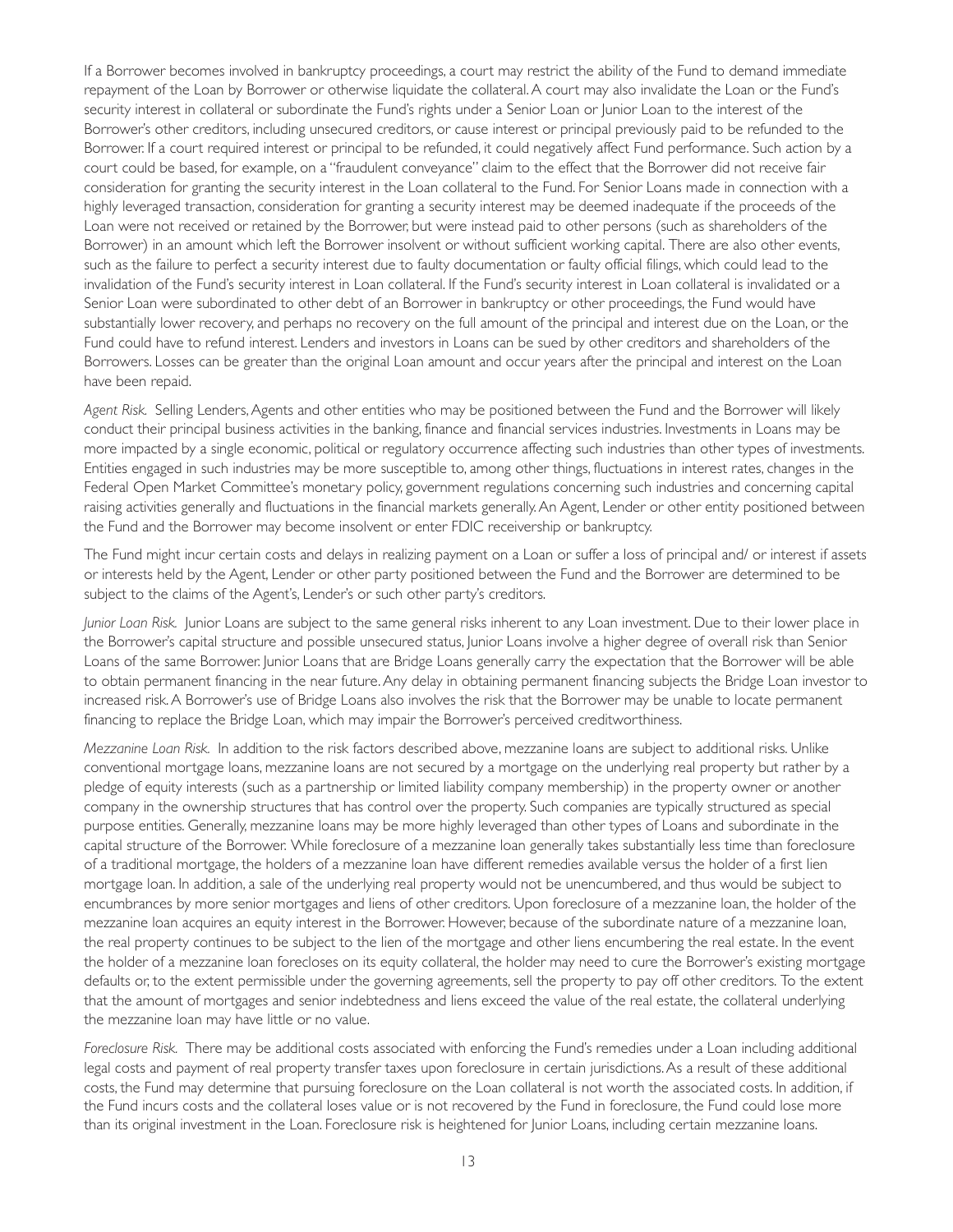#### *Miscellaneous Investment Strategies*

**Borrowings.** The Fund may borrow for temporary purposes. Such a practice will result in leveraging of the Fund's assets and may cause the Fund to liquidate por tfolio positions when it would not be advantageous to do so. This borrowing may be secured or unsecured. If the Fund utilizes borrowings, it may pledge up to 33 1/3% of its total assets to secure such borrowings. Provisions of the 1940 Act require the Fund to maintain continuous asset coverage (that is, total assets including borrowings, less liabilities exclusive of borrowings) of 300% of the amount borrowed, with an exception for borrowings not in excess of 5% of the Fund's total assets made for temporary administrative or emergency purposes. Any borrowings for temporary administrative purposes in excess of 5% of the Fund's total assets must maintain continuous asset coverage. If the 300% asset coverage should decline as a result of market fluctuations or other reasons, the Fund may be required to sell some of its portfolio holdings within three days to reduce the debt and restore the 300% asset coverage, even though it may be disadvantageous from an investment standpoint to sell securities at that time. Borrowing will tend to exaggerate the effect on net asset value of any increase or decrease in the market value of the Fund's portfolio. Money borrowed will be subject to interest costs which may or may not be recovered by appreciation of the securities purchased. The Fund also may be required to maintain minimum average balances in connection with such borrowing or to pay a commitment or other fee to maintain a line of credit; either of these requirements would increase the cost of borrowing over the stated interest rate.

Certain types of investments are considered to be borrowings under precedents issued by the SEC. Such investments are subject to the limitations as well as asset segregation requirements.

**Commodity-Linked Derivatives.** Commodity-linked derivatives are derivative instruments the value of which is linked to the value of a commodity, commodity index or commodity futures contract. The Fund's investment in commodity-linked derivative instruments may subject the Fund to greater volatility than investments in traditional securities, particularly if the instruments involve leverage. The value of commodity-linked derivative instruments may be affected by changes in overall market movements, commodity index volatility, changes in interest rates, or factors affecting a particular industry or commodity, such as drought, floods, weather, livestock disease, embargoes, tariffs and international economic, political and regulatory developments. Use of leveraged commodity-linked derivatives creates the possibility for greater loss (including the likelihood of greater volatility of the Fund's net asset value), and there can be no assurance that the Fund's use of leverage will be successful. Tax considerations may limit the Fund's ability to pursue investments in commodity-linked derivatives.

**New Financial Products.** New options and futures contracts and other financial products, and various combinations thereof, including over-the-counter products, continue to be developed. These various products may be used to adjust the risk and return characteristics of the Fund's investments. These various products may increase or decrease exposure to security prices, interest rates, commodity prices, or other factors that affect security values, regardless of the issuer's credit risk. If market conditions do not perform as expected, the performance of the Fund would be less favorable than it would have been if these products were not used. In addition, losses may occur if counterparties involved in transactions do not perform as promised. These products may expose the Fund to potentially greater return as well as potentially greater risk of loss than more traditional fixed income investments.

### *Restricted and Illiquid Securities.*

The Fund may invest up to 15% of its net assets in illiquid securities. Illiquid securities are any investment that the Adviser reasonably expects cannot be sold or disposed of in current market conditions in seven calendar days or less without the sale or disposition significantly changing the market value of the investment. Illiquid securities may be subject to the potential for delays on resale and uncertainty in valuation for an indefinite period of time. The Fund might be unable to dispose of illiquid securities promptly or at reasonable prices and might thereby experience difficulty in satisfying redemption requests from shareholders.

Illiquid securities may include, among other things, (i) private placements or restricted securities (i.e. Rule 144A securities and Section 4(2) commercial paper) subject to contractual or legal restrictions on resale because they have not been registered under the Securities Act of 1933, as amended (the "Securities Act")); (ii) securities that are otherwise not readily marketable (e.g., because trading in the security is suspended or because market makers do not exist or will not enter tain bids or offers) (iii) repurchase agreements maturing in more than 7 calendar days; (iv) private equity investments; and (v) OTC options and other derivative securities.

A large institutional market exists for certain securities that are not registered under the Securities Act, including foreign securities. The fact that there are contractual or legal restrictions on resale to the general public or to certain institutions may not be indicative of the liquidity of such investments. Rule 144A under the Securities Act allows such a broader institutional trading market for securities otherwise subject to restrictions on resale to the general public. Rule 144A establishes a "safe harbor" from the registration requirements of the Securities Act for resale of certain securities to qualified institutional buyers. Rule 144A has produced enhanced liquidity for many restricted securities, and market liquidity for such securities may continue to expand as a result of this regulation.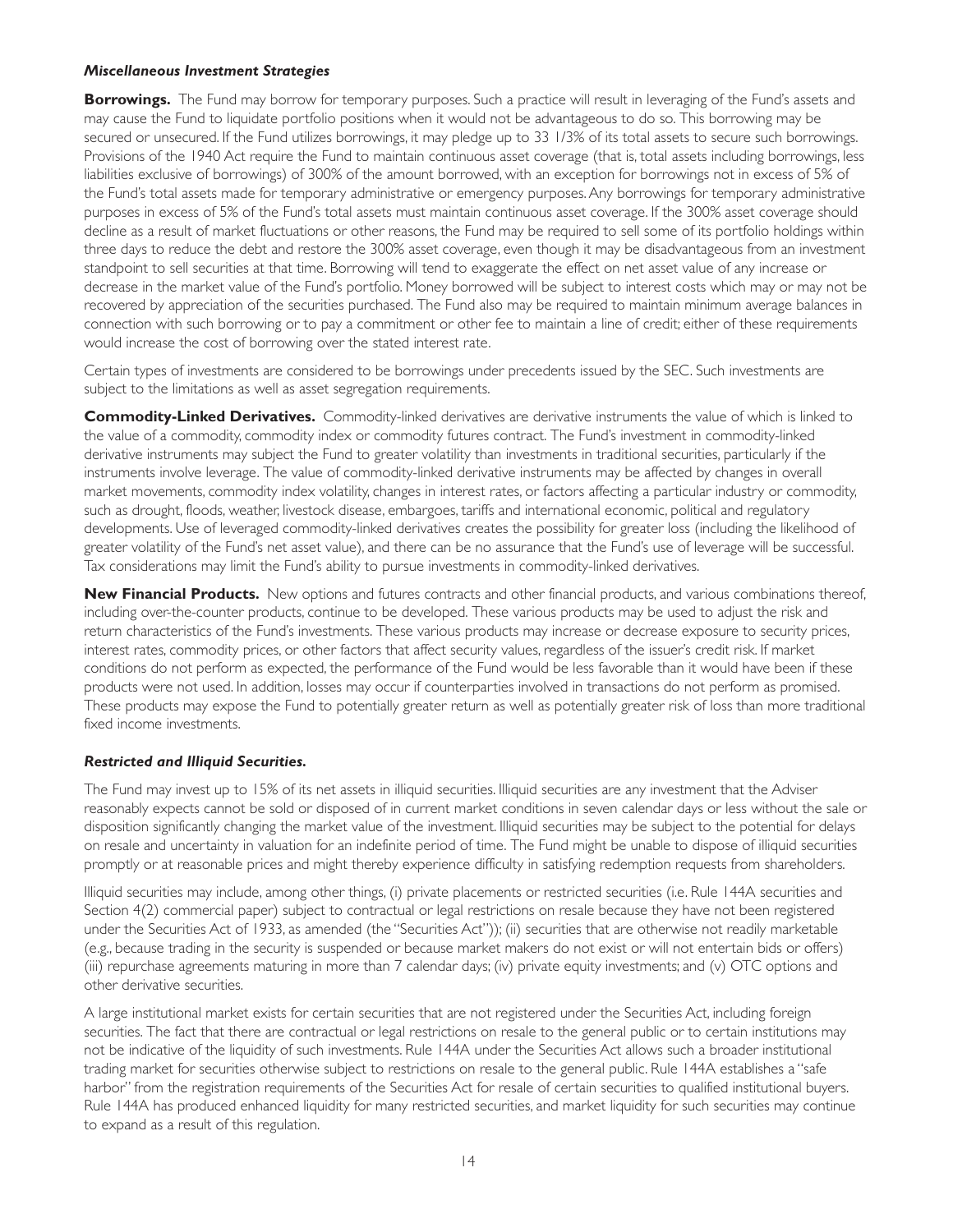Under procedures adopted by the Trust's Board, the Adviser has designated a Liquidity Committee to assess the liquidity risk of the Fund based on factors specific to the Fund. In making this determination, the Adviser's Liquidity Committee will consider, as it deems appropriate under the circumstances and among other factors: (i) the Fund's investment strategy and liquidity of portfolio investments during both normal and reasonably foreseeable stressed conditions, including whether the investment strategy is suitable for an open-ended structure; (ii) the extent to which the strategy involves a relatively concentrated portfolio or large positions in particular issuers; (iii) the use of borrowings for investment purposes (whether from a bank or through financing transactions such as repurchase agreements and short sales); (iv) short-term and long-term cash flow projections during both normal and reasonably foreseeable stressed conditions; and (vi) holdings of cash and cash equivalents, as well as borrowing arrangements and other funding sources. The Trust procedures require the Adviser's Liquidity Committee to classify the liquidity of por tfolio investments (including derivative positions) based on the number of days in which the Adviser reasonably expects the investment would be convertible to cash (or sold or disposed of, but not necessarily settled) in current market conditions without significantly changing the market value of the investment, taking into account relevant market, trading and investment-specific considerations.

Although the Adviser's Liquidity Committee monitors the liquidity of the securities held in the portfolio, the Board of Trustees oversees and retains ultimate responsibility for the Adviser's liquidity determinations.

**Securities Issued in Connection with Reorganizations and Corporate Restructuring.** Debt securities may be downgraded and issuers of debt securities including investment grade securities may default in the payment of principal or interest or be subject to bankruptcy proceedings. In connection with reorganizing or restructuring of an issuer, an issuer may issue common stock or other securities to holders of its debt securities. The Fund may hold such common stock and other securities even though it does not ordinarily invest in such securities.

### *Mortgage-Related Securities*

**U.S. Government Obligations.** The Fund may invest in obligations issued or guaranteed by the U.S. government or its agencies or instrumentalities, including bills, notes and bonds issued by the U.S. Treasury. Obligations of certain agencies and instrumentalities of the U.S. government, such as the Government National Mortgage Association ("GNMA"), are supported by the full faith and credit of the U.S. Treasury; others, such as those of Fannie Mae ("FNMA"), are supported by the right of the issuer to borrow from the Treasury; still others, such as those of the Federal Farm Credit Banks or the Federal Home Loan Mortgage Corporation ("Freddie Mac"), are supported only by the credit of the instrumentality. No assurance can be given that the U.S. government would provide financial support to U.S. government-sponsored agencies or instrumentalities, such as FNMA, or the Freddie Mac, since it is not obligated to do so by law. These agencies or instrumentalities are supported by the issuer's right to borrow specific amounts from the U.S. Treasury, the discretionary authority of the U.S. government to purchase certain obligations from such agencies or instrumentalities, or the credit of the agency or instrumentality. Whether backed by the full faith and credit of the U.S. Treasury or not, U.S. government securities are not guaranteed against price movements due to fluctuating interest rates.

In the past, U.S. sovereign credit has experienced downgrades and there can be no guarantee that it will not experience further downgrades in the future by rating agencies. The market prices and yields of securities supported by the full faith and credit of the U.S. Government may be adversely affected by a rating agency's decision to downgrade the sovereign credit rating of the United States.

Mortgages (Directly Held). Mortgages are debt instruments secured by real property. Unlike mortgage-backed securities, which generally represent an interest in a pool of mortgages, direct investments in mortgages involve prepayment and credit risks of an individual issuer and real property. Consequently, these investments require different investment and credit analysis by the Adviser.

Directly placed mortgages may include residential mortgages, multifamily mortgages, mortgages on cooperative apartment buildings, commercial mortgages, and sale-leasebacks. These investments are backed by assets such as office buildings, shopping centers, retail stores, warehouses, apartment buildings and single-family dwellings. In the event that the Fund forecloses on any non-performing mortgage, and acquires a direct interest in the real property, the Fund will be subject to the risks generally associated with the ownership of real property. There may be fluctuations in the market value of the foreclosed property and its occupancy rates, rent schedules and operating expenses. There may also be adverse changes in local, regional or general economic conditions, deterioration of the real estate market and the financial circumstances of tenants and sellers, unfavorable changes in zoning, building, environmental and other laws, increased real property taxes, rising interest rates, reduced availability and increased cost of mortgage borrowings, the need for unanticipated renovations, unexpected increases in the cost of energy, environmental factors, acts of God and other factors which are beyond the control of the Fund or the Adviser. Hazardous or toxic substances may be present on, at or under the mortgaged property and adversely affect the value of the property. In addition, the owners of property containing such substances may be held responsible, under various laws, for containing,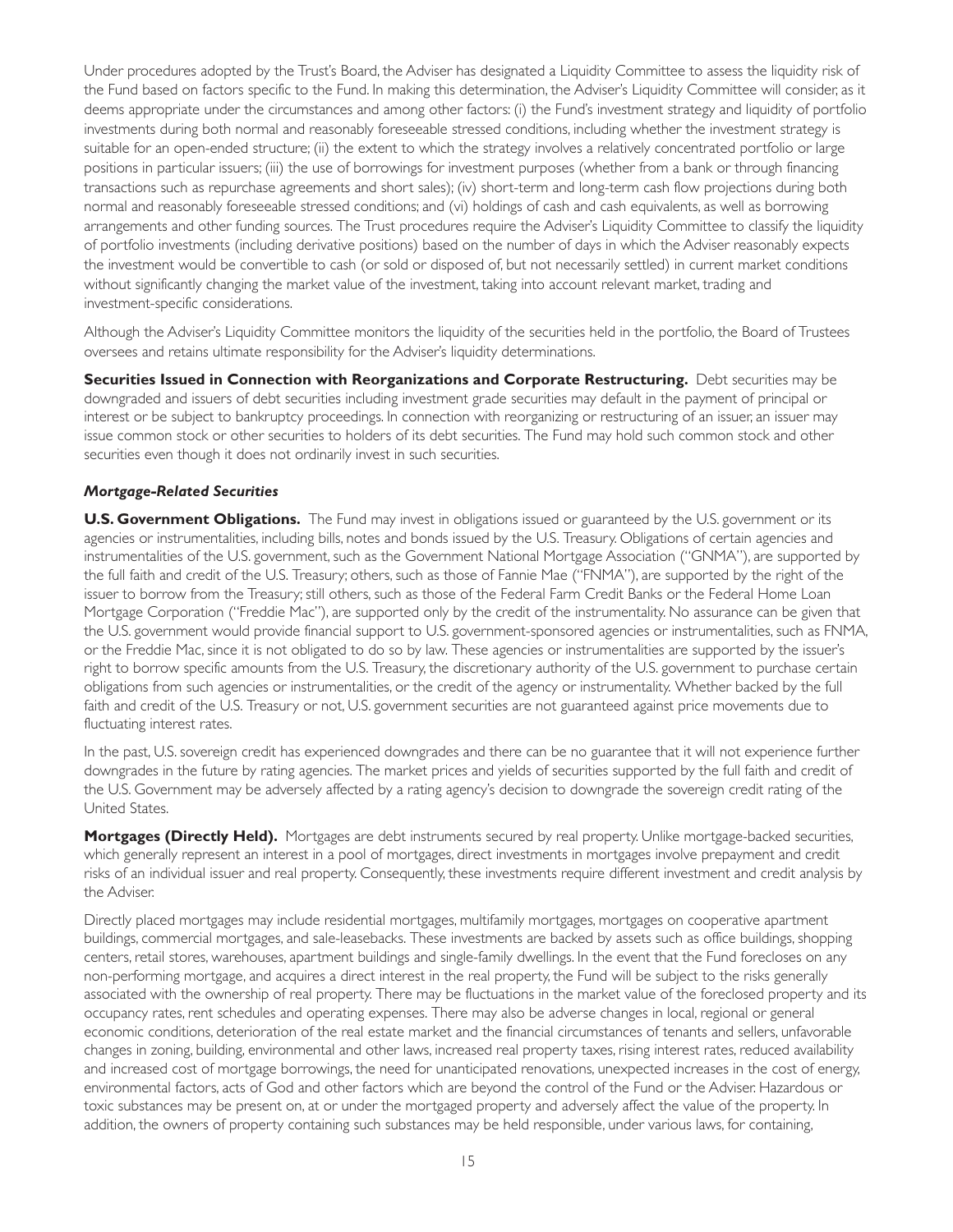monitoring, removing, or cleaning up such substances. The presence of such substances may also provide a basis for other claims by third parties. Costs of clean up or of liabilities to third parties may exceed the value of the property. In addition, these risks may be uninsurable. In light of these and similar risks, it may be impossible to dispose profitably of properties in foreclosure.

Mortgage-Backed Securities (CMOs and REMICs). Mortgage-backed securities include collateralized mortgage obligations ("CMOs") and Real Estate Mortgage Investment Conduits ("REMICs"). A REMIC is a CMO that qualifies for special tax treatment under the Code and invests in certain mortgages principally secured by interests in real property and other permitted investments.

Mortgage-backed securities represent pools of mortgage loans assembled for sale to investors by various governmental agencies such as Ginnie Mae, organizations such as Fannie Mae and Freddie Mac, and non-governmental issuers such as commercial banks, savings and loan institutions, mortgage bankers, and private mortgage insurance companies (non-governmental mortgage securities cannot be treated as U.S. government securities for purposes of investment policies).

There are a number of important differences among the agencies and instrumentalities of the U.S. government that issue mortgage-related securities and among the securities that they issue.

Ginnie Mae Securities. Mortgage-related securities issued by Ginnie Mae include Ginnie Mae Mortgage Pass-Through Certificates which are guaranteed as to the timely payment of principal and interest by Ginnie Mae. Ginnie Mae's guarantee is backed by the full faith and credit of the U.S. Ginnie Mae is a wholly-owned U.S. government corporation within the Department of Housing and Urban Development. Ginnie Mae certificates also are supported by the authority of Ginnie Mae to borrow funds from the U.S. Treasury to make payments under its guarantee.

Fannie Mae Securities. Mortgage-related securities issued by Fannie Mae include Fannie Mae Guaranteed Mortgage Pass-Through Certificates which are solely the obligations of Fannie Mae and are not backed by or entitled to the full faith and credit of the U.S. Fannie Mae is a government-sponsored organization owned entirely by private stockholders. Fannie Mae Cer tificates are guaranteed as to timely payment of the principal and interest by Fannie Mae.

Freddie Mac Securities. Mortgage-related securities issued by Freddie Mac include Freddie Mac Mortgage Participation Cer tificates. Freddie Mac is a corporate instrumentality of the U.S., created pursuant to an Act of Congress, which is owned by private stockholders. Freddie Mac Certificates are not guaranteed by the U.S. or by any Federal Home Loan Bank and do not constitute a debt or obligation of the U.S. or of any Federal Home Loan Bank. Freddie Mac Cer tificates entitle the holder to timely payment of interest, which is guaranteed by Freddie Mac. Freddie Mac guarantees either ultimate collection or timely payment of all principal payments on the underlying mortgage loans. When Freddie Mac does not guarantee timely payment of principal, Freddie Mac may remit the amount due on account of its guarantee of ultimate payment of principal at any time after default on an underlying mortgage, but in no event later than one year after it becomes payable.

For more information on recent events impacting Fannie Mae and Freddie Mac securities, see *"Recent Events Regarding Fannie Mae and Freddie Mac Securities"* under the heading "Risk Factors of Mor tgage-Related Securities" below.

CMOs and guaranteed REMIC pass-through certificates ("REMIC Certificates") issued by Fannie Mae, Freddie Mac, Ginnie Mae and private issuers are types of multiple class pass-through securities. Investors may purchase beneficial interests in REMICs, which are known as "regular" interests or "residual" interests. The Fund does not currently intend to purchase residual interests in REMICs. The REMIC Certificates represent beneficial ownership interests in a REMIC Trust, generally consisting of mortgage loans or Fannie Mae, Freddie Mac or Ginnie Mae guaranteed mortgage pass-through certificates (the "Mortgage Assets"). The obligations of Fannie Mae, Freddie Mac or Ginnie Mae under their respective guaranty of the REMIC Certificates are obligations solely of Fannie Mae, Freddie Mac or Ginnie Mae, respectively.

Fannie Mae REMIC Certificates. Fannie Mae REMIC Certificates are issued and guaranteed as to timely distribution of principal and interest by Fannie Mae. In addition, Fannie Mae will be obligated to distribute the principal balance of each class of REMIC Certificates in full, whether or not sufficient funds are otherwise available.

*Freddie Mac REMIC Certificates.* Freddie Mac guarantees the timely payment of interest, and also guarantees the payment of principal as payments are required to be made on the underlying mortgage participation certificates ("PCs"). PCs represent undivided interests in specified residential mortgages or participation therein purchased by Freddie Mac and placed in a PC pool. With respect to principal payments on PCs, Freddie Mac generally guarantees ultimate collection of all principal of the related mortgage loans without offset or deduction. Freddie Mac also guarantees timely payment of principal on certain PCs referred to as "Gold PCs."

*Ginnie Mae REMIC Certificates.* Ginnie Mae guarantees the full and timely payment of interest and principal on each class of securities (in accordance with the terms of those classes as specified in the related offering circular supplement). The Ginnie Mae guarantee is backed by the full faith and credit of the U.S. REMIC Cer tificates issued by Fannie Mae, Freddie Mac and Ginnie Mae are treated as U.S. Government securities for purposes of investment policies.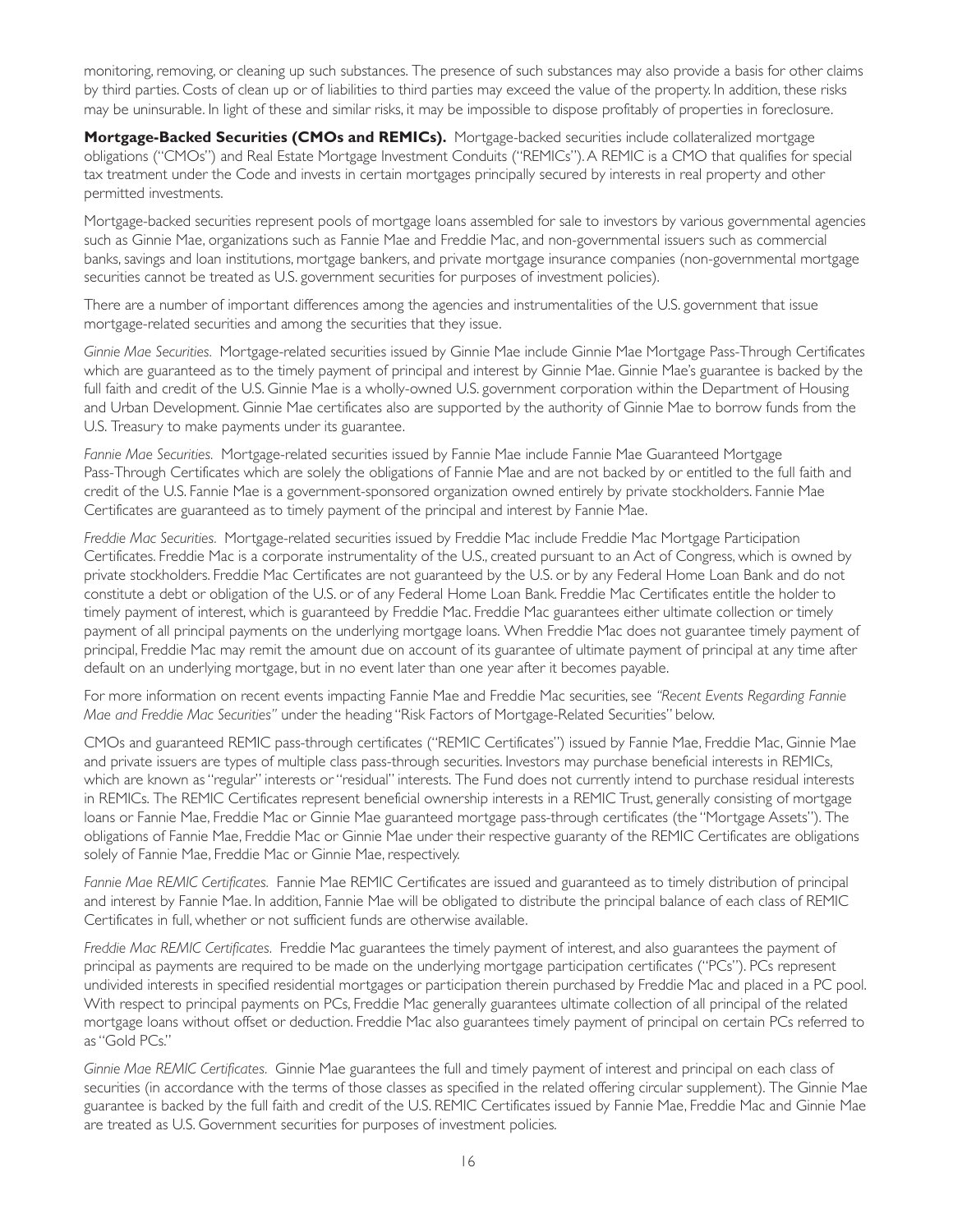CMOs and REMIC Certificates provide for the redistribution of cash flow to multiple classes. Each class of CMOs or REMIC Cer tificates, often referred to as a "tranche," is issued at a specific adjustable or fixed interest rate and must be fully retired no later than its final distribution date. This reallocation of interest and principal results in the redistribution of prepayment risk across different classes. This allows for the creation of bonds with more or less risk than the underlying collateral exhibits. Principal prepayments on the mortgage loans or the Mortgage Assets underlying the CMOs or REMIC Certificates may cause some or all of the classes of CMOs or REMIC Certificates to be retired substantially earlier than their final distribution dates. Generally, interest is paid or accrues on all classes of CMOs or REMIC Certificates on a monthly basis.

The principal of and interest on the Mortgage Assets may be allocated among the several classes of CMOs or REMIC Certificates in various ways. In certain structures (known as "sequential pay" CMOs or REMIC Certificates), payments of principal, including any principal prepayments, on the Mortgage Assets generally are applied to the classes of CMOs or REMIC Cer tificates in the order of their respective final distribution dates. Thus, no payment of principal will be made on any class of sequential pay CMOs or REMIC Certificates until all other classes having an earlier final distribution date have been paid in full.

Additional structures of CMOs and REMIC Certificates include, among others, principal only structures, interest only structures, inverse floaters and "parallel pay" CMOs and REMIC Certificates. Certain of these structures may be more volatile than other types of CMO and REMIC structures. Parallel pay CMOs or REMIC Certificates are those which are structured to apply principal payments and prepayments of the Mortgage Assets to two or more classes concurrently on a proportionate or disproportionate basis. These simultaneous payments are taken into account in calculating the final distribution date of each class.

A wide variety of REMIC Certificates may be issued in the parallel pay or sequential pay structures. These securities include accrual certificates (also known as "Z-Bonds"), which only accrue interest at a specified rate until all other certificates having an earlier final distribution date have been retired and are converted thereafter to an interest-paying security, and planned amortization class ("PAC") certificates, which are parallel pay REMIC Certificates which generally require that specified amounts of principal be applied on each payment date to one or more classes of REMIC Certificates (the "PAC Certificates"), even though all other principal payments and prepayments of the Mortgage Assets are then required to be applied to one or more other classes of the certificates. The scheduled principal payments for the PAC Certificates generally have the highest priority on each payment date after interest due has been paid to all classes entitled to receive interest currently. Shortfalls, if any, are added to the amount of principal payable on the next payment date. The PAC Certificate payment schedule is taken into account in calculating the final distribution date of each class of PAC. In order to create PAC tranches, one or more tranches generally must be created that absorb most of the volatility in the underlying Mortgage Assets. These tranches tend to have market prices and yields that are much more volatile than the PAC classes. The Z-Bonds in which the Fund may invest may bear the same non-credit-related risks as do other types of Z-Bonds. Z-Bonds in which the Fund may invest will not include residual interest.

**Private Mortgage Pass-Through Securities.** Private mortgage pass-through securities are structured similarly to the Ginnie Mae, Fannie Mae and Freddie Mac mortgage pass-through securities and are issued by United States and foreign private issuers such as originators of and investors in mortgage loans, including savings and loan associations, mortgage banks, commercial banks, investment banks and special purpose subsidiaries of the foregoing. These securities usually are backed by a pool of conventional fixed rate or adjustable rate mortgage loans. Since private mortgage pass-through securities typically are not guaranteed by an entity having the credit status of Ginnie Mae, Fannie Mae and Freddie Mac, such securities generally are structured with one or more types of credit enhancement.

Mortgage-backed securities are often backed by a pool of assets representing the obligations of a number of different parties. To lessen the effect of failures by obligors on underlying assets to make payments, those securities may contain elements of credit support, which fall into two categories: (i) liquidity protection and (ii) protection against losses resulting from ultimate default by an obligor on the underlying assets. Liquidity protection refers to the provision of advances, generally by the entity administering the pool of assets, to ensure that the receipt of payments on the underlying pool occurs in a timely fashion. Protection against losses resulting from default ensures ultimate payment of the obligations on at least a portion of the assets in the pool. This protection may be provided through guarantees, insurance policies or letters of credit obtained by the issuer or sponsor from third parties, through various means of structuring the transaction or through a combination of such approaches. The degree of credit support provided for each issue is generally based on historical information respecting the level of credit risk associated with the underlying assets. Delinquencies or losses in excess of those anticipated could adversely affect the return on an investment in a security. The Fund will not pay any fees for credit support, although the existence of credit support may increase the price of a security.

Mortgage Dollar Rolls. In a mortgage dollar roll transaction, one party sells mortgage-backed securities, principally Mortgage TBAs, for delivery in the current month and simultaneously contracts with the same counterparty to repurchase similar (same type, coupon and maturity) but not identical securities on a specified future date. When the Fund enters into mortgage dollar rolls, the Fund will earmark and reserve until the settlement date Fund assets, in cash or liquid securities, in an amount equal to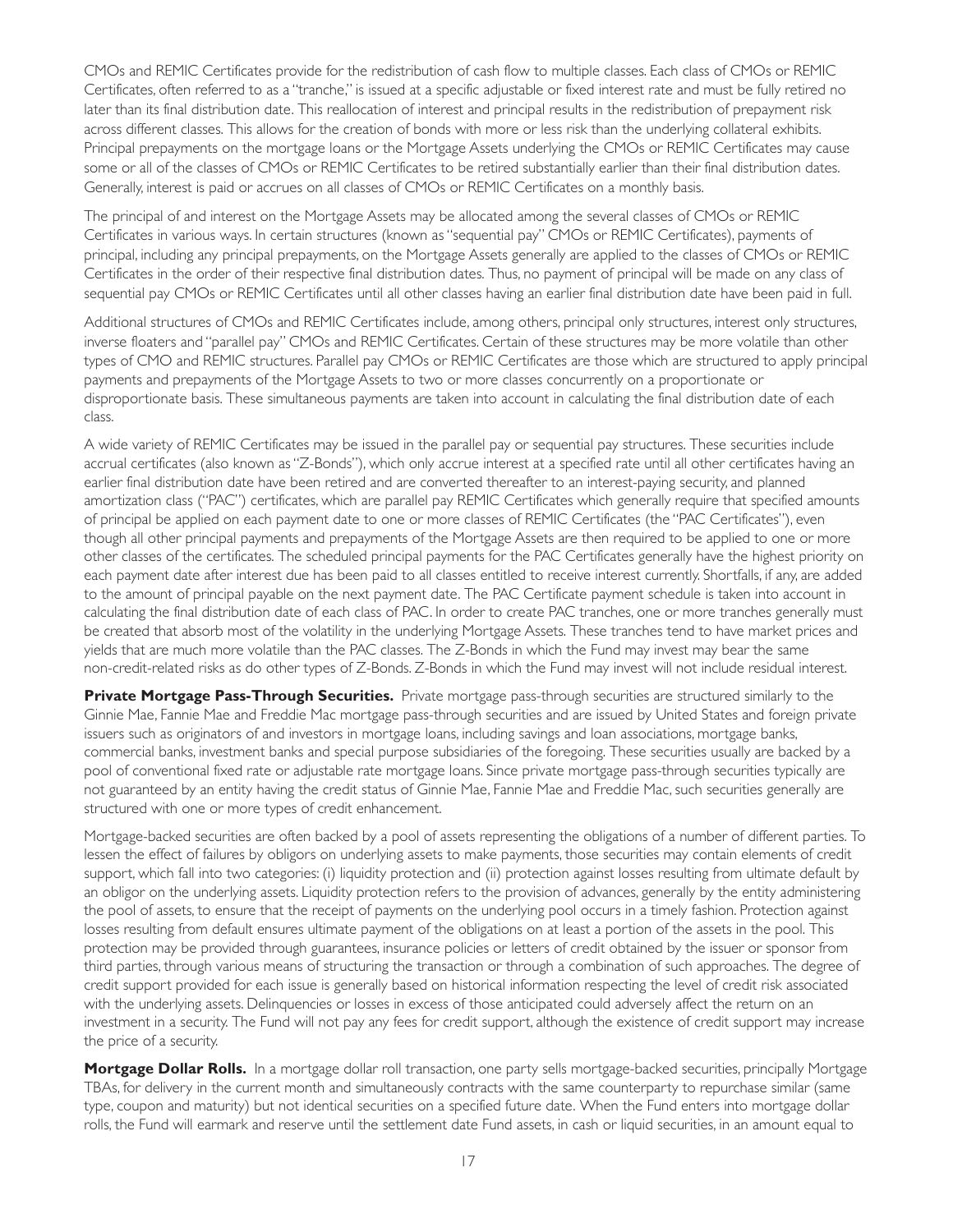the forward purchase price. During the period between the sale and repurchase in a mortgage dollar roll transaction, the Fund will not be entitled to receive interest and principal payments on securities sold. Losses may arise due to changes in the value of the securities or if the counterparty does not perform under the terms of the agreement. If the counterparty files for bankruptcy or becomes insolvent, the Fund's right to repurchase or sell securities may be limited. Mortgage dollar rolls may be subject to leverage risks. In addition, mortgage dollar rolls may increase interest rate risk and result in an increased portfolio turnover rate which increases costs and may increase taxable gains. The benefits of mortgage dollar rolls may depend upon the Adviser's ability to predict mortgage prepayments and interest rates. There is no assurance that mortgage dollar rolls can be successfully employed. For purposes of diversification and investment limitations, mor tgage dollar rolls are considered to be mortgage-backed securities.

**Stripped Mortgage-Backed Securities.** Stripped Mortgage-Backed Securities ("SMBS") are derivative multiclass mortgage securities issued outside the REMIC or CMO structure. SMBS are usually structured with two classes that receive different proportions of the interest and principal distributions from a pool of mortgage assets. A common type of SMBS will have one class receiving all of the interest from the mortgage assets ("IOs"), while the other class will receive all of the principal ("POs"). Mortgage IOs receive monthly interest payments based upon a notional amount that declines over time as a result of the normal monthly amortization and unscheduled prepayments of principal on the associated mortgage POs.

In addition to the risks applicable to Mortgage-Related Securities in general, SMBS are subject to the following additional risks:

*Prepayment/Interest Rate Sensitivity.* SMBS are extremely sensitive to changes in prepayments and interest rates. Even though these securities have been guaranteed by an agency or instrumentality of the U.S. government, under certain interest rate or prepayment rate scenarios, the Fund may lose money on investments in SMBS.

*Interest Only SMBS.* Changes in prepayment rates can cause the return on investment in IOs to be highly volatile. Under extremely high prepayment conditions, IOs can incur significant losses.

*Principal Only SMBS.* POs are bought at a discount to the ultimate principal repayment value. The rate of return on a PO will vary with prepayments, rising as prepayments increase and falling as prepayments decrease. Generally, the market value of these securities is unusually volatile in response to changes in interest rates.

*Yield Characteristics.* Although SMBS may yield more than other mortgage-backed securities, their cash flow patterns are more volatile and there is a greater risk that any premium paid will not be fully recouped. The Adviser will seek to manage these risks (and potential benefits) by investing in a variety of such securities and by using cer tain analytical and hedging techniques.

Adjustable Rate Mortgage Loans. The Fund may invest in adjustable rate mortgage loans ("ARMs"). ARMs eligible for inclusion in a mortgage pool will generally provide for a fixed initial mortgage interest rate for a specified period of time. Thereafter, the interest rates (the "Mortgage Interest Rates") may be subject to periodic adjustment based on changes in the applicable index rate (the "Index Rate"). The adjusted rate would be equal to the Index Rate plus a gross margin, which is a fixed percentage spread over the Index Rate established for each ARM at the time of its origination.

Adjustable interest rates can cause payment increases that some borrowers may find difficult to make. However, certain ARMs may provide that the Mortgage Interest Rate may not be adjusted to a rate above an applicable lifetime maximum rate or below an applicable lifetime minimum rate for such ARM. Certain ARMs may also be subject to limitations on the maximum amount by which the Mortgage Interest Rate may adjust for any single adjustment period (the "Maximum Adjustment"). Other ARMs ("Negatively Amortizing ARMs") may provide instead or as well for limitations on changes in the monthly payment on such ARMs. Limitations on monthly payments can result in monthly payments which are greater or less than the amount necessary to amortize a Negatively Amortizing ARM by its maturity at the Mortgage Interest Rate in effect in any particular month. In the event that a monthly payment is not sufficient to pay the interest accruing on a Negatively Amortizing ARM, any such excess interest is added to the principal balance of the loan, causing negative amortization and will be repaid through future monthly payments. It may take borrowers under Negatively Amortizing ARMs longer periods of time to achieve equity and may increase the likelihood of default by such borrowers. In the event that a monthly payment exceeds the sum of the interest accrued at the applicable Mortgage Interest Rate and the principal payment which would have been necessary to amortize the outstanding principal balance over the remaining term of the loan, the excess (or "accelerated amortization") further reduces the principal balance of the ARM. Negatively Amortizing ARMs do not provide for the extension of their original maturity to accommodate changes in their Mortgage Interest Rate. As a result, unless there is a periodic recalculation of the payment amount (which there generally is), the final payment may be substantially larger than the other payments. These limitations on periodic increases in interest rates and on changes in monthly payments protect borrowers from unlimited interest rate and payment increases.

Certain ARMs may provide for periodic adjustments of scheduled payments in order to amortize fully the mortgage loan by its stated maturity. Other ARMs may permit their stated maturity to be extended or shortened in accordance with the portion of each payment that is applied to interest as affected by the periodic interest rate adjustments.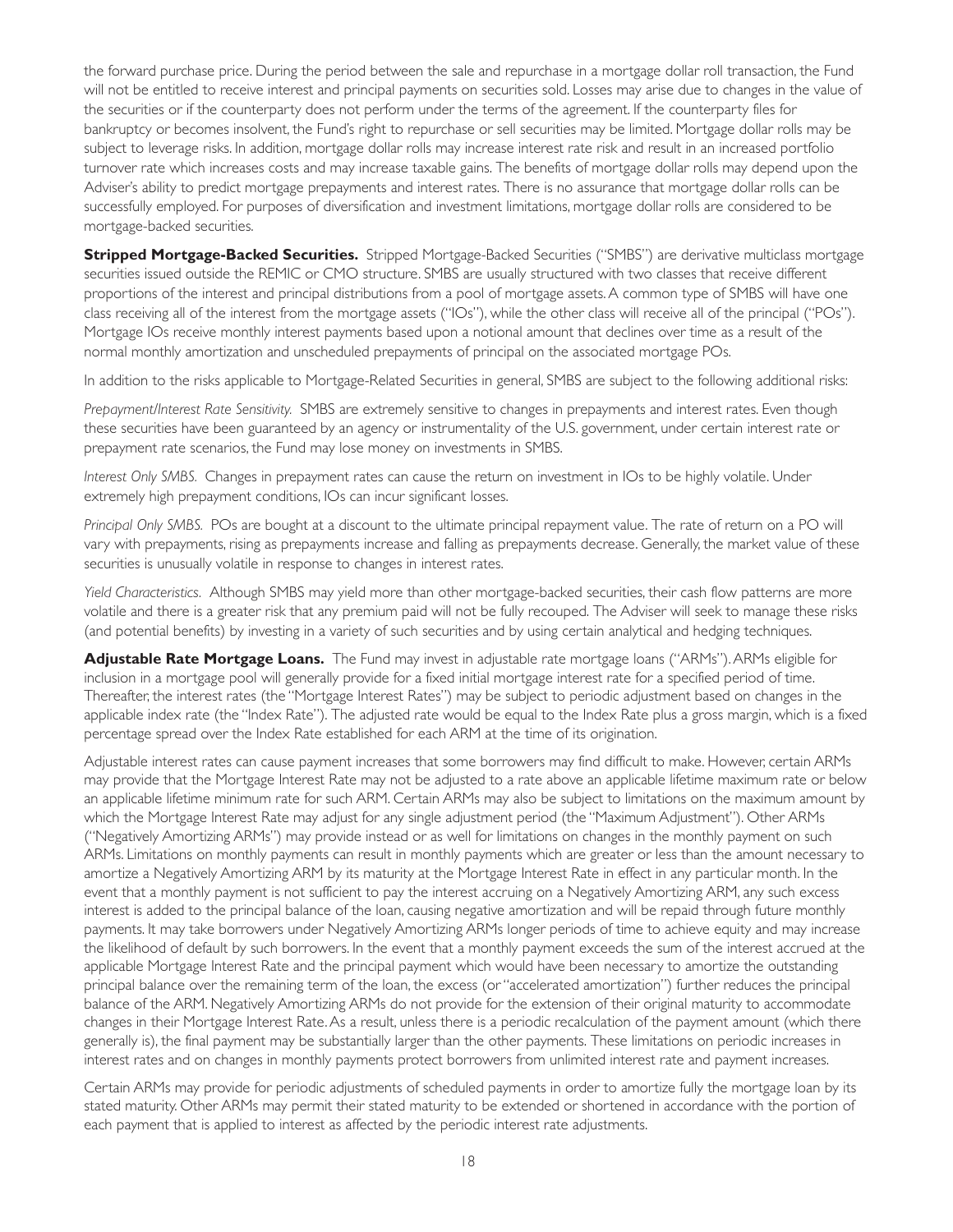There are two main categories of indices which provide the basis for rate adjustments on ARMs: those based on U.S. Treasury securities and those derived from a calculated measure such as a cost of funds index or a moving average of mortgage rates. Commonly utilized indices include the one-year, three-year and five-year constant maturity Treasury bill rates, the three-month Treasury bill rate, the 180-day Treasury bill rate, rates on longer-term Treasury securities, the 11th District Federal Home Loan Bank Cost of Funds, the National Median Cost of Funds, the one-month, three-month, six-month or one-year London InterBank Offered Rate ("LIBOR"), the prime rate of a specific bank, or commercial paper rates. Some indices, such as the one-year constant maturity Treasury rate, closely mirror changes in market interest rate levels. Others, such as the 11th District Federal Home Loan Bank Cost of Funds index, tend to lag behind changes in market rate levels and tend to be somewhat less volatile. The degree of volatility in the market value of the Fund's portfolio and therefore in the net asset value of the Fund's shares will be a function of the length of the interest rate reset periods and the degree of volatility in the applicable indices.

In general, changes in both prepayment rates and interest rates will change the yield on Mortgage-Backed Securities. The rate of principal prepayments with respect to ARMs has fluctuated in recent years. As is the case with fixed mortgage loans, ARMs may be subject to a greater rate of principal prepayments in a declining interest rate environment. For example, if prevailing interest rates fall significantly, ARMs could be subject to higher prepayment rates than if prevailing interest rates remain constant because the availability of fixed rate mortgage loans at competitive interest rates may encourage mortgagors to refinance their ARMs to "lock-in" a lower fixed interest rate. Conversely, if prevailing interest rates rise significantly, ARMs may prepay at lower rates than if prevailing rates remain at or below those in effect at the time such ARMs were originated. As with fixed rate mortgages, there can be no certainty as to the rate of prepayments on the ARMs in either stable or changing interest rate environments. In addition, there can be no certainty as to whether increases in the principal balances of the ARMs due to the addition of deferred interest may result in a default rate higher than that on ARMs that do not provide for negative amortization.

Other factors affecting prepayment of ARMs include changes in mortgagors' housing needs, job transfers, unemployment, mortgagors' net equity in the mortgage properties and servicing decisions.

**Inverse Floaters and Interest Rate Caps.** Inverse floaters are instruments whose interest rates bear an inverse relationship to the interest rate on another security or the value of an index. The market value of an inverse floater will vary inversely with changes in market interest rates and will be more volatile in response to interest rate changes than that of a fixed rate obligation. Interest rate caps are financial instruments under which payments occur if an interest rate index exceeds a cer tain predetermined interest rate level, known as the cap rate, which is tied to a specific index. These financial products will be more volatile in price than securities which do not include such a structure.

Risk Factors of Mortgage-Related Securities. The following is a summary of certain risks associated with Mortgage-Related Securities:

Guarantor Risk. There can be no assurance that the U.S. government would provide financial support to Fannie Mae or Freddie Mac if necessary in the future. Although certain mortgage-related securities are guaranteed by a third party or otherwise similarly secured, the market value of the security, which may fluctuate, is not so secured.

*Interest Rate Sensitivity.* If the Fund purchases a mortgage-related security at a premium, that portion may be lost if there is a decline in the market value of the security whether resulting from changes in interest rates or prepayments in the underlying mortgage collateral. As with other interest-bearing securities, the prices of such securities are inversely affected by changes in interest rates. Although the value of a mortgage-related security may decline when interest rates rise, the converse is not necessarily true since in periods of declining interest rates the mortgages underlying the securities are prone to prepayment. For this and other reasons, a mortgage-related security's stated maturity may be shortened by unscheduled prepayments on the underlying mortgages and, therefore, it is not possible to predict accurately the security's return to the Fund. In addition, regular payments received in respect of mortgage-related securities include both interest and principal. No assurance can be given as to the return the Fund will receive when these amounts are reinvested.

*Market Value.* The market value of the Fund's adjustable rate Mortgage-Backed Securities may be adversely affected if interest rates increase faster than the rates of interest payable on such securities or by the adjustable rate mortgage loans underlying such securities. Furthermore, adjustable rate Mortgage-Backed Securities or the mortgage loans underlying such securities may contain provisions limiting the amount by which rates may be adjusted upward and downward and may limit the amount by which monthly payments may be increased or decreased to accommodate upward and downward adjustments in interest rates. When the market value of the properties underlying the Mortgage-Backed Securities suffer broad declines on a regional or national level, the values of the corresponding Mortgage-Backed Securities or Mortgage-Backed Securities as a whole, may be adversely affected as well.

*Prepayments.* Adjustable rate Mortgage-Backed Securities have less potential for capital appreciation than fixed rate Mortgage-Backed Securities because their coupon rates will decline in response to market interest rate declines. The market value of fixed rate Mortgage-Backed Securities may be adversely affected as a result of increases in interest rates and, because of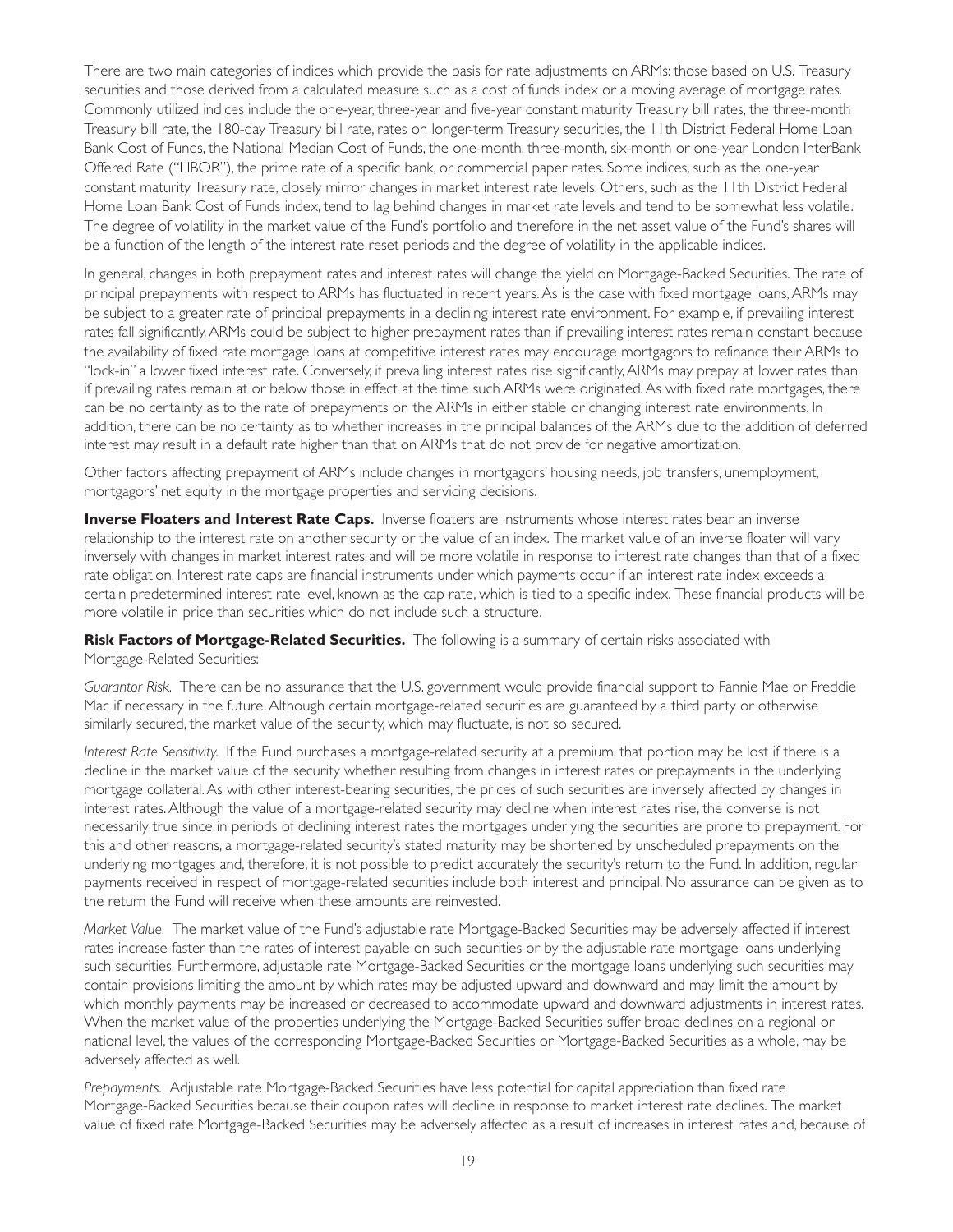the risk of unscheduled principal prepayments, may benefit less than other fixed rate securities of similar maturity from declining interest rates. Finally, to the extent Mortgage-Backed Securities are purchased at a premium, mortgage foreclosures and unscheduled principal prepayments may result in some loss of the Fund's principal investment to the extent of the premium paid. On the other hand, if such securities are purchased at a discount, both a scheduled payment of principal and an unscheduled prepayment of principal will increase current and total returns and will accelerate the recognition of income.

Yield Characteristics. The yield characteristics of Mortgage-Backed Securities differ from those of traditional fixed income securities. The major differences typically include more frequent interest and principal payments, usually monthly, and the possibility that prepayments of principal may be made at any time. Prepayment rates are influenced by changes in current interest rates and a variety of economic, geographic, social and other factors and cannot be predicted with certainty. As with fixed rate mortgage loans, adjustable rate mortgage loans may be subject to a greater prepayment rate in a declining interest rate environment. The yields to maturity of the Mortgage-Backed Securities in which the Fund invests will be affected by the actual rate of payment (including prepayments) of principal of the underlying mortgage loans. The mortgage loans underlying such securities generally may be prepaid at any time without penalty. In a fluctuating interest rate environment, a predominant factor affecting the prepayment rate on a pool of mortgage loans is the difference between the interest rates on the mortgage loans and prevailing mortgage loan interest rates taking into account the cost of any refinancing. In general, if mortgage loan interest rates fall sufficiently below the interest rates on fixed rate mortgage loans underlying mortgage pass-through securities, the rate of prepayment would be expected to increase. Conversely, if mortgage loan interest rates rise above the interest rates on the fixed rate mortgage loans underlying the mortgage pass-through securities, the rate of prepayment may be expected to decrease.

### *Options and Futures Transactions*

The Fund may purchase and sell (a) exchange traded and over-the-counter ("OTC") put and call options on securities, on indexes of securities and other types of instruments, and on futures contracts on securities and indexes of securities and other instruments such as interest rate futures and global interest rate futures and (b) futures contracts on securities and other types of instruments and on indexes of securities and other types of instruments. Each of these instruments is a derivative instrument as its value derives from the underlying asset or index.

The Fund may use futures contracts and options for hedging and risk management purposes and to seek to enhance portfolio performance.

Options and futures contracts may be used to manage the Fund's exposure to changing interest rates and/or security prices. Some options and futures strategies, including selling futures contracts and buying puts, tend to hedge the Fund's investments against price fluctuations. Other strategies, including buying futures contracts and buying calls, tend to increase market exposure. Options and futures contracts may be combined with each other or with forward contracts in order to adjust the risk and return characteristics of the Fund's overall strategy in a manner deemed appropriate by the Adviser and consistent with the Fund's objective and policies. Because combined options positions involve multiple trades, they result in higher transaction costs and may be more difficult to open and close out.

The use of options and futures is a highly specialized activity which involves investment strategies and risks different from those associated with ordinary portfolio securities transactions, and there can be no guarantee that their use will increase the Fund's return. While the use of these instruments by the Fund may reduce certain risks associated with owning its portfolio securities, these techniques themselves entail certain other risks. If the Adviser applies a strategy at an inappropriate time or judges market conditions or trends incorrectly, options and futures strategies may lower the Fund's return. Certain strategies limit the Fund's possibilities to realize gains, as well as its exposure to losses. The Fund could also experience losses if the prices of its options and futures positions were poorly correlated with its other investments, or if it could not close out its positions because of an illiquid secondary market. In addition, the Fund will incur transaction costs, including trading commissions and option premiums, in connection with its futures and options transactions, and these transactions could significantly increase the Fund's turnover rate.

A notice claiming an exclusion from the definition of the term "commodity pool operator" under the Commodity Exchange Act, as amended ("CEA"), and the rules of the Commodity Futures Trading Commission ("CFTC") promulgated thereunder, with respect to the Adviser's operations with respect to the Fund has been filed with the National Futures Association. Accordingly, the Adviser is not currently subject to registration or regulation as a commodity pool operator.

**Purchasing Put and Call Options.** By purchasing a put option, the Fund obtains the right (but not the obligation) to sell the instrument underlying the option at a fixed strike price. In return for this right, the Fund pays the current market price for the option (known as the option premium). Options have various types of underlying instruments, including specific securities, indexes of securities, indexes of securities prices, and futures contracts. The Fund may terminate its position in a put option it has purchased by allowing it to expire or by exercising the option. The Fund may also close out a put option position by entering into an offsetting transaction, if a liquid market exists. If the option is allowed to expire, the Fund will lose the entire premium it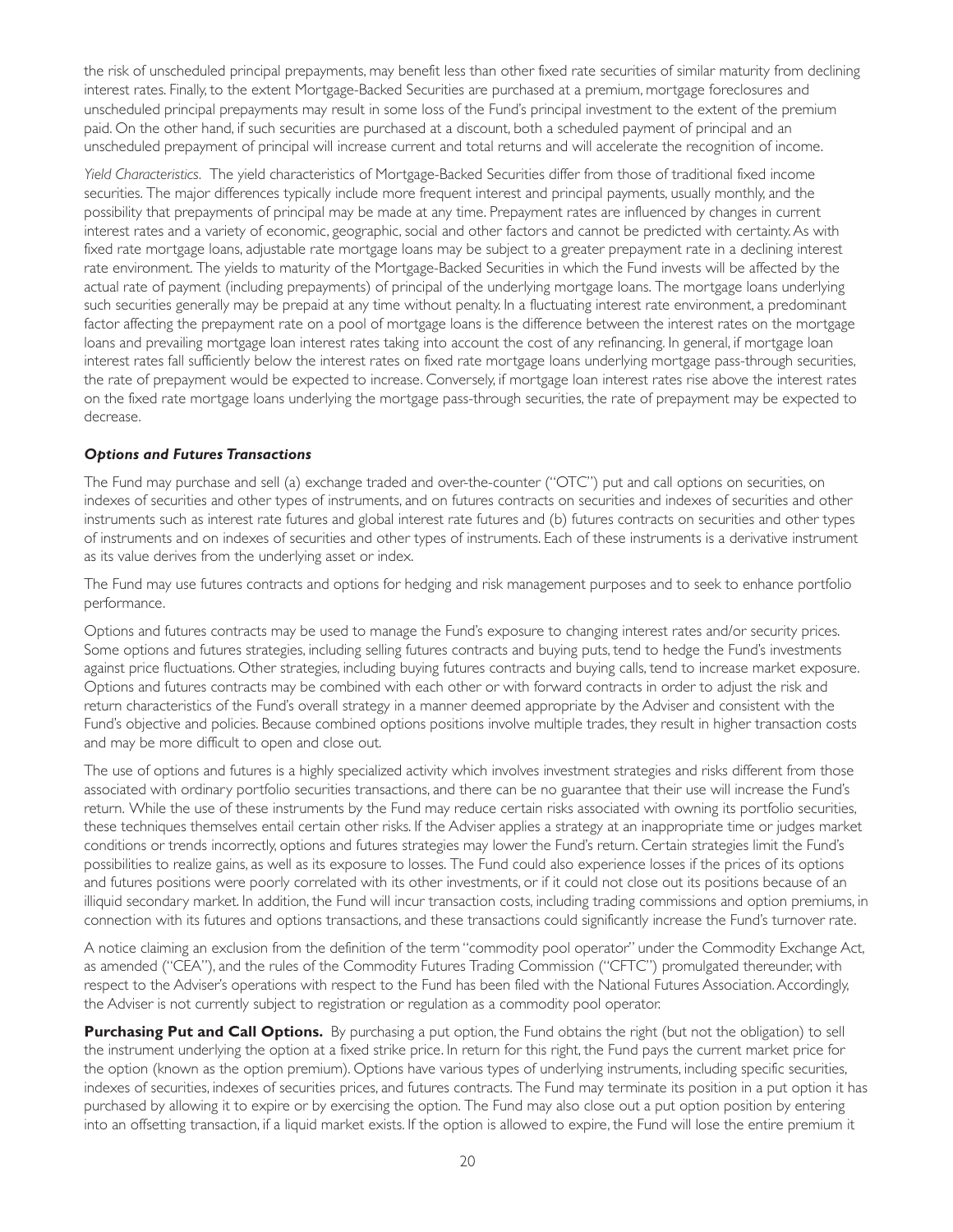paid. If the Fund exercises a put option on a security, it will sell the instrument underlying the option at the strike price. If the Fund exercises an option on an index, settlement is in cash and does not involve the actual purchase or sale of securities. If an option is American style, it may be exercised on any day up to its expiration date. A European style option may be exercised only on its expiration date.

The buyer of a typical put option can expect to realize a gain if the value of the underlying instrument falls substantially. However, if the price of the instrument underlying the option does not fall enough to offset the cost of purchasing the option, a put buyer can expect to suffer a loss (limited to the amount of the premium paid, plus related transaction costs).

The features of call options are essentially the same as those of put options, except that the purchaser of a call option obtains the right to purchase, rather than sell, the instrument underlying the option at the option's strike price. A call buyer typically attempts to participate in potential price increases of the instrument underlying the option with risk limited to the cost of the option if security prices fall. At the same time, the buyer can expect to suffer a loss if security prices do not rise sufficiently to offset the cost of the option.

**Selling (Writing) Put and Call Options on Securities.** When the Fund writes a put option on a security, it takes the opposite side of the transaction from the option's purchaser. In return for the receipt of the premium, the Fund assumes the obligation to pay the strike price for the security underlying the option if the other party to the option chooses to exercise it. The Fund may seek to terminate its position in a put option it writes before exercise by purchasing an offsetting option in the market at its current price. If the market is not liquid for a put option the Fund has written, however, it must continue to be prepared to pay the strike price while the option is outstanding, regardless of price changes, and must continue to post margin as discussed below. If the market value of the underlying securities does not move to a level that would make exercise of the option profitable to its holder, the option will generally expire unexercised, and the Fund will realize as profit the premium it received.

If the price of the underlying instrument rises, a put writer would generally expect to profit, although its gain would be limited to the amount of the premium it received. If security prices remain the same over time, it is likely that the writer will also profit, because it should be able to close out the option at a lower price. If security prices fall, the put writer would expect to suffer a loss. This loss should be less than the loss from purchasing and holding the underlying security directly, however, because the premium received for writing the option should offset a portion of the decline.

Writing a call option obligates the Fund to sell or deliver the option's underlying security in return for the strike price upon exercise of the option. The characteristics of writing call options are similar to those of writing put options, except that writing calls generally is a profitable strategy if prices remain the same or fall. Through receipt of the option premium, a call writer offsets part of the effect of a price decline. At the same time, because a call writer must be prepared to deliver the underlying instrument in return for the strike price, even if its current value is greater, a call writer gives up some ability to participate in security price increases. In order to meet its asset coverage requirements, when the Fund writes an exchange traded put or call option on a security, it will be required to deposit cash or securities or a letter of credit as margin and to make mark to market payments of variation margin as the position becomes unprofitable.

The Fund will usually sell covered call options or cash-secured put options on securities. A call option is covered if the writer either owns the underlying security (or comparable securities satisfying the cover requirements of the securities exchanges) or has the right to acquire such securities. A put option is cash-secured if the writer segregates cash, high-grade short-term debt obligations, or other permissible collateral equal to the exercise price. As the writer of a covered call option, the Fund foregoes, during the option's life, the opportunity to profit from increases in the market value of the security covering the call option above the sum of the premium and the strike price of the call, but has retained the risk of loss should the price of the underlying security decline. As the Fund writes covered calls over more of its portfolio, its ability to benefit from capital appreciation becomes more limited. The writer of an option has no control over the time when it may be required to fulfill its obligation, but may terminate its position by entering into an offsetting option. Once an option writer has received an exercise notice, it cannot effect an offsetting transaction in order to terminate its obligation under the option and must deliver the underlying security at the exercise price.

When the Fund writes cash-secured put options, it bears the risk of loss if the value of the underlying stock declines below the exercise price minus the put premium. If the option is exercised, the Fund could incur a loss if it is required to purchase the stock underlying the put option at a price greater than the market price of the stock at the time of exercise plus the put premium the Fund received when it wrote the option. While the Fund's potential gain in writing a cash-secured put option is limited to distributions earned on the liquid assets securing the put option plus the premium received from the purchaser of the put option, the Fund risks a loss equal to the entire exercise price of the option minus the put premium.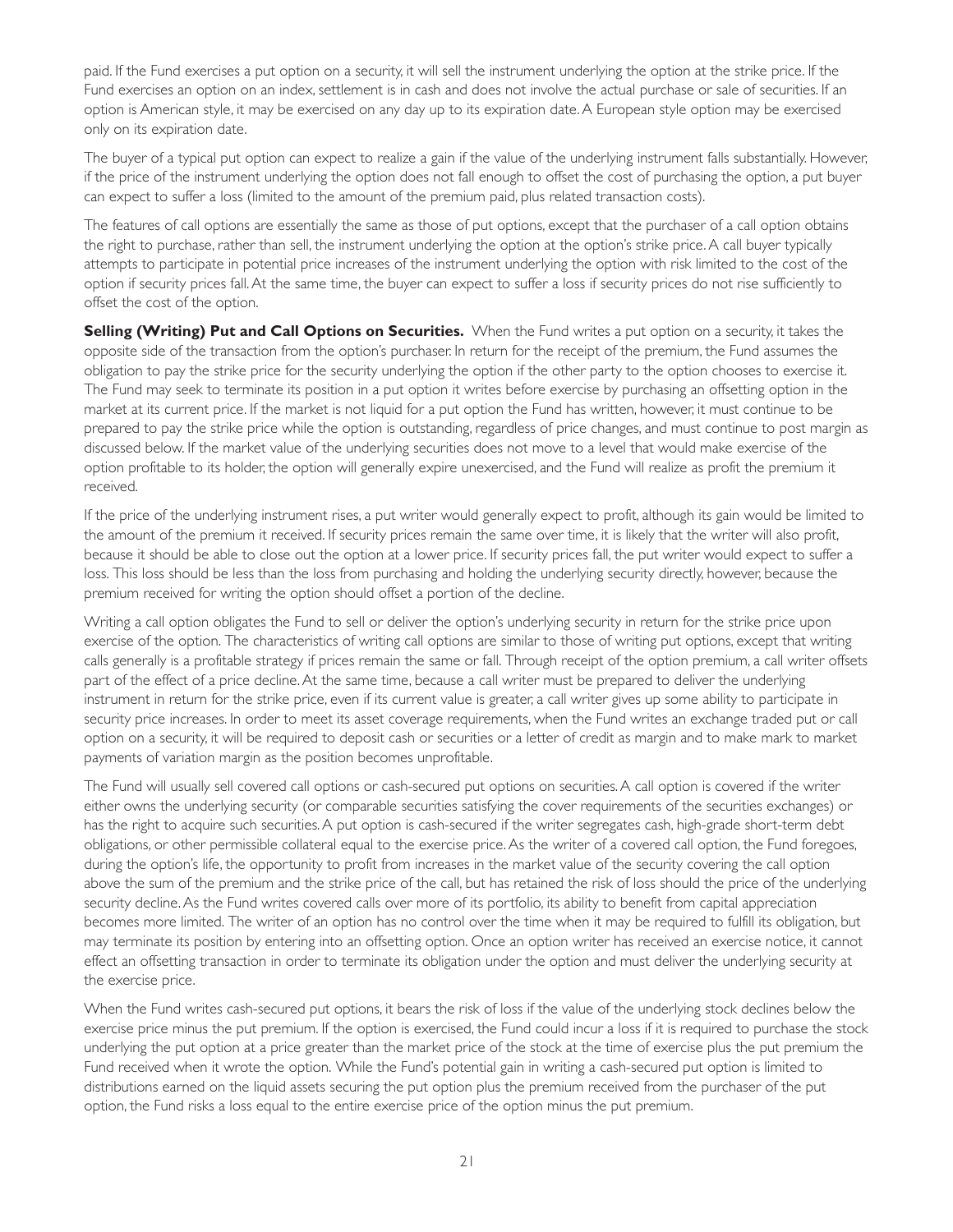**Engaging in Straddles and Spreads.** In a straddle transaction, the Fund either buys a call and a put or sells a call and a put on the same security. In a spread, the Fund purchases and sells a call or a put. The Fund will sell a straddle when the Adviser believes the price of a security will be stable. The Fund will receive a premium on the sale of the put and the call. A spread permits the Fund to make a hedged investment that the price of a security will increase or decline.

**Options on Indexes.** The Fund may purchase and sell options on securities indexes and other types of indexes. Options on indexes are similar to options on securities, except that the exercise of index options may be settled by cash payments (or in some instances by a futures contract) and does not involve the actual purchase or sale of securities or the instruments in the index. In addition, these options are designed to reflect price fluctuations in a group of securities or instruments or segment of the securities' or instruments' market rather than price fluctuations in a single security or instrument. The Fund, in purchasing or selling index options, is subject to the risk that the value of its portfolio may not change as much as an index because the Fund's investments generally will not match the composition of an index. Unlike call options on securities, index options are cash settled, or settled with a futures contract in some instances, rather than settled by delivery of the underlying index securities or instruments.

The Fund purchases and sells credit options which are options on indexes of derivative instruments such as credit default swap indexes. Like other index options, credit options can be cash settled or settled with a futures contract in some instances. In addition, credit options can also be settled in some instances by delivery of the underlying index instrument. Credit options may be used for a variety of purposes including hedging, risk management such as positioning a portfolio for anticipated volatility or increasing income or gain to the Fund. There is no guarantee that the strategy of using options on indexes or credit options in particular will be successful.

For a number of reasons, a liquid market may not exist and thus the Fund may not be able to close out an option position that it has previously entered into. When the Fund purchases an OTC option (as defined below), it will be relying on its counterparty to perform its obligations and the Fund may incur additional losses if the counterparty is unable to perform.

**Exchange-Traded and OTC Options.** All options purchased or sold by the Fund will be traded on a securities exchange or will be purchased or sold by securities dealers ("OTC options") that meet the Fund's creditwor thiness standards. While exchange-traded options are obligations of the Options Clearing Corporation, in the case of OTC options, the Fund relies on the dealer from which it purchased the option to perform if the option is exercised. Thus, when the Fund purchases an OTC option, it relies on the dealer from which it purchased the option to make or take delivery of the underlying securities. Failure by the dealer to do so would result in the loss of the premium paid by the Fund as well as loss of the expected benefit of the transaction.

Provided that the Fund has arrangements with certain qualified dealers who agree that the Fund may repurchase any option it writes for a maximum price to be calculated by a predetermined formula, the Fund may treat the underlying securities used to cover written OTC options as liquid. In these cases, the OTC option itself would only be considered illiquid to the extent that the maximum repurchase price under the formula exceeds the intrinsic value of the option.

Futures Contracts. When the Fund purchases a futures contract, it agrees to purchase a specified quantity of an underlying instrument at a specified future date or, in the case of an index futures contract, to make a cash payment based on the value of a securities index. When the Fund sells a futures contract, it agrees to sell a specified quantity of the underlying instrument at a specified future date or, in the case of an index futures contract, to receive a cash payment based on the value of a securities index. The price at which the purchase and sale will take place is fixed when the Fund enters into the contract. Futures can be held until their delivery dates or the position can be (and normally is) closed out before then. There is no assurance, however, that a liquid market will exist when the Fund wishes to close out a particular position.

When the Fund purchases a futures contract, the value of the futures contract tends to increase and decrease in tandem with the value of its underlying instrument. Therefore, purchasing futures contracts will tend to increase the Fund's exposure to positive and negative price fluctuations in the underlying instrument, much as if it had purchased the underlying instrument directly. When the Fund sells a futures contract, by contrast, the value of its futures position will tend to move in a direction contrary to the value of the underlying instrument. Selling futures contracts, therefore, will tend to offset both positive and negative market price changes, much as if the underlying instrument had been sold.

The purchaser or seller of a futures contract is not required to deliver or pay for the underlying instrument unless the contract is held until the delivery date. However, when the Fund buys or sells a futures contract it will be required to deposit "initial margin" with a futures commission merchant ("FCM"). Initial margin deposits are typically equal to a small percentage of the contract's value. If the value of either party's position declines, that party will be required to make additional "variation margin" payments equal to the change in value on a daily basis. The party that has a gain may be entitled to receive all or a portion of this amount. The Fund may be obligated to make payments of variation margin at a time when it is disadvantageous to do so. Furthermore, it may not always be possible for the Fund to close out its futures positions. Until it closes out a futures position, the Fund will be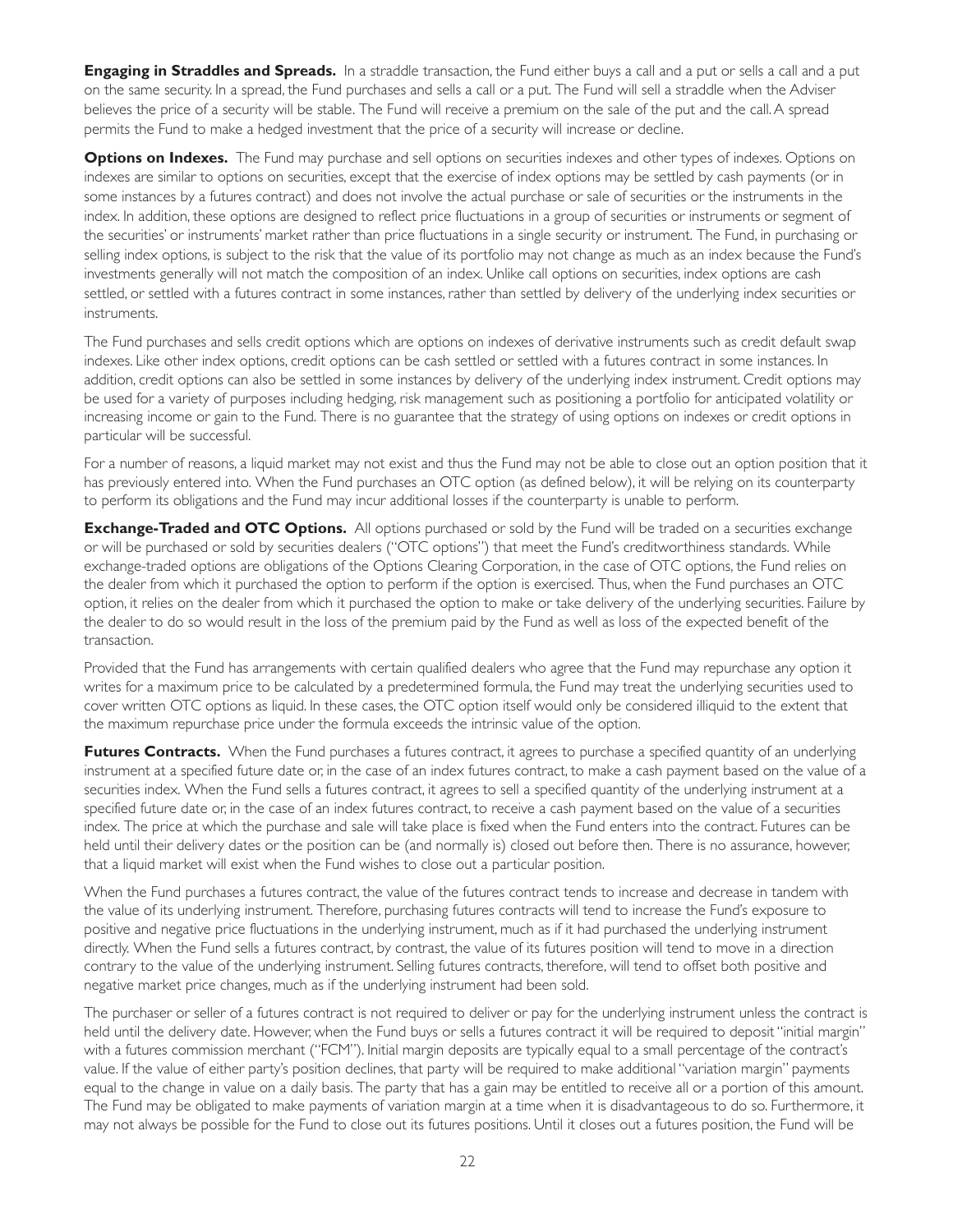obligated to continue to pay variation margin. Initial and variation margin payments do not constitute purchasing on margin for purposes of the Fund's investment restrictions. In the event of the bankruptcy of an FCM that holds margin on behalf of the Fund, the Fund may be entitled to return of margin owed to it only in proportion to the amount received by the FCM's other customers, potentially resulting in losses to the Fund. The Fund will earmark and reserve Fund assets, in cash or liquid securities, in connection with its use of options and futures contracts to the extent required by the staff of the SEC. The Fund will earmark and reserve liquid assets in an amount equal to the current mark-to-market exposure, on a daily basis, of a futures contract that is contractually required to cash settle. Such assets cannot be sold while the futures contract or option is outstanding unless they are replaced with other suitable assets. By setting aside assets equal only to its net obligation under cash-settled futures, the Fund will have the ability to have exposure to such instruments to a greater extent than if the Fund were required to set aside assets equal to the full notional value of such contracts. There is a possibility that earmarking and reservation of a large percentage of the Fund's assets could impede portfolio management or the Fund's ability to meet redemption requests or other current obligations.

The Fund only invests in futures contracts on securities to the extent they could invest in the underlying securities directly. The Fund may also invest in indexes where the underlying securities or instruments are not available for direct investments by the Fund.

**Cash Equalization.** The objective where equity futures are used to "equitize" cash is to match the notional value of all futures contracts to a Fund's cash balance. The notional values of the futures contracts and of the cash are monitored daily. As the cash is invested in securities and/or paid out to participants in redemptions, the Adviser simultaneously adjusts the futures positions. Through such procedures, a Fund not only gains equity exposure from the use of futures, but also benefits from increased flexibility in responding to client cash flow needs. Additionally, because it can be less expensive to trade a list of securities as a package or program trade rather than as a group of individual orders, futures provide a means through which transaction costs can be reduced. Such non-hedging risk management techniques involve leverage, and thus present, as do all leveraged transactions, the possibility of losses as well as gains that are greater than if these techniques involved the purchase and sale of the securities themselves rather than their synthetic derivatives.

**Options on Futures Contracts.** Futures contracts obligate the buyer to take and the seller to make delivery at a future date of a specified quantity of a financial instrument or an amount of cash based on the value of a securities or other index. Currently, futures contracts are available on various types of securities, including but not limited to U.S. Treasury bonds, notes and bills, Eurodollar certificates of deposit and on indexes of securities. Unlike a futures contract, which requires the parties to buy and sell a security or make a cash settlement payment based on changes in a financial instrument or securities or other index on an agreed date, an option on a futures contract entitles its holder to decide on or before a future date whether to enter into such a contract. If the holder decides not to exercise its option, the holder may close out the option position by entering into an offsetting transaction or may decide to let the option expire and forfeit the premium thereon. The purchaser of an option on a futures contract pays a premium for the option but makes no initial margin payments or daily payments of cash in the nature of "variation margin" payments to reflect the change in the value of the underlying contract as does a purchaser or seller of a futures contract.

The seller of an option on a futures contract receives the premium paid by the purchaser and may be required to pay initial margin. Amounts equal to the initial margin and any additional collateral required on any options on futures contracts sold by the Fund are earmarked by the Fund and set aside by the Fund, as required by the 1940 Act and the SEC's interpretations thereunder.

### *Real Estate Investment Trusts ("REITs")*

The Fund may invest in equity interests or debt obligations issued by REITs. REITs are pooled investment vehicles which invest primarily in income producing real estate or real estate related loans or interest. REITs are generally classified as equity REITs, mortgage REITs or a combination of equity and mortgage REITs. Equity REITs invest the majority of their assets directly in real property and derive income primarily from the collection of rents. Equity REITs can also realize capital gains by selling property that has appreciated in value. Mortgage REITs invest the majority of their assets in real estate mortgages and derive income from the collection of interest payments. Similar to investment companies, REITs are not taxed on income distributed to shareholders provided they comply with several requirements of the Code. The Fund will indirectly bear its proportionate share of expenses incurred by REITs in which the Fund invests in addition to the expenses incurred directly by the Fund.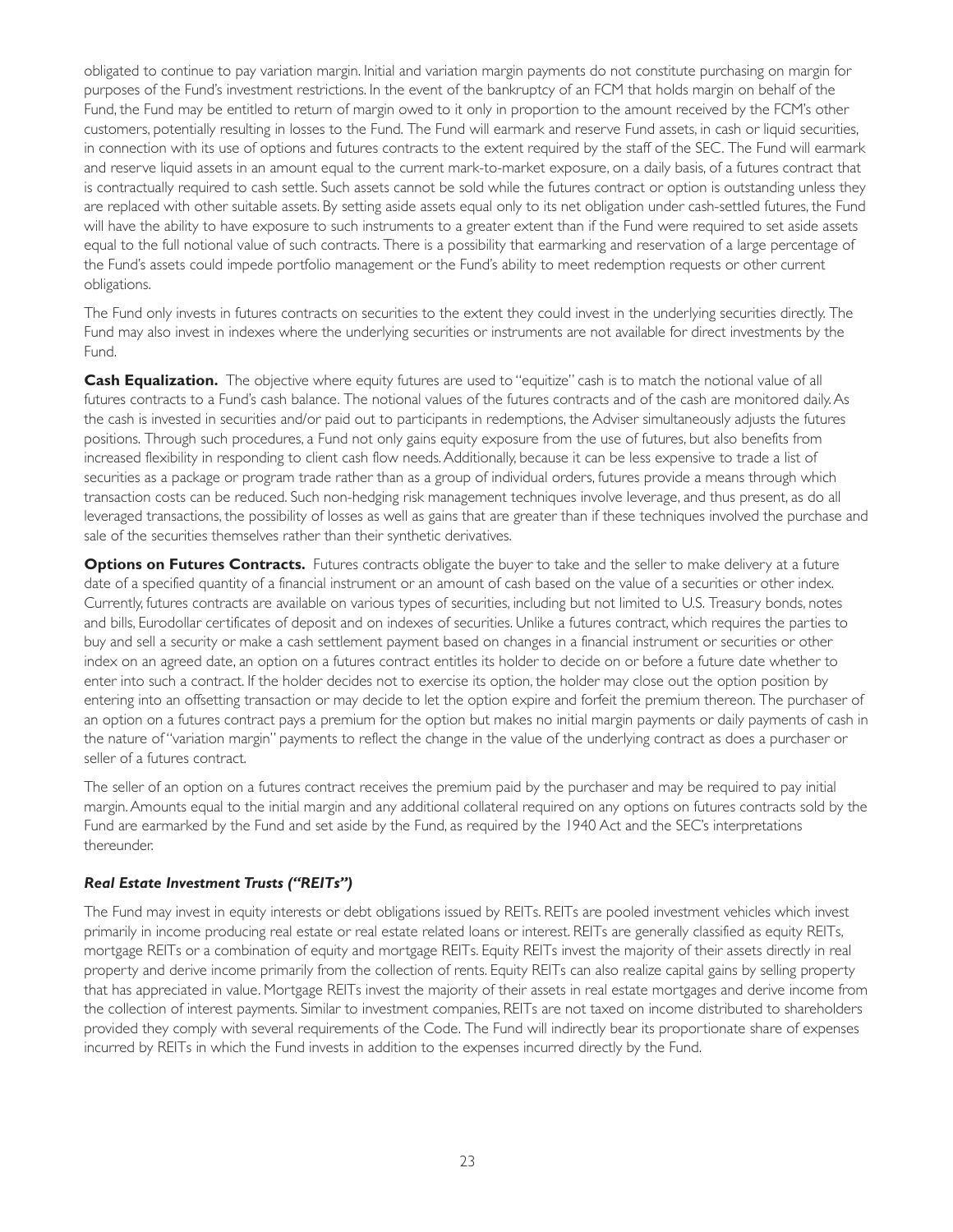Investing in REITs involves certain unique risks in addition to those risks associated with investing in the real estate industry in general. Equity REITs may be affected by changes in the value of the underlying property owned by the REITs, while mortgage REITs may be affected by the quality of any credit extended. REITs are dependent upon management skills and on cash flows, are not diversified, and are subject to default by borrowers and self-liquidation. REITs are also subject to the possibilities of failing to qualify for tax free pass-through of income under the Code and failing to maintain their exemption from registration under the 1940 Act.

REITs (especially mortgage REITs) are also subject to interest rate risks. When interest rates decline, the value of a REIT's investment in fixed rate obligations can be expected to rise. Conversely, when interest rates rise, the value of a REIT's investment in fixed rate obligations can be expected to decline. In contrast, as interest rates on adjustable rate mortgage loans are reset periodically, yields on a REIT's investment in such loans will gradually align themselves to fluctuate less dramatically in response to interest rate fluctuations than would investments in fixed rate obligations.

Investment in REITs involves risks similar to those associated with investing in small capitalization companies. These risks include limited financial resources, infrequent or limited trading, and more abrupt or erratic price movements than larger company securities. In addition, small capitalization stocks, such as certain REITs, historically have been more volatile in price than the larger capitalization stocks included in the S&P 500 Index.

### *Repurchase Agreements*

To maintain liquidity, the Fund may enter into repurchase agreements (agreements to purchase U.S. Treasury notes and bills, subject to the seller's agreement to repurchase them at a specified time and price) with well-established registered securities dealers or banks.

A repurchase agreement is a transaction in which the Fund purchases a security and, at the same time, the seller (normally a commercial bank or broker-dealer) agrees to repurchase the same security (and/or a security substituted for it under the repurchase agreement) at an agreed-upon price and date in the future. The resale price is in excess of the purchase price, as it reflects an agreed- upon market interest rate effective for the period of time during which the Fund holds the securities. Repurchase agreements may be viewed as a type of secured lending. The purchaser maintains custody of the underlying securities prior to their repurchase; thus the obligation of the bank or dealer to pay the repurchase price on the date agreed to is, in effect, secured by such underlying securities. If the value of such securities is less than the repurchase price, the other party to the agreement is required to provide additional collateral so that all times the collateral is at least 102% of the repurchase price.

The majority of these transactions run from day to day and not more than seven days from the original purchase. However, the maturities of the securities subject to repurchase agreements are not subject to any limits and may exceed one year. The securities will be marked to market every business day so that their value is at least equal to the amount due from the seller, including accrued interest. The Fund's risk is limited to the ability of the seller to pay the agreed-upon sum on the delivery date.

Although repurchase agreements carry certain risks not associated with direct investments in securities, the Fund intends to enter into repurchase agreements only with banks and dealers believed by the Advisor to present minimum credit risks in accordance with guidelines established by the Board of Trustees.

A repurchase agreement is subject to the risk that the seller may fail to repurchase the security. In the event of default by the seller under a repurchase agreement construed to be a collateralized loan, the underlying securities would not be owned by the Fund, but would only constitute collateral for the seller's obligation to pay the repurchase price. Therefore, the Fund may suffer time delays and incur costs in connection with the disposition of the collateral. The collateral underlying repurchase agreements may be more susceptible to claims of the seller's creditors than would be the case with securities owned by the Fund.

### *Reverse Repurchase Agreements*

In a reverse repurchase agreement, the Fund sells a security and agrees to repurchase the same security at a mutually agreed upon date and price reflecting the interest rate effective for the term of the agreement. For purposes of the 1940 Act, a reverse repurchase agreement is considered borrowing by the Fund and, therefore, a form of leverage. Leverage may cause any gains or losses for the Fund to be magnified. The Fund will invest the proceeds of borrowings under reverse repurchase agreements. In addition, except for liquidity purposes, the Fund will enter into a reverse repurchase agreement only when the expected return from the investment of the proceeds is greater than the expense of the transaction. The Fund will not invest the proceeds of a reverse repurchase agreement for a period which exceeds the duration of the reverse repurchase agreement. The Fund would be required to pay interest on amounts obtained through reverse repurchase agreements, which are considered borrowings under federal securities laws. The repurchase price is generally equal to the original sales price plus interest. Reverse repurchase agreements are usually for seven days or less and cannot be repaid prior to their expiration dates. The Fund will earmark and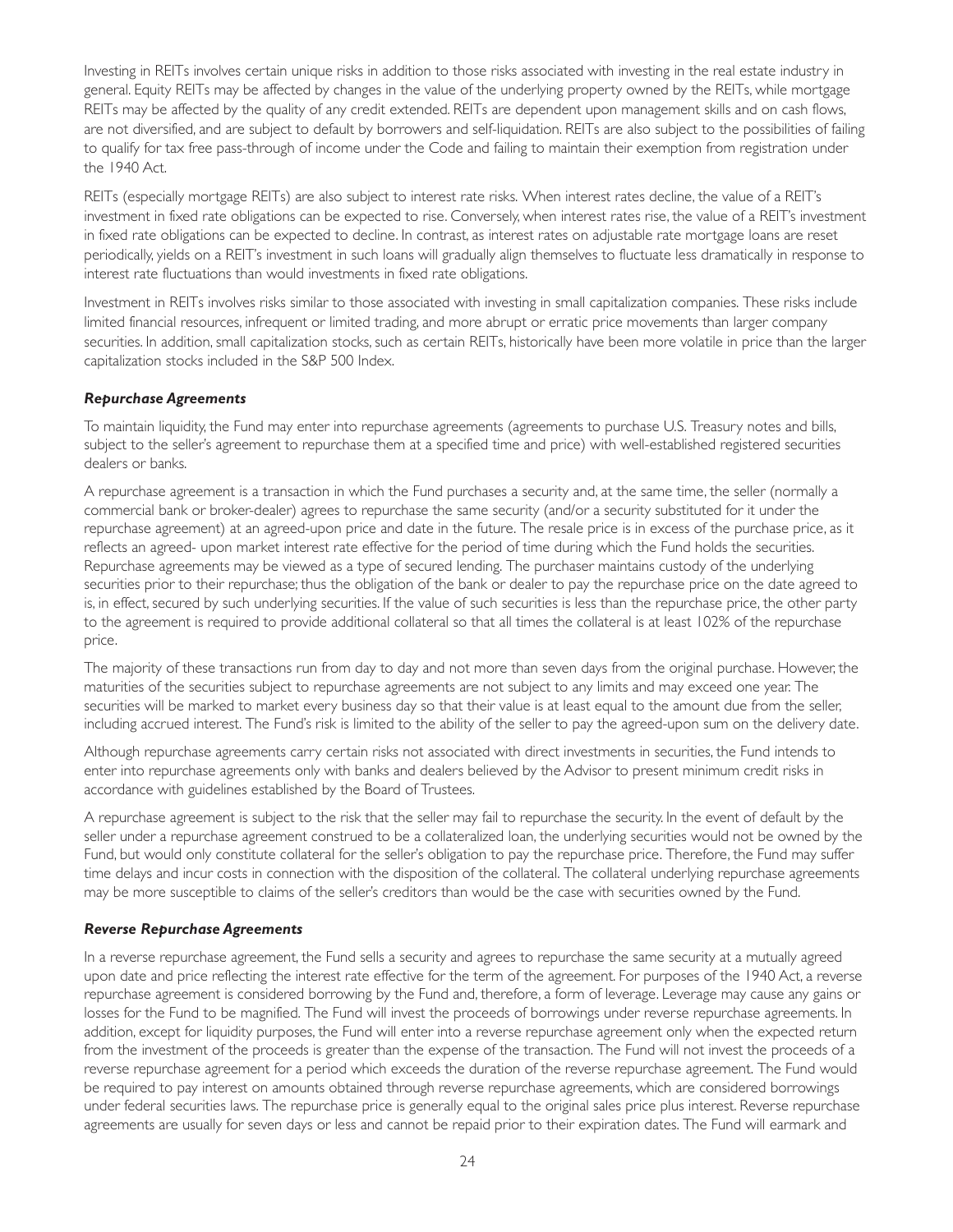reserve Fund assets, in cash or liquid securities, in an amount at least equal to its purchase obligations under its reverse repurchase agreements. Reverse repurchase agreements involve the risk that the market value of the portfolio securities transferred may decline below the price at which the Fund is obliged to purchase the securities. All forms of borrowing (including reverse repurchase agreements) are limited in the aggregate and may not exceed 33 1/3% of the Fund's total assets, except as permitted by law.

### *Securities Lending*

The Fund may, subject to guidelines adopted by the Board of Trustees, lend securities from its portfolio to brokers, dealers and financial institutions deemed creditworthy and receive, as collateral, cash or cash equivalents which at all times while the loan is outstanding will be maintained in amounts equal to at least 100% of the current market value of the loaned securities. Any cash collateral will be invested in short-term securities that will increase the current income of the Fund lending its securities. The Fund will have the right to regain record ownership of loaned securities to exercise beneficial rights such as voting rights and subscription rights. While a securities loan is outstanding, the Fund is to receive an amount equal to any dividends, interest, or other distributions with respect to the loaned securities. The Fund may pay reasonable fees to persons unaffiliated with the Trust for services in arranging such loans.

Even though securities lending usually does not impose market risks on the lending Fund, as with any extension of credit, there are risks of delay in recovery of the loaned securities and in some cases loss of rights in the collateral should the borrower of the securities fail financially. In addition, the value of the collateral taken as security for the securities loaned may decline in value or may be difficult to convert to cash in the event that a Fund must rely on the collateral to recover the value of the securities. Moreover, if the borrower of the securities is insolvent, under current bankruptcy law, the Fund could be ordered by a court not to liquidate the collateral for an indeterminate period of time. If the borrower is the subject of insolvency proceedings and the collateral held might not be liquidated, the result could be a material adverse impact on the liquidity of the lending Fund.

The Fund will not lend securities having a value in excess of 33 1/3% of its assets, including collateral received for loaned securities (valued at the time of any loan).

### *Short Selling*

In short selling transactions, the Fund sells a security it does not own in anticipation of a decline in the market value of the security. To complete the transaction, the Fund must borrow the security to make delivery to the buyer. The Fund is obligated to replace the security borrowed by purchasing it subsequently at the market price at the time of replacement. The price at such time may be more or less than the price at which the security was sold by the Fund, which may result in a loss or gain, respectively. Unlike taking a long position in a security by purchasing the security, where potential losses are limited to the purchase price, short sales have no cap on maximum losses, and gains are limited to the price of the security at the time of the short sale.

Short sales of forward commitments and derivatives do not involve borrowing a security. These types of short sales may include futures, options, contracts for differences, forward contracts on financial instruments and options such as contracts, credit linked instruments, and swap contracts.

The Fund may not always be able to borrow a security it wants to sell short. The Fund also may be unable to close out an established short position at an acceptable price and may have to sell long positions at disadvantageous times to cover its short positions.

Short sales also involve other costs. The Fund must repay to the lender an amount equal to any dividends or interest that accrues while the loan is outstanding. To borrow the security, the Fund may be required to pay a premium. The Fund also will incur transaction costs in effecting short sales. The amount of any ultimate gain for the Fund resulting from a short sale will be decreased and the amount of any ultimate loss will be increased by the amount of premiums, interest or expenses the Fund may be required to pay in connection with the short sale. Until the Fund closes the short position, it will earmark and reserve Fund assets, in cash or liquid securities, to offset a portion of the leverage risk. Realized gains from short sales are typically treated as short-term gains/losses.

### *Short-Term Funding Agreements*

Short-term funding agreements issued by insurance companies are sometimes referred to as Guaranteed Investment Contracts ("GICs"), while those issued by banks are referred to as Bank Investment Contracts ("BICs"). Pursuant to such agreements, a Fund makes cash contributions to a deposit account at a bank or insurance company. The bank or insurance company then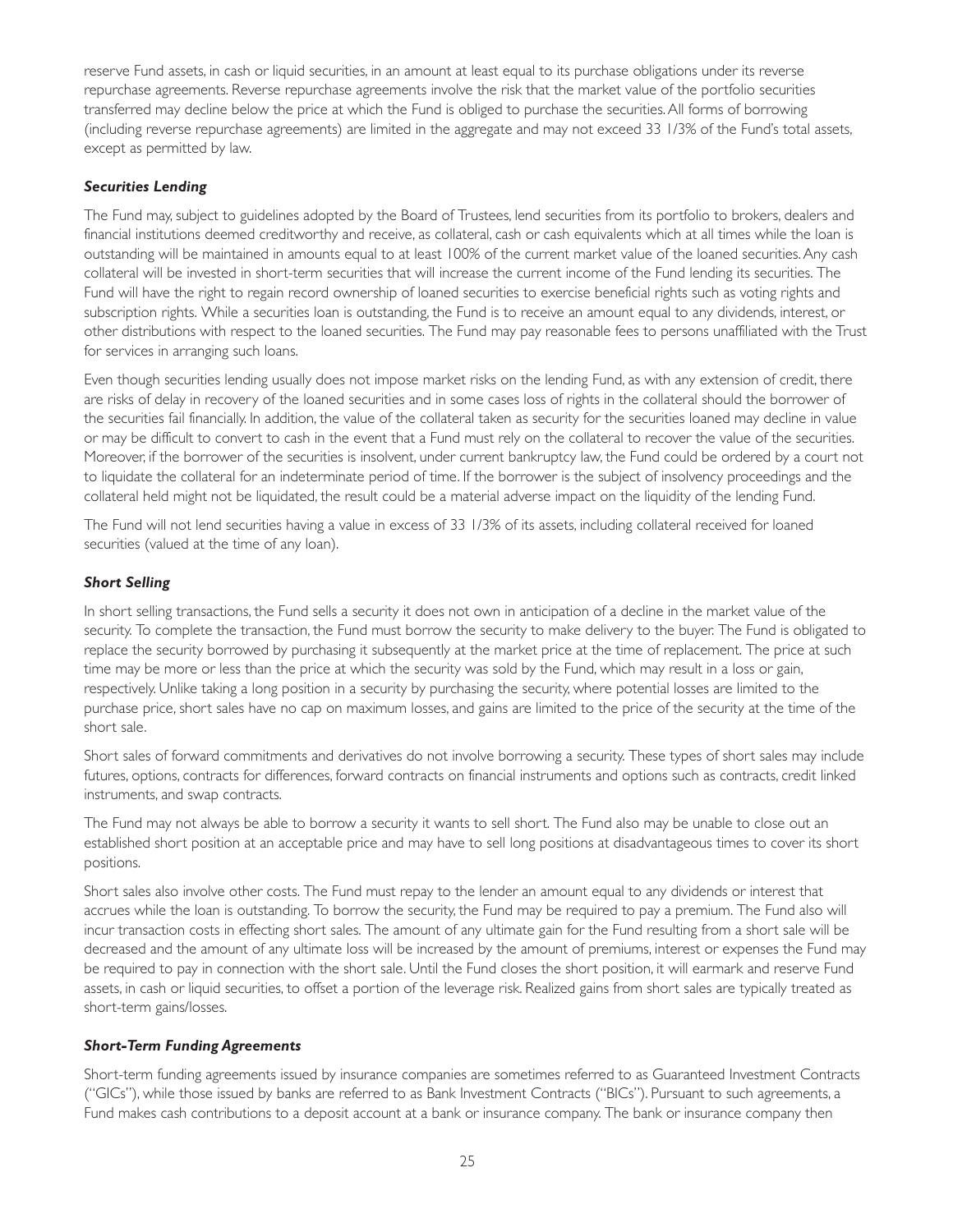credits to the Fund on a monthly basis guaranteed interest at either a fixed, variable or floating rate. These contracts are general obligations of the issuing bank or insurance company (although they may be the obligations of an insurance company separate account) and are paid from the general assets of the issuing entity.

The Fund will purchase short-term funding agreements only from banks and insurance companies which, at the time of purchase, are rated in one of the three highest rating categories and have assets of \$1 billion or more. Generally, there is no active secondary market in short-term funding agreements. Therefore, short-term funding agreements may be considered by the Fund to be illiquid investments. To the extent that a short-term funding agreement is determined to be illiquid, such agreements will be acquired by the Fund only if, at the time of purchase, no more than 15% of the Fund's net assets will be invested in short-term funding agreements and other illiquid securities.

### *Structured Investments*

A structured investment is a security having a return tied to an underlying index or other security or asset class. Structured investments generally are individually negotiated agreements and may be traded over-the-counter. Structured investments are organized and operated to restructure the investment characteristics of the underlying security. This restructuring involves the deposit with or purchase by an entity, such as a corporation or trust, or specified instruments (such as commercial bank loans) and the issuance by that entity or one or more classes of securities ("structured securities") backed by, or representing interests in, the underlying instruments. The cash flow on the underlying instruments may be apportioned among the newly issued structured securities to create securities with different investment characteristics, such as varying maturities, payment priorities and interest rate provisions, and the extent of such payments made with respect to structured securities is dependent on the extent of the cash flow on the underlying instruments. Because structured securities typically involve no credit enhancement, their credit risk generally will be equivalent to that of the underlying instruments. Investments in structured securities are generally of a class of structured securities that is either subordinated or unsubordinated to the right of payment of another class. Subordinated structured securities typically have higher yields and present greater risks than unsubordinated structured securities. Structured instruments include structured notes. In addition to the risks applicable to investments in structured investments and debt securities in general, structured notes bear the risk that the issuer may not be required to pay interest on the structured note if the index rate rises above or falls below a certain level. Structured securities are typically sold in private placement transactions, and there currently is no active trading market for structured securities. Investments in government and government-related restructured debt instruments are subject to special risks, including the inability or unwillingness to repay principal and interest, requests to reschedule or restructure outstanding debt and requests to extend additional loan amounts. Structured investments include a wide variety of instruments including, without limitation, Collateralized Debt Obligations, credit linked notes, and participation notes and participatory notes.

Structured instruments that are registered under the federal securities laws may be treated as liquid. In addition, many structured instruments may not be registered under the federal securities laws. In that event, the Fund's ability to resell such a structured instrument may be more limited than its ability to resell other Fund securities. The Fund will treat such instruments as illiquid and will limit its investments in such instruments to no more than 15% of the Fund's net assets when combined with all other illiquid investments of the Fund.

### *Swaps and Related Swap Products*

Swap transactions may include, but are not limited to, interest rate swaps, currency swaps, cross-currency interest rate swaps, forward rate agreements, contracts for differences, total return swaps, index swaps, basket swaps, specific security swaps, fixed income sectors swaps, commodity swaps, asset-backed swaps (ABX), commercial mor tgage-backed securities (CMBS) and indexes of CMBS (CMBX), credit default swaps, interest rate caps, price lock swaps, floors and collars and swaptions (collectively defined as "swap transactions").

The Fund may enter into swap transactions for any legal purpose consistent with its investment objective and policies, such as for the purpose of attempting to obtain or preserve a particular return or spread at a lower cost than obtaining that return or spread through purchases and/or sales of instruments in cash markets, to protect against currency fluctuations, to protect against any increase in the price of securities the Fund anticipates purchasing at a later date, or to gain exposure to certain markets in the most economical way possible.

Swap agreements are two-party contracts entered into primarily by institutional counterparties for periods ranging from a few weeks to several years. In a standard swap transaction, two parties agree to exchange the returns (or differentials in rates of return) that would be earned or realized on specified notional investments or instruments. The gross returns to be exchanged or "swapped" between the parties are calculated by reference to a "notional amount," i.e., the return on or increase in value of a particular dollar amount invested at a particular interest rate, in a particular foreign currency or commodity, or in a "basket" of securities representing a particular index. The purchaser of an interest rate cap or floor, upon payment of a fee, has the right to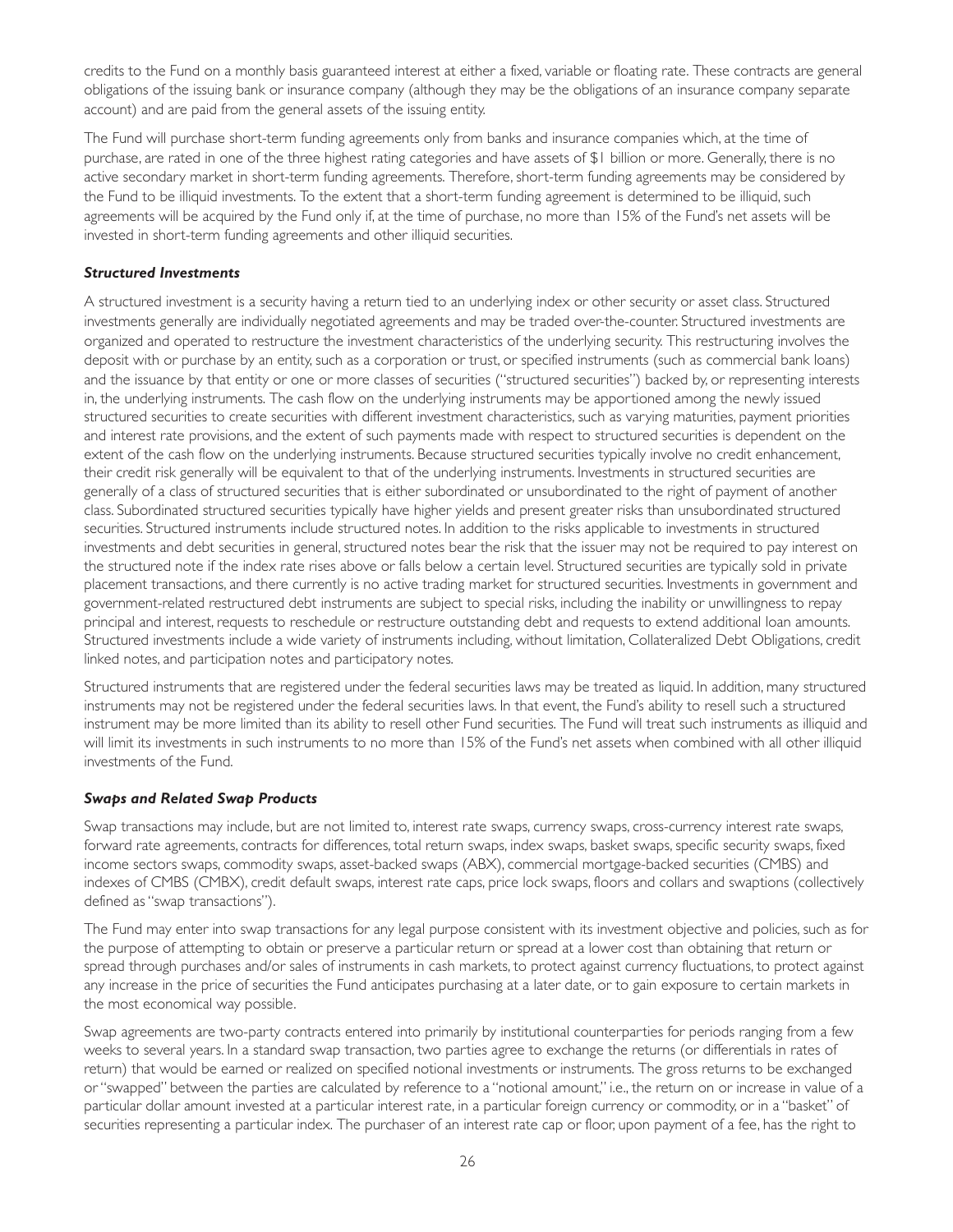receive payments (and the seller of the cap or floor is obligated to make payments) to the extent a specified interest rate exceeds (in the case of a cap) or is less than (in the case of a floor) a specified level over a specified period of time or at specified dates. The purchaser of an interest rate collar, upon payment of a fee, has the right to receive payments (and the seller of the collar is obligated to make payments) to the extent that a specified interest rate falls outside an agreed upon range over a specified period of time or at specified dates. The purchaser of an option on an interest rate swap, also known as a "swaption," upon payment of a fee (either at the time of purchase or in the form of higher payments or lower receipts within an interest rate swap transaction) has the right, but not the obligation, to initiate a new swap transaction of a pre-specified notional amount with pre-specified terms with the seller of the swaption as the counterparty.

The "notional amount" of a swap transaction is the agreed upon basis for calculating the payments that the parties have agreed to exchange. For example, one swap counterparty may agree to pay a floating rate of interest (e.g., 3 month LIBOR) calculated based on a \$10 million notional amount on a quarterly basis in exchange for receipt of payments calculated based on the same notional amount and a fixed rate of interest on a semi-annual basis. In the event the Fund is obligated to make payments more frequently than it receives payments from the other party, it will incur incremental credit exposure to that swap counterparty. This risk may be mitigated somewhat by the use of swap agreements which call for a net payment to be made by the party with the larger payment obligation when the obligations of the parties fall due on the same date. Under most swap agreements entered into by the Fund, payments by the parties will be exchanged on a "net basis", and the Fund will receive or pay, as the case may be, only the net amount of the two payments.

The amount of the Fund's potential gain or loss on any swap transaction is not subject to any fixed limit. Nor is there any fixed limit on the Fund's potential loss if it sells a cap or collar. If the Fund buys a cap, floor or collar, however, the Fund's potential loss is limited to the amount of the fee that it has paid. When measured against the initial amount of cash required to initiate the transaction, which is typically zero in the case of most conventional swap transactions, swaps, caps, floors and collars tend to be more volatile than many other types of instruments.

The use of swap transactions, caps, floors and collars involves investment techniques and risks that are different from those associated with portfolio security transactions. If the Adviser is incorrect in its forecasts of market values, interest rates, and other applicable factors, the investment performance of the Fund will be less favorable than if these techniques had not been used. These instruments are typically not traded on exchanges. Accordingly, there is a risk that the other party to certain of these instruments will not perform its obligations to the Fund or that the Fund may be unable to enter into offsetting positions to terminate its exposure or liquidate its position under certain of these instruments when it wishes to do so. Such occurrences could result in losses to the Fund. The Adviser will consider such risks and will enter into swap and other derivatives transactions only when it believes that the risks are not unreasonable.

The Fund will earmark and reserve Fund assets, in cash or liquid securities, in an amount sufficient at all times to cover its current obligations under its swap transactions, caps, floors and collars. If the Fund enters into a swap agreement on a net basis, it will earmark and reserve assets with a daily value at least equal to the excess, if any, of the Fund's accrued obligations under the swap agreement over the accrued amount the Fund is entitled to receive under the agreement. If the Fund enters into a swap agreement on other than a net basis, or sells a cap, floor or collar, it will earmark and reserve assets with a daily value at least equal to the full amount of the Fund's accrued obligations under the agreement. The Fund will not enter into any swap transaction, cap, floor, or collar, unless the counterparty to the transaction is deemed creditworthy by the Adviser. If a counterparty defaults, the Fund may have contractual remedies pursuant to the agreements related to the transaction. The swap markets in which many types of swap transactions are traded have grown substantially in recent years, with a large number of banks and investment banking firms acting both as principals and as agents utilizing standardized swap documentation. As a result, the markets for certain types of swaps (e.g., interest rate swaps) have become relatively liquid. The markets for some types of caps, floors and collars are less liquid.

The liquidity of swap transactions, caps, floors and collars will be as set forth in guidelines established by the Adviser and approved by the Trustees which are based on various factors, including: (1) the availability of dealer quotations and the estimated transaction volume for the instrument, (2) the number of dealers and end users for the instrument in the marketplace, (3) the level of market making by dealers in the type of instrument, (4) the nature of the instrument (including any right of a party to terminate it on demand) and (5) the nature of the marketplace for trades (including the ability to assign or offset the Fund's rights and obligations relating to the instrument). Such determination will govern whether the instrument will be deemed within the applicable liquidity restriction on investments in securities that are not readily marketable.

During the term of a swap, cap, floor or collar, changes in the value of the instrument are recognized as unrealized gains or losses by marking to market to reflect the market value of the instrument. When the instrument is terminated, the Fund will record a realized gain or loss equal to the difference, if any, between the proceeds from (or cost of) the closing transaction and the Fund's basis in the contract.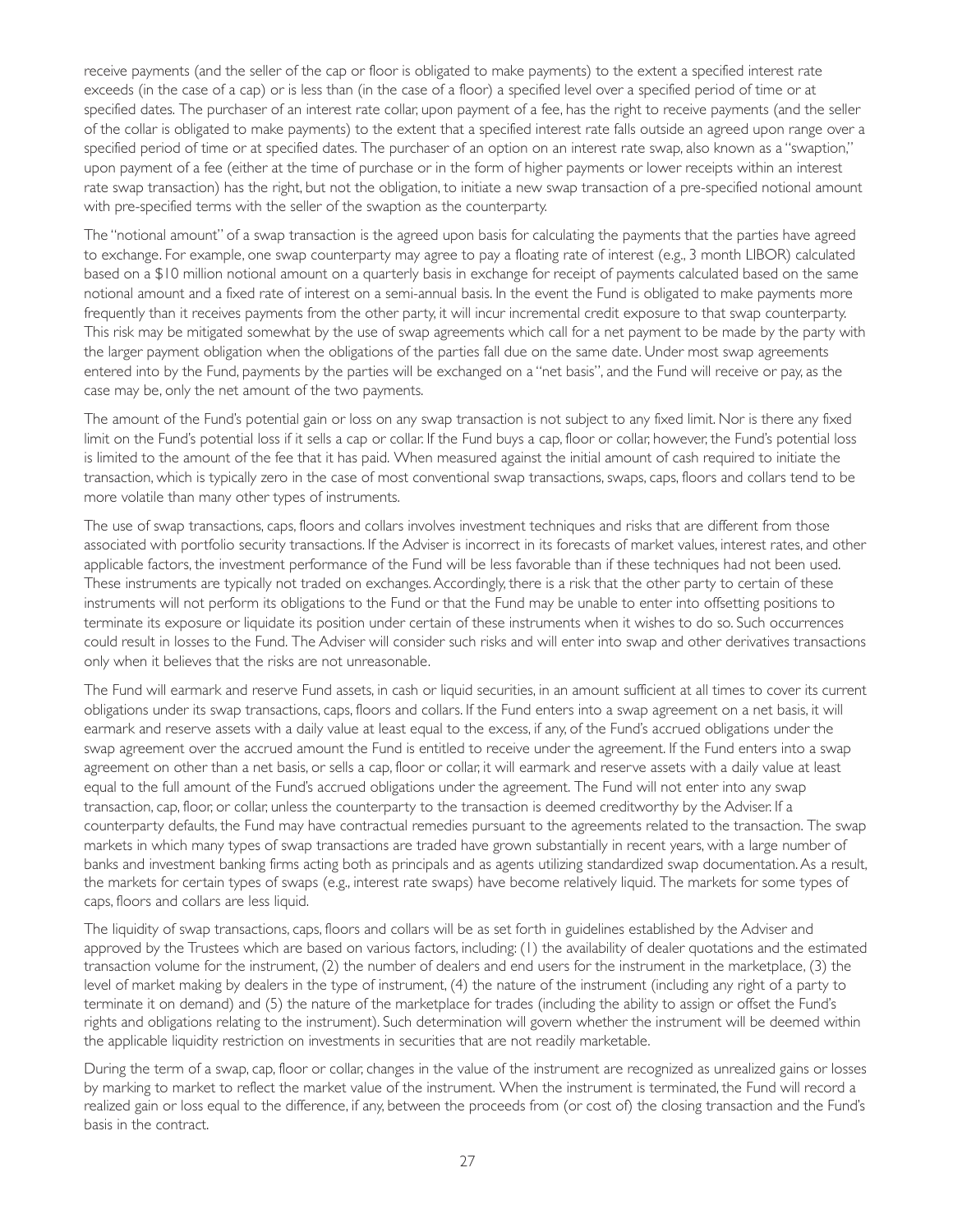The federal income tax treatment with respect to swap transactions, caps, floors, and collars may impose limitations on the extent to which the Fund may engage in such transactions.

**Credit Default Swaps.** As described above, swap agreements are two party contracts entered into primarily by institutional investors for periods ranging from a few weeks to more than one year. In the case of a credit default swap ("CDS"), the contract gives one party (the buyer) the right to recoup the economic value of a decline in the value of debt securities of the reference issuer if the credit event (a downgrade or default) occurs. This value is obtained by delivering a debt security of the reference issuer to the party in return for a previously agreed payment from the other party (frequently, the par value of the debt security). CDS include credit default swaps, which are contracts on individual securities, and CDX, which are contracts on baskets or indices of securities.

Credit default swaps may require initial premium (discount) payments as well as periodic payments (receipts) related to the interest leg of the swap or to the default of a reference obligation. The Fund will earmark and reserve assets, in cash or liquid securities, to cover any accrued payment obligations when it is the buyer of a CDS. In cases where a Fund is a seller of a CDS contract, the Fund will earmark and reserve assets, in cash or liquid securities, to cover its obligation (for credit default swaps on individual securities, such amount will be the notional amount of the CDS).

If the Fund is a seller of protection under a CDS contract, the Fund would be required to pay the par (or other agreed upon) value of a referenced debt obligation to the counterparty in the event of a default or other credit event by the reference issuer, such as a U.S. or foreign corporate issuer, with respect to such debt obligations. In return, the Fund would receive from the counterparty a periodic stream of payments over the term of the contract provided that no event of default has occurred. If no default occurs, the Fund would keep the stream of payments and would have no payment obligations. As the seller, the Fund would be subject to investment exposure on the notional amount of the swap.

If the Fund is a buyer of protection under a CDS contract, the Fund would have the right to deliver a referenced debt obligation and receive the par (or other agreed-upon) value of such debt obligation from the counterparty in the event of a default or other credit event (such as a downgrade in credit rating) by the reference issuer, such as a U.S. or foreign corporation, with respect to its debt obligations. In return, the Fund would pay the counterparty a periodic stream of payments over the term of the contract provided that no event of default has occurred. If no default occurs, the counterparty would keep the stream of payments and would have no further obligations to the Fund.

The use of CDSs, like all swap agreements, is subject to certain risks. If a counterparty's creditworthiness declines, the value of the swap would likely decline. Moreover, there is no guarantee that the Fund could eliminate its exposure under an outstanding swap agreement by entering into an offsetting swap agreement with the same or another party. In addition to general market risks, CDSs involve liquidity, credit and counterparty risks. The recent increase in corporate defaults further raises these liquidity and credit risks, increasing the possibility that sellers will not have sufficient funds to make payments. As unregulated instruments, CDSs are difficult to value and are therefore susceptible to liquidity and credit risks. Counterparty risks also stem from the lack of regulation of CDSs. Collateral posting requirements are individually negotiated between counterparties and there is no regulatory requirement concerning the amount of collateral that a counterparty must post to secure its obligations under a CDS. Because they are unregulated, there is no requirement that parties to a contract be informed in advance when a CDS is sold. As a result, investors may have difficulty identifying the party responsible for payment of their claims.

If a counterparty's credit becomes significantly impaired, multiple requests for collateral posting in a short period of time could increase the risk that the Fund may not receive adequate collateral. There is no readily available market for trading out of CDS contracts. In order to eliminate a position it has taken in a CDS, the Fund must terminate the existing CDS contract or enter into an offsetting trade. The Fund may only exit its obligations under a CDS contract by terminating the contract and paying applicable breakage fees, which could result in additional losses to the Fund. Fur thermore, the cost of entering into an offsetting CDS position could cause the Fund to incur losses.

### *Synthetic Variable Rate Instruments*

Synthetic variable rate instruments generally involve the deposit of a long-term tax exempt bond in a custody or trust arrangement and the creation of a mechanism to adjust the long-term interest rate on the bond to a variable short-term rate and a right (subject to certain conditions) on the part of the purchaser to tender it periodically to a third party at par. The Adviser reviews the structure of synthetic variable rate instruments to identify credit and liquidity risks (including the conditions under which the right to tender the instrument would no longer be available) and will monitor those risks. In the event that the right to tender the instrument is no longer available, the risk to the Fund will be that of holding the long-term bond. In the case of some types of instruments credit enhancement is not provided, and if cer tain events occur, which may include (a) default in the payment of principal or interest on the underlying bond, (b) downgrading of the bond below investment grade or (c) a loss of the bond's tax exempt status, then the put will terminate and the risk to the Fund will be that of holding a long-term bond.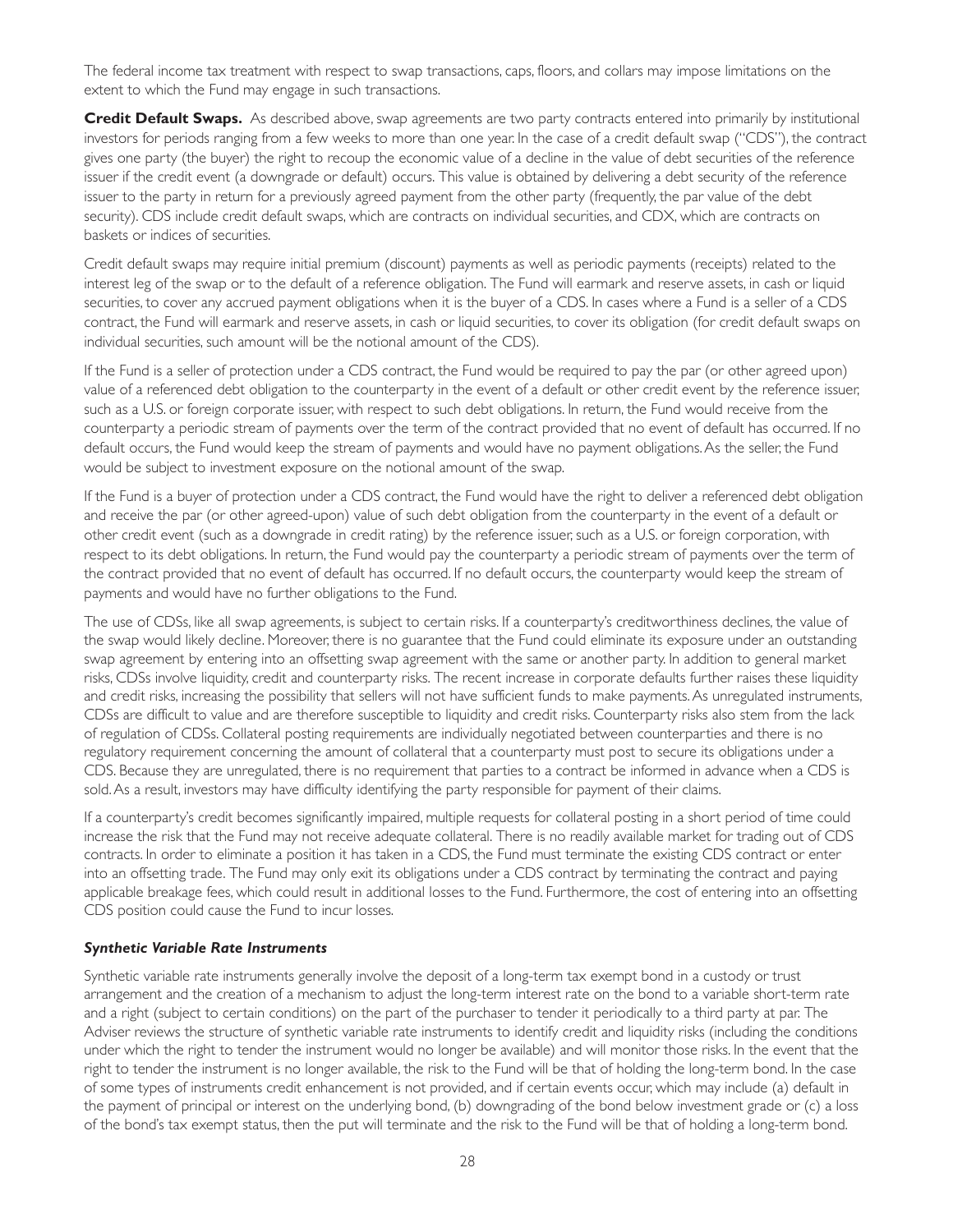### *Treasury Receipts*

The Fund may purchase interests in separately traded interest and principal component parts of U.S. Treasury obligations that are issued by banks or brokerage firms and are created by depositing U.S. Treasury notes and U.S. Treasury bonds into a special account at a custodian bank. Receipts include Treasury Receipts ("TRs"), Treasury Investment Growth Receipts ("TIGRs"), and Cer tificates of Accrual on Treasury Securities ("CATS"). Receipts in which an entity other than the government separates the interest and principal components are not considered government securities unless such securities are issued through the Treasury Separate Trading of Registered Interest and Principal of Securities ("STRIPS") program.

### *Trust Preferred Securities*

The Fund may purchase trust preferred securities, also known as "trust preferreds", which are preferred stocks issued by a special purpose trust subsidiary backed by subordinated debt of the corporate parent. An issuer creates trust preferred securities by creating a trust and issuing debt to the trust. The trust in turn issues trust preferred securities. Trust preferred securities are hybrid securities with characteristics of both subordinated debt and preferred stock. Such characteristics include long maturities (typically 30 years or more), early redemption by the issuer, periodic fixed or variable interest payments, and maturities at face value. In addition, trust preferred securities issued by a bank holding company may allow deferral of interest payments for up to 5 years. Holders of trust preferred securities have limited voting rights to control the activities of the trust and no voting rights with respect to the parent company.

### *When-Issued Securities, Delayed Delivery Securities and Forward Commitments*

Securities may be purchased on a when-issued or delayed delivery basis. For example, delivery of and payment for these securities can take place a month or more after the date of the purchase commitment. The purchase price and the interest rate payable, if any, on the securities are fixed on the purchase commitment date or at the time the settlement date is fixed. The value of such securities is subject to market fluctuation, and for money market instruments and other fixed income securities, no interest accrues to a Fund until settlement takes place. At the time the Fund makes the commitment to purchase securities on a when-issued or delayed delivery basis, it will record the transaction, reflect the value each day of such securities in determining its NAV and, if applicable, calculate the maturity for the purposes of average maturity from that date. At the time of settlement, a when-issued security may be valued at less than the purchase price. To facilitate such acquisitions, the Fund will earmark and reserve Fund assets, in cash or liquid securities, in an amount at least equal to such commitments. On delivery dates for such transactions, the Fund will meet its obligations from maturities or sales of the securities earmarked and reserved for such purpose and/or from cash flow. If the Fund chooses to dispose of the right to acquire a when-issued security prior to its acquisition, it could, as with the disposition of any other portfolio obligation, incur a gain or loss due to market fluctuation. Also, the Fund may be disadvantaged if the other party to the transaction defaults.

*Forward Commitments.* Securities may be purchased for delivery at a future date, which may increase their overall investment exposure and involves a risk of loss if the value of the securities declines prior to the settlement date. In order to invest the Fund's assets immediately, while awaiting delivery of securities purchased on a forward commitment basis, short-term obligations that offer same-day settlement and earnings will normally be purchased. When the Fund makes a commitment to purchase a security on a forward commitment basis, cash or liquid securities equal to the amount of such Fund's commitments will be reserved for payment of the commitment. For the purpose of determining the adequacy of the securities reserved for payment of commitments, the reserved securities will be valued at market value. If the market value of such securities declines, additional cash, cash equivalents or highly liquid securities will be reserved for payment of the commitment so that the value of the Fund's assets reserved for payment of the commitments will equal the amount of such commitments purchased by the Fund.

Purchases of securities on a forward commitment basis may involve more risk than other types of purchases. Securities purchased on a forward commitment basis and the securities held in the Fund's por tfolio are subject to changes in value based upon the public's perception of the issuer and changes, real or anticipated, in the level of interest rates. Purchasing securities on a forward commitment basis can involve the risk that the yields available in the market when the delivery takes place may actually be higher or lower than those obtained in the transaction itself. On the settlement date of the forward commitment transaction, the Fund will meet its obligations from then-available cash flow, sale of securities reserved for payment of the commitment, sale of other securities or, although it would not normally expect to do so, from sale of the forward commitment securities themselves (which may have a value greater or lesser than the Fund's payment obligations). The sale of securities to meet such obligations may result in the realization of capital gains or losses. Purchasing securities on a forward commitment basis can also involve the risk of default by the other party on its obligation, delaying or preventing the Fund from recovering the collateral or completing the transaction.

To the extent the Fund engages in forward commitment transactions, it will do so for the purpose of acquiring securities consistent with its investment objective and policies and not for the purpose of investment leverage.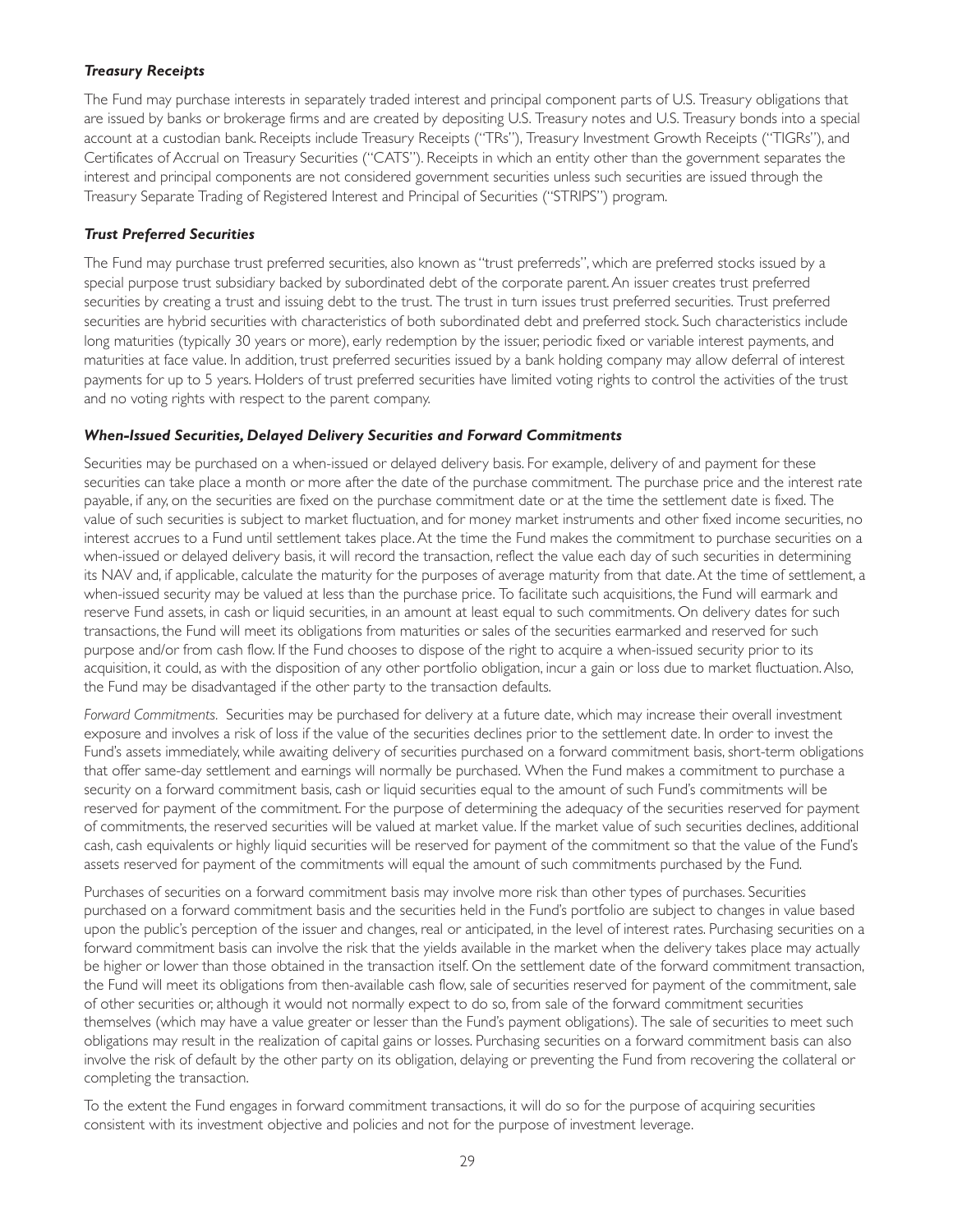### <span id="page-35-0"></span>*Temporary Defensive Position*

From time to time, the Fund may take temporary defensive positions that are inconsistent with the Fund's principal investment strategies, in attempting to respond to adverse market, economic, political, or other conditions. For example, the Fund may hold all or a portion of its assets in money market instruments (high quality income securities with maturities of less than one year), securities of money market funds or U.S. Government repurchase agreements. The Fund may also invest in such investments at any time to maintain liquidity or pending selection of investments in accordance with its policies. As a result, the Fund may not achieve its investment objective.

## **Investment Restrictions**

### *Fundamental Investment Limitations.*

The investment limitations described below have been adopted by the Trust with respect to the Fund and are fundamental ("Fundamental"), i.e., they may not be changed without the affirmative vote of a majority of the outstanding shares of the Fund. As used in the Prospectus and the Statement of Additional Information, the term "majority" of the outstanding shares of a Fund means the lesser of: (1) 67% or more of the outstanding shares of the Fund present at a meeting, if the holders of more than 50% of the outstanding shares of the Fund are present or represented at such meeting; or (2) more than 50% of the outstanding shares of the Fund. Other investment practices, which may be changed by the Board of Trustees without the approval of shareholders to the extent permitted by applicable law, regulation or regulatory policy, are considered non-fundamental ("Non-Fundamental").

**1. Borrowing Money.** The Fund will not borrow money, except: (a) from a bank, provided that immediately after such borrowing there is an asset coverage of 300% for all borrowings of a Fund; or (b) from a bank or other persons for temporary purposes only, provided that such temporary borrowings are in an amount not exceeding 5% of the Fund's total assets at the time when the borrowing is made. This limitation does not preclude the Fund from entering into reverse repurchase transactions, provided that the Fund has asset coverage of 300% for all borrowings and reverse repurchase commitments of a Fund.

**2. Senior Securities.** The Fund will not issue senior securities. This limitation is not applicable to activities that may be deemed to involve the issuance or sale of a senior security by the Fund, provided that the Fund's engagement in such activities is consistent with or permitted by the 1940 Act, the rules and regulations promulgated thereunder or interpretations of the SEC or its staff.

**3. Underwriting.** The Fund will not act as underwriter of securities issued by other persons. This limitation is not applicable to the extent that, in connection with the disposition of por tfolio securities (including restricted securities), the Fund may be deemed an underwriter under certain federal securities laws.

**4. Real Estate.** The Fund will not purchase or sell real estate. This limitation is not applicable to investments in marketable securities that are secured by or represent interests in real estate. This limitation does not preclude the Fund from investing in mortgage-related securities or investing in companies engaged in the real estate business or that have a significant portion of their assets in real estate (including real estate investment trusts).

**5. Commodities.** The Fund will not purchase or sell commodities unless acquired as a result of ownership of securities or other investments. This limitation does not preclude the Fund from purchasing or selling options or futures contracts, from investing in securities or other instruments backed by commodities or from investing in companies, which are engaged in a commodities business or have a significant portion of their assets in commodities.

**6. Loans.** The Fund will not make loans to other persons, except: (a) by loaning portfolio securities (limited at any given time to no more than one-third of the Fund's total assets); (b) by engaging in repurchase agreements; or (c) by purchasing or holding non-publicly offered debt instruments in accordance with its investment objectives and policies. For purposes of this limitation, the term "loans" shall not include the purchase of a portion of an issue of publicly distributed bonds, debentures or other securities.

**7. Concentration.** The Fund will invest no more than 25% of its total assets in a particular industry or group of industries. This limitation is not applicable to investments in obligations issued or guaranteed by the U.S. government, its agencies and instrumentalities or repurchase agreements with respect thereto.

With respect to the percentages adopted by the Trust as maximum limitations on its investment policies and limitations, an excess above the fixed percentage will not be a violation of the policy or limitation unless the excess results immediately and directly from the acquisition of any security or the action taken. This provision does not apply to the borrowing policy set forth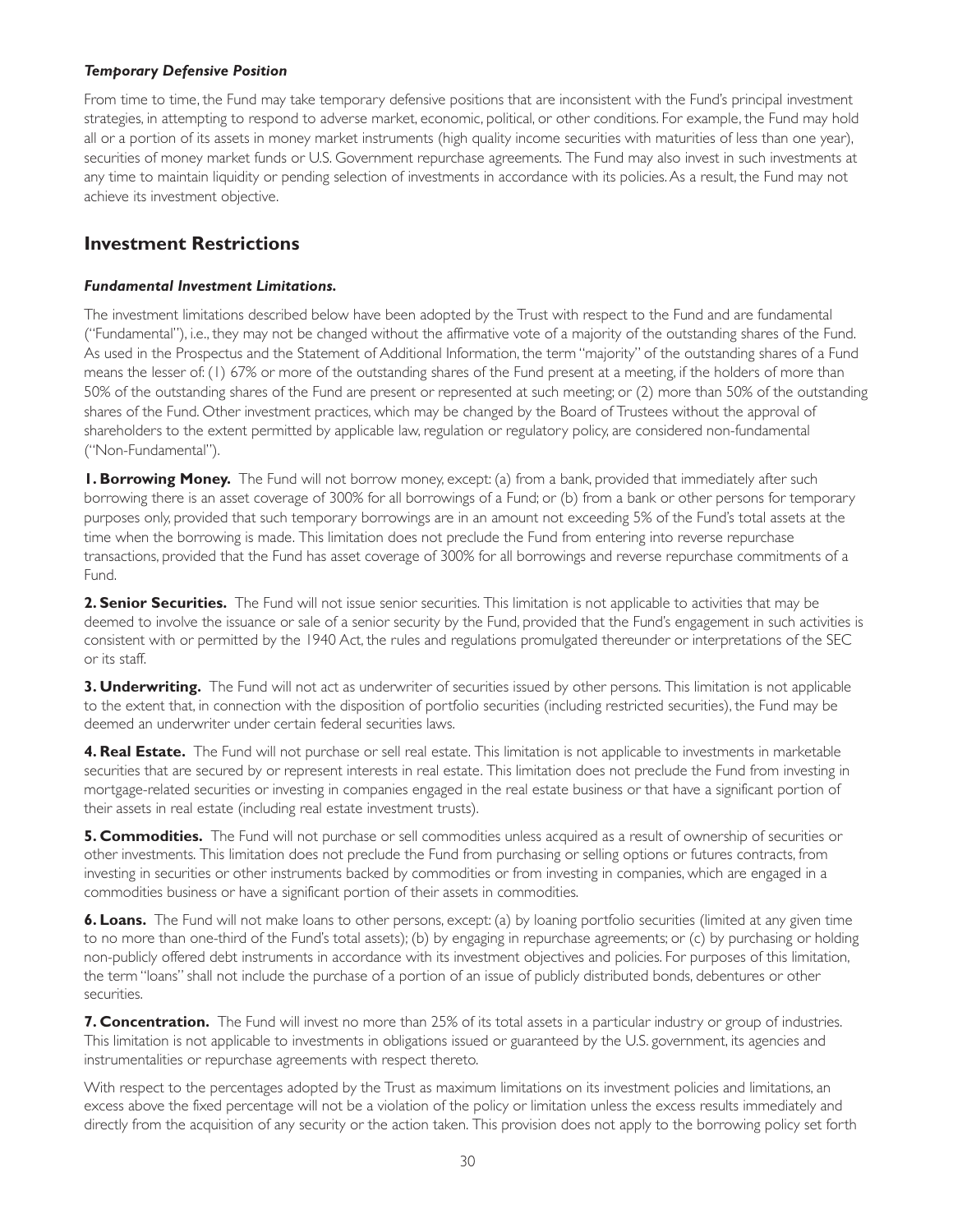<span id="page-36-0"></span>in paragraph 1 above. For purposes of the Fund's fundamental policy on concentration, the Adviser will determine on behalf of the Fund the appropriate industry classification to assign to each issuer of securities in which the Fund invests. As a general matter, the Fund considers an industry to be a group of companies whose principal activities, products or services give them a similar economic risk profile vis à vis issuers in other sectors of the economy. As a result, the definition of any particular industry may change over time, particularly for industries or sectors that are new or are undergoing rapid development. Some issuers could reasonably fall within more than one industry. The Adviser will use its reasonable efforts to assign issuers to the category the Adviser believes is most appropriate. In addition, the Fund takes the position that mortgage-backed securities and asset-backed securities, whether government-issued or privately issued, do not represent interests in any particular industry or group of industries and therefore the 25% concentration restriction noted above does not apply to such securities. However, the Fund does look through each mortgage-backed and asset-backed security to examine the security's underlying collateral to determine and monitor industry exposure. For purposes of the Fund's investment policies (including the fundamental policies above), any actions taken or omitted or investments made in reliance on, or in accordance with, exemptive or no action relief, interpretive guidance or other regulatory or governmental action or guidance shall be considered to have been taken, made or omitted in accordance with applicable law.

Notwithstanding any of the foregoing limitations, any investment company, whether organized as a trust, association or corporation, or a personal holding company, may be merged or consolidated with or acquired by the Trust, provided that if such merger, consolidation or acquisition results in an investment in the securities of any issuer prohibited by said paragraphs, the Trust shall, within ninety days after the consummation of such merger, consolidation or acquisition, dispose of all of the securities of such issuer so acquired or such portion thereof as shall bring the total investment therein within the limitations imposed by said paragraphs above as of the date of consummation.

### *Non-Fundamental.*

The following limitations have been adopted by the Trust with respect to the Fund and are Non-Fundamental (see "Investment Limitations – Fundamental" above).

Pledging. The Fund will not mortgage, pledge, hypothecate or in any manner transfer, as security for indebtedness, any assets of the Fund except as may be necessary in connection with borrowings described in fundamental investment limitation (1) above. Margin deposits, security interests, liens and collateral arrangements with respect to transactions involving options, futures contracts, short sales and other permitted investments and techniques are not deemed to be a mortgage, pledge or hypothecation of assets for purposes of this limitation.

**Borrowing.** The Fund will not purchase any security while borrowings (including reverse repurchase agreements) representing more than one-third of its total assets are outstanding.

**Margin Purchases.** The Fund will not purchase securities or evidences of interest thereon on "margin."This limitation is not applicable to short-term credit obtained by the Fund for the clearance of purchases and sales or redemption of securities, or to arrangements with respect to transactions involving options, futures contracts, shor t sales and other permitted investment techniques.

**Illiquid Investments.** The Fund will not acquire "illiquid securities" if such acquisition would cause the aggregate value of illiquid securities to exceed 15% of the Fund's net assets. Illiquid securities are any investment that the Adviser reasonably expects cannot be sold or disposed of in current market conditions in seven calendar days or less without the sale or disposition significantly changing the market value of the investment.

# **SHARES OF THE FUND**

The Fund offers one class of shares.

### *How to Purchase Shares*

You may purchase shares directly from the Fund or through your broker or financial intermediary on any business day which the Fund is open, subject to certain restrictions described below. Purchase requests received by the Fund or an authorized financial intermediary before 4:00 p.m. Eastern Time ("ET")/3:00 p.m. Central Time ("CT") (or before the New York Stock Exchange ("NYSE") closes, if it closes early) will be effective at that day's share price. Purchase requests received by the Fund or an authorized financial intermediary after the close of trading on the NYSE are processed at the share price determined on the following business day.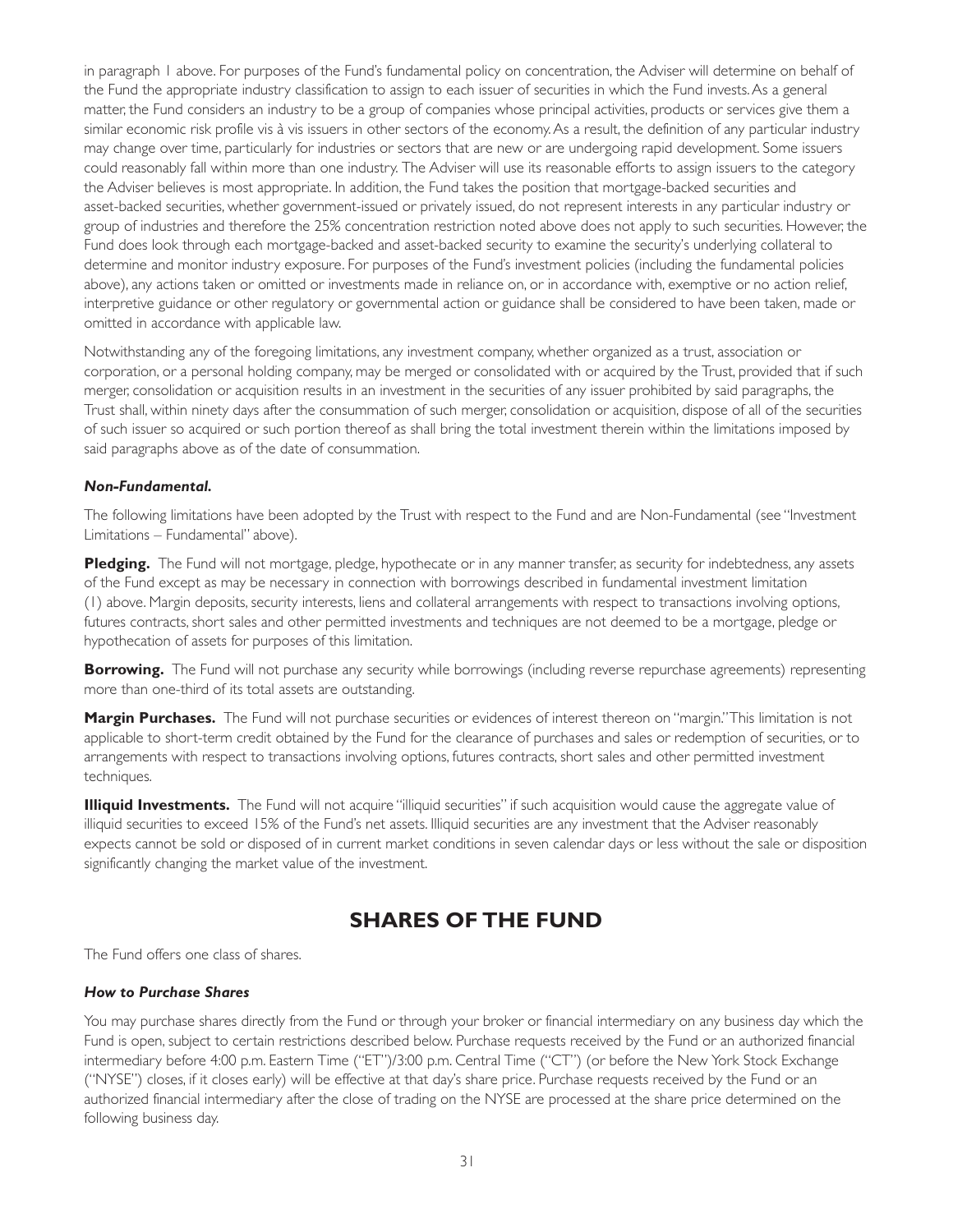**Institutional Shares** of the Fund are primarily for institutional investors such as corporations, pensions and profit sharing or defined contribution plans, non-profit organizations, charitable trusts, foundations and endowments investing for their own or their customers' accounts and require an initial minimum investment of \$100,000. Institutional Shares may also be purchased by officers, trustees, and employees, and their immediate family members (i.e., spouses, children, grandchildren, parents, grandparents and any dependent of the person, as defined in Section 152 of the Internal Revenue Code), of the Fund or the Adviser and its subsidiaries and affiliates, and the Fund will waive the minimum initial investment amount for Institutional Shares for such purchases. If you purchase Institutional Shares of the Fund, you will not pay a sales charge at the time of purchase and you will not pay shareholder servicing fees. Institutional Shares also may be available on cer tain brokerage platforms. An investor transacting in Institutional Shares through a broker acting as an agent for the investor may be required to pay a commission and/or other forms of compensation to the broker.

### *How to Redeem Shares*

You may redeem all or part of your investment in the Fund on any day that the Fund is open for business, subject to certain restrictions described below. Redemption requests received by the Fund or an authorized financial intermediary before 4:00 p.m. ET/3:00 p.m. CT (or before the NYSE closes if it closes early) will be effective that day. Redemption requests received by the Fund or an authorized financial intermediary after the close of trading on the NYSE are processed at the NAV determined on the following business day.

### *Additional Purchase and Redemption Information*

Generally, all purchases must be made in cash. However, the Fund reserves the right to accept payment in readily marketable securities instead of cash in accordance with procedures approved by the Fund's Board of Trustees. If payment is made in securities, the Fund will value the securities in the same manner in which it computes its NAV. Generally, all redemptions will be for cash. However, if you redeem shares worth over the lesser of \$250,000 or 1% of the NAV of the Fund, the Fund reserves the right to pay part or all of your redemption proceeds in readily marketable securities instead of cash in accordance with procedures approved by the Fund's Board of Trustees. If payment is made in securities, the Fund will value the securities selected in the same manner in which it computes its NAV. This process minimizes the effect of large redemptions on the Fund and its remaining shareholders.

The Trust may suspend the right of redemption for such periods as are permitted under the 1940 Act and under the following unusual circumstances: (a) when the NYSE is closed (other than weekends and holidays) or trading is restricted, (b) when an emergency exists, making disposal of portfolio securities or the valuation of net assets not reasonably practicable, or (c) during any period when the SEC has by order permitted a suspension of redemption for the protection of shareholders.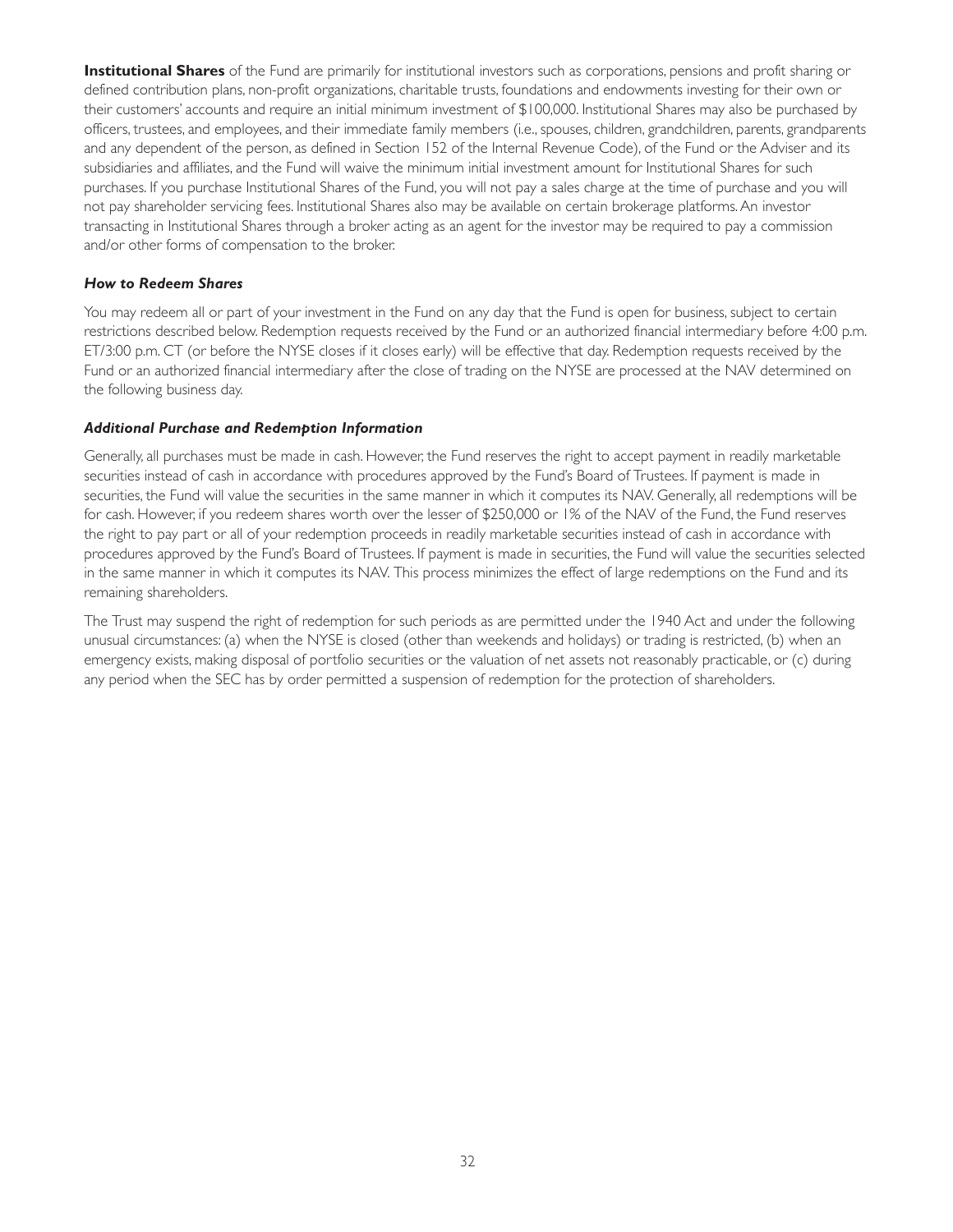# **MANAGEMENT OF THE TRUST**

### <span id="page-38-0"></span>*The Board of Trustees*

The Board of Trustees supervises the business activities of the Trust and appoints the officers. Each Trustee serves until the termination of the Trust unless the Trustee dies, resigns, retires, or is removed. The Board generally meets four times a year to review the progress and status of the Fund. The following table provides information regarding each Trustee who is not an "interested person" of the Trust, as defined in the 1940 Act.

| Name, Address and<br>Year of Birth <sup>1</sup> | Position(s)<br><b>Held with</b><br>the Trust | Term of<br><b>Office/Length</b><br>of Time Served | <b>Principal Occupation(s)</b><br><b>During Past 5 Years</b>                                                                                                                                                                                                                                                               | Number of<br><b>Portfolios in</b><br>the Trust<br><b>Overseen</b><br>by Trustee | Other<br><b>Directorships</b><br><b>Held by Trustee</b><br><b>During Past 5 Years</b> |
|-------------------------------------------------|----------------------------------------------|---------------------------------------------------|----------------------------------------------------------------------------------------------------------------------------------------------------------------------------------------------------------------------------------------------------------------------------------------------------------------------------|---------------------------------------------------------------------------------|---------------------------------------------------------------------------------------|
| Robert Gordon<br>Year of Birth: 1961            | Trustee                                      | 2022 to<br>present                                | Indefinite/January Independent Director, VAM<br>Funds Luxembourg 2018 to<br>present; Independent<br>Director, Anchor Capital<br>Advisors 2020 to present;<br>Independent Director, Trust<br>Company of Illinois 2019 to<br>2021: President and Chief<br>Executive Officer. Driehaus<br>Capital Management 2006<br>to 2017. | 8                                                                               | VAM Funds<br>Luxembourg, Anchor<br>Capital Advisors, Trust<br>Company of Illinois     |
| D'Ray Moore<br>Year of Birth: 1959              | Trustee                                      | Indefinite/ July,<br>2011 to<br>present           | Independent Trustee,<br>Diamond Hill Funds 2007 to<br>present; Chairperson,<br>Diamond Hill Funds 2014 to<br>present.                                                                                                                                                                                                      | 8                                                                               | Diamond Hill Funds<br>(10 Portfolios)                                                 |
| Steven R. Sutermeister<br>Year of Birth: 1954   | Trustee                                      | Indefinite/ July,<br>$2011$ to<br>present         | President, Vadar Capital LLC<br>2008 to 2017.                                                                                                                                                                                                                                                                              | 8                                                                               | None                                                                                  |
| Michael M. Van Buskirk<br>Year of Birth: 1947   | Trustee                                      | Indefinite/ July,<br>$2011$ to<br>present         | Independent Trustee,<br>Boston Trust Walden Funds<br>1992 to present.                                                                                                                                                                                                                                                      | 8                                                                               | Boston Trust Walden<br>Funds (10 Portfolios)                                          |

<sup>1</sup> The mailing address of each Trustee is 50 S. LaSalle Street, Chicago, Illinois 60603

The following table provides information regarding each officer of the Trust.

| Name, Address and<br>Year of Birth <sup>1</sup> | Position(s)<br><b>Held with</b><br>the Trust | Term of<br>Office/Length<br>of Time Served | <b>Principal Occupation(s)</b><br><b>During Past 5 Years</b>                                                                                                                                                                                                                                                           | Number of<br><b>Portfolios in</b><br>the Trust<br>Overseen<br>by Trustee | Other<br><b>Directorships</b><br><b>Held by Trustee</b><br><b>During Past 5 Years</b> |
|-------------------------------------------------|----------------------------------------------|--------------------------------------------|------------------------------------------------------------------------------------------------------------------------------------------------------------------------------------------------------------------------------------------------------------------------------------------------------------------------|--------------------------------------------------------------------------|---------------------------------------------------------------------------------------|
| Barbara J. Nelligan<br>Year of Birth: 1969      | President                                    | Indefinite/<br>August 2017<br>to present   | Senior Vice President.<br>Global Fund Services Fund<br>Governance Solutions. The<br>Northern Trust Company<br>2018 to Present: Senior Vice<br>President, Global Fund<br>Services Product<br>Management, The Northern<br>Trust Company 2007 to<br>2018: Vice President of<br>Advisers Investment Trust<br>2012 to 2017. | N/A                                                                      | N/A                                                                                   |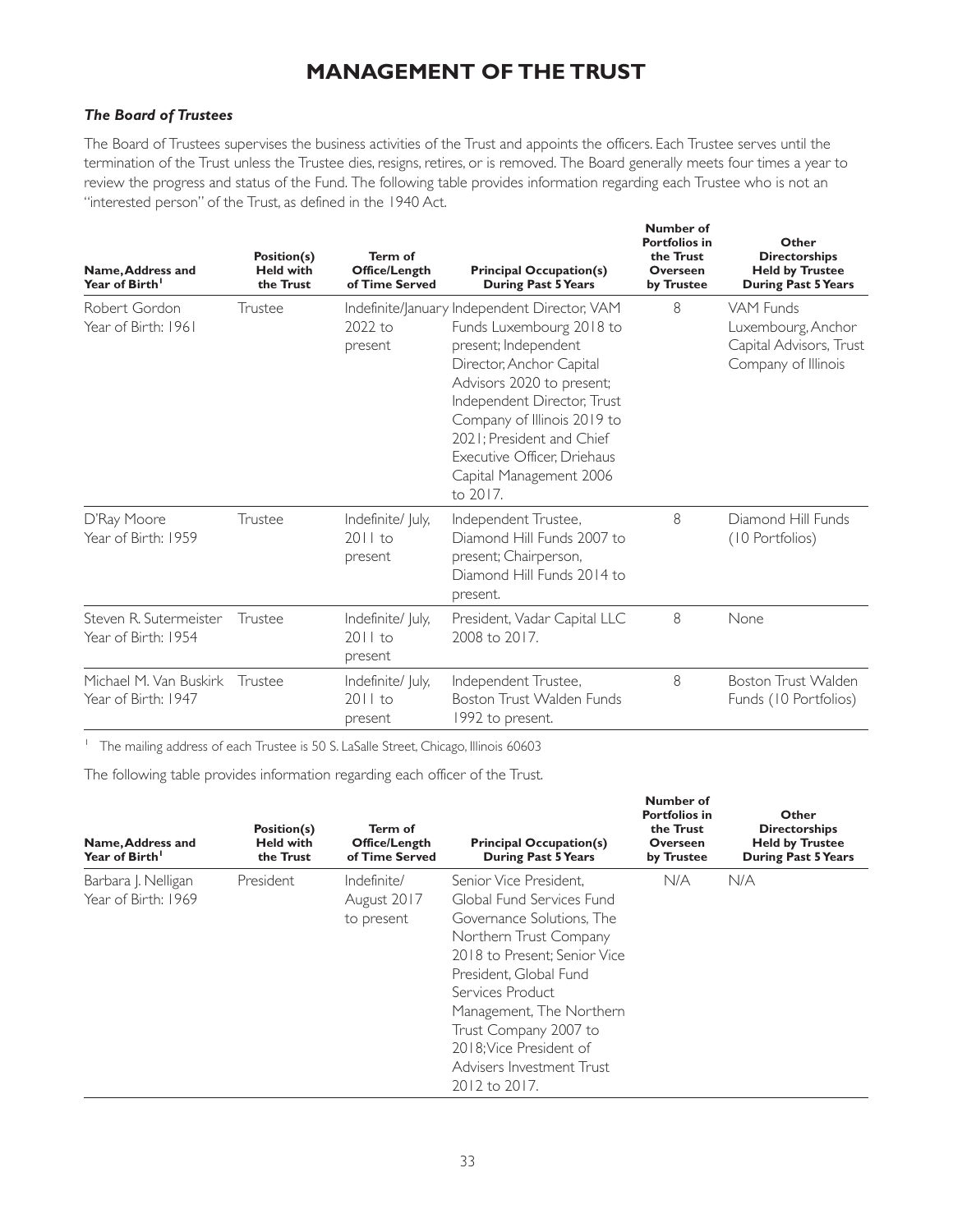| Name, Address and<br>Year of Birth <sup>1</sup> | Position(s)<br><b>Held with</b><br>the Trust             | Term of<br>Office/Length<br>of Time Served | <b>Principal Occupation(s)</b><br><b>During Past 5 Years</b>                                                                                                                                                                                                                                                                | Number of<br><b>Portfolios in</b><br>the Trust<br>Overseen<br>by Trustee | Other<br><b>Directorships</b><br><b>Held by Trustee</b><br><b>During Past 5 Years</b> |
|-------------------------------------------------|----------------------------------------------------------|--------------------------------------------|-----------------------------------------------------------------------------------------------------------------------------------------------------------------------------------------------------------------------------------------------------------------------------------------------------------------------------|--------------------------------------------------------------------------|---------------------------------------------------------------------------------------|
| Rodney L. Ruehle<br>Year of Birth: 1968         | Chief<br>Compliance<br>Officer and<br><b>AML Officer</b> | Indefinite/<br>March 2019 to<br>present    | Director, Foreside Fund<br>Officer Services, LLC<br>(formerly Foreside<br>Compliance Services, LLC)<br>(financial services) 2016 to<br>present.                                                                                                                                                                             | N/A                                                                      | N/A                                                                                   |
| Deanna Y. Pellack<br>Year of Birth: 1987        | Secretary                                                | Indefinite/ May<br>$2021$ to<br>Present    | Vice President, Global Fund<br>Services Fund Governance<br>Solutions, the Northern<br>Trust Company 2019 to<br>present; Second Vice<br>President, Global Fund<br>Services Fund Governance<br>Solutions, The Northern<br>Trust Company 2014 to<br>2019; Assistant Secretary of<br>Advisers Investment Trust<br>2018 to 2021. | N/A                                                                      | N/A                                                                                   |
| Troy A. Sheets<br>Year of Birth: 1971           | Treasurer                                                | Indefinite/<br>January 2022<br>to present  | Senior Director, Foreside<br>Financial Group, LLC, 2016<br>to present; Assistant<br>Treasurer of Advisers<br>Investment Trust May 2021<br>to December 2021:<br><b>Treasurer of Advisers</b><br>Investment Trust, 2011 to<br>2021.                                                                                           | N/A                                                                      | N/A                                                                                   |
| Tracy L. Dotolo<br>Year of Birth: 1976          | Assistant<br>Treasurer                                   | Indefinite/<br>January 2022<br>to present  | Director, Foreside Fund<br>Officer Services, LLC, 2016<br>to present; Treasurer of<br>Advisers Investment Trust<br>May 2021 to<br>December 2021.                                                                                                                                                                            | N/A                                                                      | N/A                                                                                   |
| Kara M. Schneider<br>Year of Birth: 1973        | Assistant<br>Secretary                                   | Indefinite/May<br>$2021$ to<br>present     | Second Vice President,<br>Global Fund Services Fund<br>Governance Solutions, the<br>Northern Trust Company<br>2021 to present; Manager,<br>Ultimus Fund Solutions LLC<br>2017 to 2021.                                                                                                                                      | N/A                                                                      | N/A                                                                                   |

<sup>1</sup> The mailing address of Messrs. Ruehle and Sheets and Ms. Dotolo is 690 Taylor Road, Suite 210, Gahanna, Ohio 43230. The mailing address of Mses. Nelligan, Pellack and Schneider is 333 S. Wabash Avenue, Chicago, IL 60604.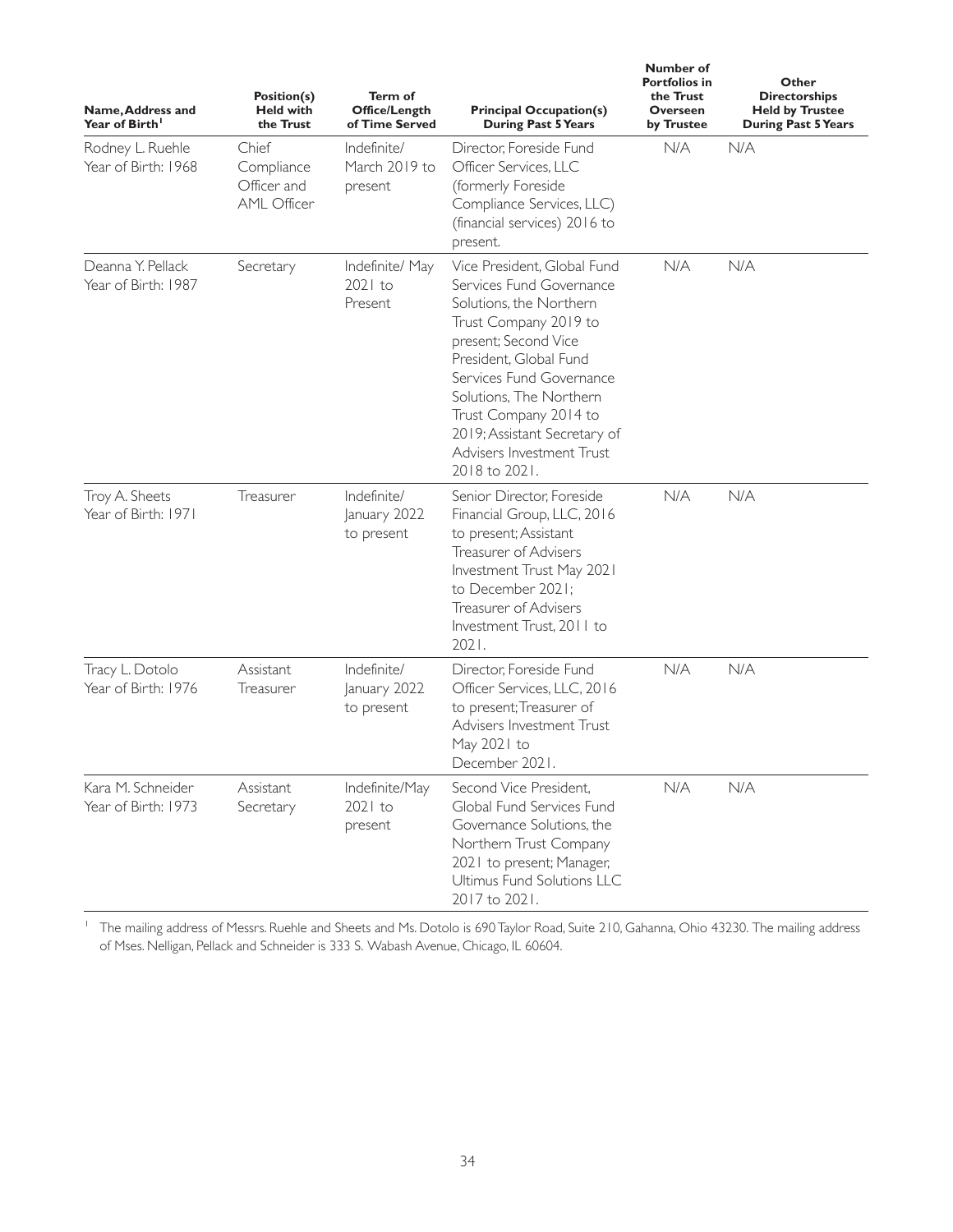The following table sets forth the dollar range of equity securities beneficially owned by each Trustee as of December 31, 2021.

| <b>Name of Trustee</b> | <b>Dollar Range of Equity</b><br><b>Securities in the Fund</b> | <b>Aggregate Dollar Range of</b><br><b>Equity Securities in All Funds</b><br>within the Trust Overseen by<br><b>Trustee</b> |
|------------------------|----------------------------------------------------------------|-----------------------------------------------------------------------------------------------------------------------------|
| Robert Gordon          | None                                                           | None                                                                                                                        |
| D'Ray Moore            | $$50,001 - $100,000$                                           | $$50,001 - $100,000$                                                                                                        |
| Steven R. Sutermeister | $$10.001 - $50.000$                                            | Over \$100,000                                                                                                              |
| Michael M. Van Buskirk | None                                                           | $$50,001 - $100,000$                                                                                                        |

### *Trustee Compensation*

The Trust has no retirement or pension plans. The compensation paid to the Trustees for the fiscal year ended September 30, 2021 for the Trust is set forth in the following table.

| <b>Name of Trustee</b>     | Aggregate<br>Compensation<br>from the Fund | Total<br>Compensation<br>from the Trust |  |
|----------------------------|--------------------------------------------|-----------------------------------------|--|
| Robert Gordon <sup>1</sup> |                                            |                                         |  |
| D'Ray Moore                | \$19.951                                   | \$125,000                               |  |
| Steven R. Sutermeister     | \$19.95                                    | \$125,000                               |  |
| Michael M. Van Buskirk     | \$19.951                                   | \$125,000                               |  |

<sup>1</sup> Mr. Gordon was elected to the Board of Trustees effective January 10, 2022 and therefore did not receive compensation from the Trust for the fiscal year ended September 30, 2021.

### *Leadership Structure and Board of Trustees*

The primary responsibility of the Board of Trustees is to represent the interests of the shareholders of the Trust and to provide oversight of the management of the Trust. Three of the Trustees on the Board are independent of and not affiliated with the Adviser or its affiliates. The Chairperson of the Board of Trustees is D'Ray Moore, who is an independent Trustee. The Board has adopted Fund Governance Guidelines to provide guidance for effective leadership. The guidance sets forth criteria for Board membership, trustee orientation and continuing education, and annual trustee evaluations. The Board reviews quarterly reports from the Adviser, as well as quarterly reports from the Chief Compliance Officer (the "CCO") and other service providers. This process allows the Board to effectively evaluate issues that impact the Trust as a whole as well as issues that are unique to the Fund. The Board has determined that this leadership structure is appropriate to ensure that the regular business of the Board is conducted efficiently while still permitting the Trustees to effectively fulfill their fiduciary and oversight obligations. The Board reviews its structure and the structure of its committees annually.

The Trustees have delegated day to day operations to various service providers whose activities they oversee. The Trustees have also engaged legal counsel (who is also legal counsel to the Trust) that is independent of the Adviser or its affiliates to advise them on matters relating to their responsibilities in connection with the Trust. The Trustees meet separately in an executive session on a quarterly basis and meet separately in executive session with the Fund's CCO at least annually. On an annual basis, the Board conducts a self-assessment and evaluates its structure. The Board has two standing committees, the Audit Committee and the Nominating and Governance Committee (the "Committees").

All of the independent Trustees are members of the Audit Committee. The Audit Committee's function is to oversee the Trust's accounting and financial reporting policies and practices, its internal controls and, as appropriate, the internal controls of certain service providers; to oversee the quality and objectivity of the Trust's financial statements and the independent audit thereof; and to act as a liaison between the Trust's independent registered public accounting firm and the full Board of Trustees. The Audit Committee is able to focus Board time and attention to matters of interest to shareholders and, through its private sessions with the Trust's auditor, Chief Compliance Officer ("CCO") and legal counsel, stay fully informed regarding management decisions. During the fiscal year ended September 30, 2021, the Audit Committee held three meetings.

The Nominating and Governance Committee nominates candidates for election to the Board of Trustees, makes nominations for membership on all committees. The Committee also reviews as necessary the responsibilities of any committees of the Board and whether there is a continuing need for each committee, whether there is a need for additional committees of the Board, and whether committees should be combined or reorganized. The Committee makes recommendations for any such action to the full Board. The Committee also considers candidates for trustees nominated by shareholders. Shareholders may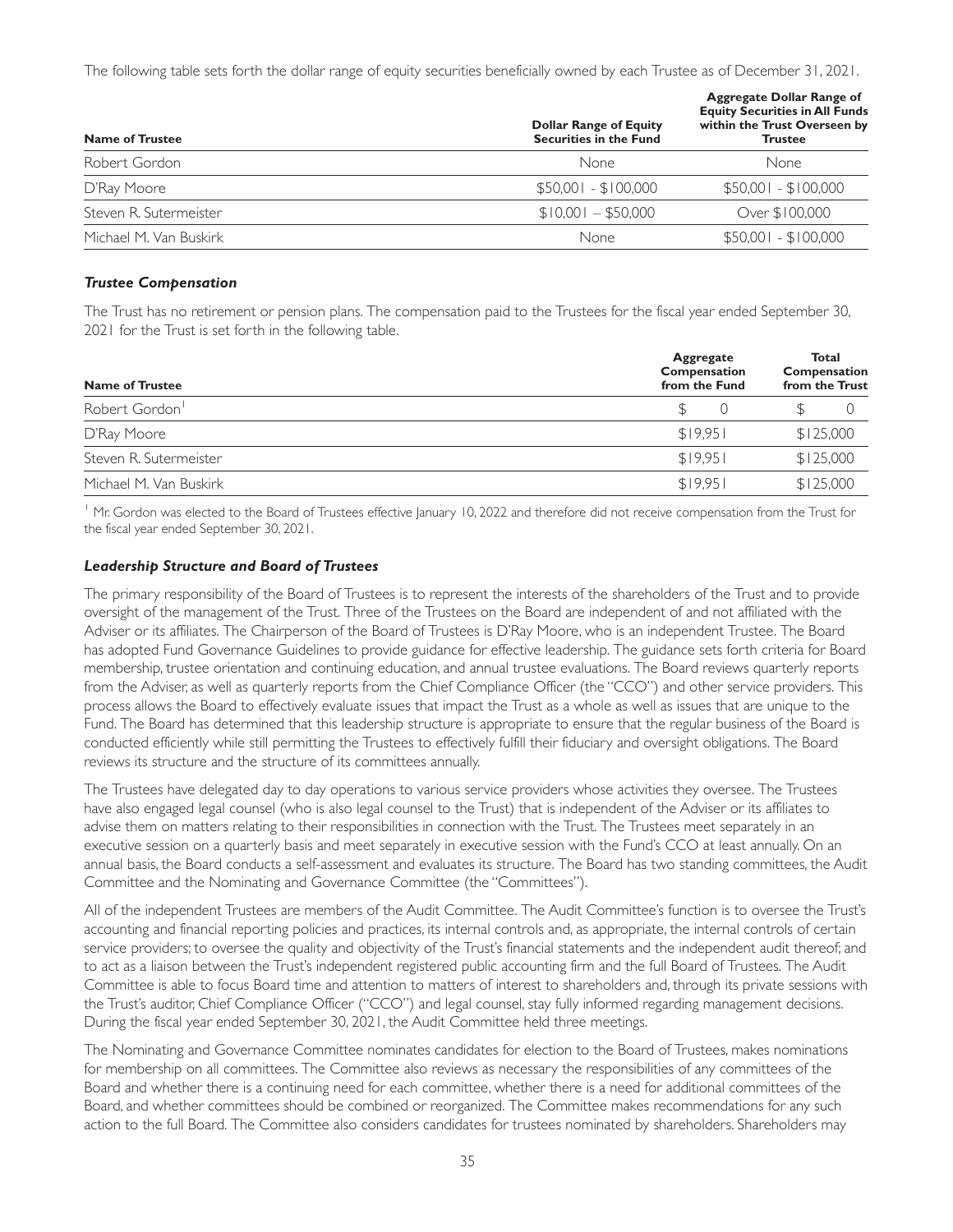recommend candidates for Board positions by forwarding their correspondence to the Secretary of the Trust at the Trust's address and the shareholder communication will be forwarded to the Committee Chairperson for evaluation. During the fiscal year ended September 30, 2021, the Nominating and Governance Committee held two meetings. All of the independent Trustees are members of the Committee.

### *Board Oversight of Risk*

The Fund is subject to a number of risks, including investment, compliance, operational and financial risks, among others. Risk oversight forms part of the Board's general oversight of the Fund and is addressed as part of various Board and committee activities. Day-to-day risk management with respect to the Fund resides with the Adviser or other service providers, subject to supervision by Fund Management. The Committees and the Board oversee efforts by management and service providers to manage the risk to which the Fund may be exposed. For example, the Board meets with por tfolio managers and receives regular reports regarding investment and liquidity risk. The Board meets with the CCO and receives regular reports regarding compliance and regulatory risks. The Audit Committee meets with the Trust's Treasurer and receives regular reports regarding fund operations and risks related to the valuation and overall financial reporting of the Fund. From its review of these reports and discussions with management, the Board learns in detail about the material risks to which the Fund is exposed, enabling a dialogue about how management and service providers mitigate those risks.

Not all risks that may affect the Fund can be identified nor can controls be developed to eliminate or mitigate their occurrence or effects. It may not be practical or cost effective to eliminate or mitigate cer tain risks, the processes and controls employed to address certain risks may be limited in their effectiveness, and some risks are simply beyond the reasonable control of the Fund or the Adviser, its affiliates, or other service providers. Moreover, it is necessary to bear cer tain risks (such as investment related risks) to achieve the Fund's goals. As a result of the foregoing and other factors, the Fund's ability to manage risk is subject to substantial limitations. The Trustees believe that their current oversight approach is an appropriate way to manage risks facing the Fund, whether investment, compliance, financial, or otherwise. The Trustees may, at any time in their discretion, change the manner in which they conduct risk oversight of the Fund.

### *Trustee Attributes*

The Board believes each of the Trustees has demonstrated leadership abilities and possesses experience, qualifications, and skills valuable to the Trust. Each of the Trustees has substantial business and professional backgrounds that indicate they have the ability to critically review, evaluate, and access information provided to them.

Below is additional information concerning each particular Trustee and their attributes. The information provided below, and in the chart above, is not all-inclusive. Many Trustee attributes involve intangible elements, such as intelligence, work ethic, the ability to work together and the ability to communicate effectively, exercise judgment, ask incisive questions, manage people and problems, or develop solutions.

**Robert Gordon** has over 35 years of experience in the investment management industry and 20 years serving in a Chief Executive capacity. His career includes roles at a diversity of investment firms, ranging from large global financial institutions to focused investment management boutiques. Mr. Gordon brings a broad range of skills to the Trust including investment management, risk oversight, fund administration, and sales and marketing with a particular focus on delivering best practices. His experience includes familiarity with a broad range of asset classes of equities, fixed income, alternative investments, and derivative products. In addition to serving as an Independent Director to the Trust, he serves as a board member and adviser to investment management companies both in the US and abroad.

**D'Ray Moore** has worked for a major service provider to investment managers and mutual funds for over 10 years, including as Senior Vice President for European relationship management. Her expertise in mutual fund operations enables Ms. Moore to bring to the Trust a unique perspective on service provider oversight. Ms. Moore's experience also includes serving as Chairman and independent trustee for other mutual funds and 10 years of experience in banking and financial services, including retail investment sales and sales management.

**Steven R. Sutermeister** has over 40 years of experience in the financial services industry (with significant experience in the mutual fund industry), including more than 25 years in management, executive management and board experience at other financial institutions. His experience as the Chief Investment Officer of a life insurance company, Director and President of a mutual fund complex, and Director and Audit Committee Chair of a public bank holding company allows him to bring seasoned perspective, insight, and financial acumen to issues and strategies related to the Trust including regulatory relationships, investment risks, and enterprise risk management.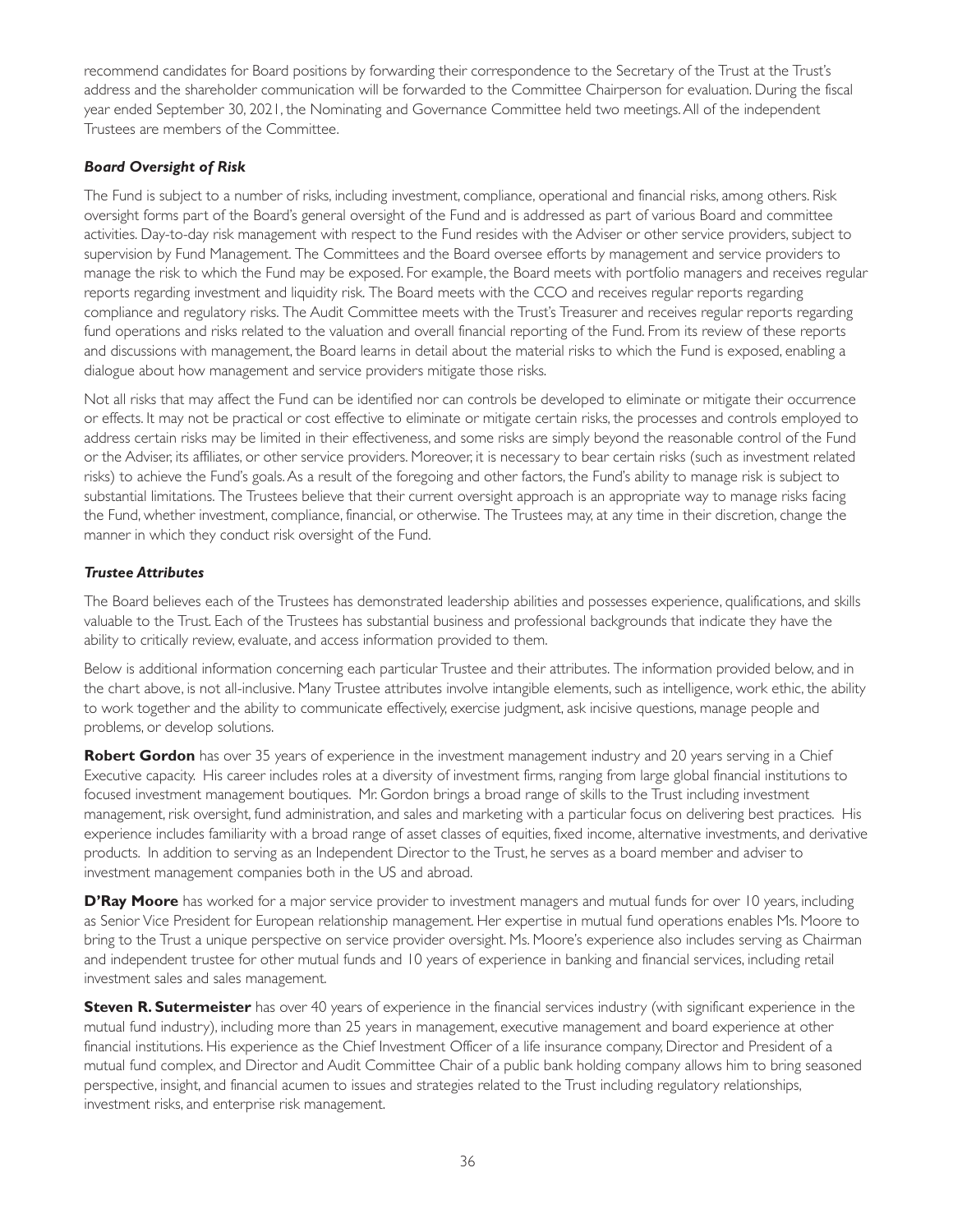<span id="page-42-0"></span>**Michael M. Van Buskirk** is the former President and Chief Executive Officer of the Ohio Bankers League, a financial trade association. Prior to joining the Ohio Bankers League, Mr. Van Buskirk was a senior executive of a major financial services company. Mr. Van Buskirk's experience also includes more than 25 years of service as an independent trustee for other mutual funds. He has extensive knowledge of the Trust and its service providers, the creation and distribution of financial products and the regulatory framework under which the Trust operates.

# **CODE OF ETHICS**

The Trust, the Adviser, and the principal underwriter have each adopted a Code of Ethics (the "Code") under Rule 17j-1 of the 1940 Act. The personnel subject to the Code are permitted to invest in securities, including securities that may be purchased or held by the Fund. Shareholders may obtain a copy of the Code from the U.S. Securities and Exchange Commission's EDGAR web site http://www.sec.gov or by calling the Fund at 800-245-0371 (toll free) or 312-557-0164.

# **DISTRIBUTION**

### *Financial Intermediaries*

The Fund may authorize certain financial intermediaries to accept purchase and redemption orders on its behalf. The Fund will be deemed to have received a purchase or redemption order when a financial intermediary or its designee accepts the order. These orders will be priced at the NAV next calculated after the order is accepted.

The Fund may enter into agreements with financial intermediaries under which the Fund pays the financial intermediaries for services, such as networking, sub-transfer agency and/or omnibus recordkeeping. Payments made pursuant to such agreements generally are based on either (1) a percentage of the average daily net assets of clients serviced by such financial intermediaries, or (2) the number of accounts serviced by such financial intermediary. Any payments made pursuant to such agreements are in addition to, rather than in lieu of, shareholder servicing fees that a financial intermediary may be receiving under an agreement with Foreside Financial Services, LLC (the "Distributor"). The Adviser may pay all or a portion of the fees for networking, sub-transfer agency and/or omnibus accounting at its own expense and out of its legitimate profits.

### *Payment of Additional Cash Compensation*

On occasion, the Adviser may make payments out of its resources and profits, which may include profits the Adviser derives from investment advisory fees paid by the Fund, to financial intermediaries as incentives to market the Fund, to cooperate with the Adviser's promotional efforts, or in recognition of the provision of administrative services and marketing and/or processing support. These payments are often referred to as "additional cash compensation" and are in addition to the sales charges and payments to financial intermediaries as discussed in above. The payments are made pursuant to agreements between financial intermediaries and the Adviser and do not affect the price investors pay to purchase shares of the Fund, the amount the Fund will receive as proceeds from such sales, or the amount of other expenses paid by the Fund.

Additional cash compensation payments may be used to pay financial intermediaries for: (1) transaction support, including any one-time charges for establishing access to Fund shares on particular trading systems (known as "platform access fees"); (2) program support, such as expenses related to including the Fund in retirement programs, fee-based advisory or wrap fee programs, fund supermarkets, bank or trust company products, and/or insurance programs (e.g., individual or group annuity contracts); (3) marketing support, such as providing representatives of the Adviser access to sales meetings, sales representatives and management representatives; (4) firm support, such as business planning assistance, advertising, and assistance with educating sales personnel about the Fund and shareholder financial planning needs; (5) providing shareholder and administrative services; and (6) providing other distribution-related or asset retention services.

Additional cash compensation payments generally are structured as basis point payments on gross or net sales or, in the case of platform access fees, fixed dollar amounts.

In addition to member firms of the Financial Industry Regulatory Authority, Inc. ("FINRA"), the Adviser also reserves the ability to make payments, as described above, to other financial intermediaries that sell or provide services to the Fund and shareholders, such as banks, insurance companies, and plan administrators. These firms may include affiliates of the Adviser. You should ask your financial intermediary whether it receives additional cash compensation payments, as described above, from the Adviser or its affiliates.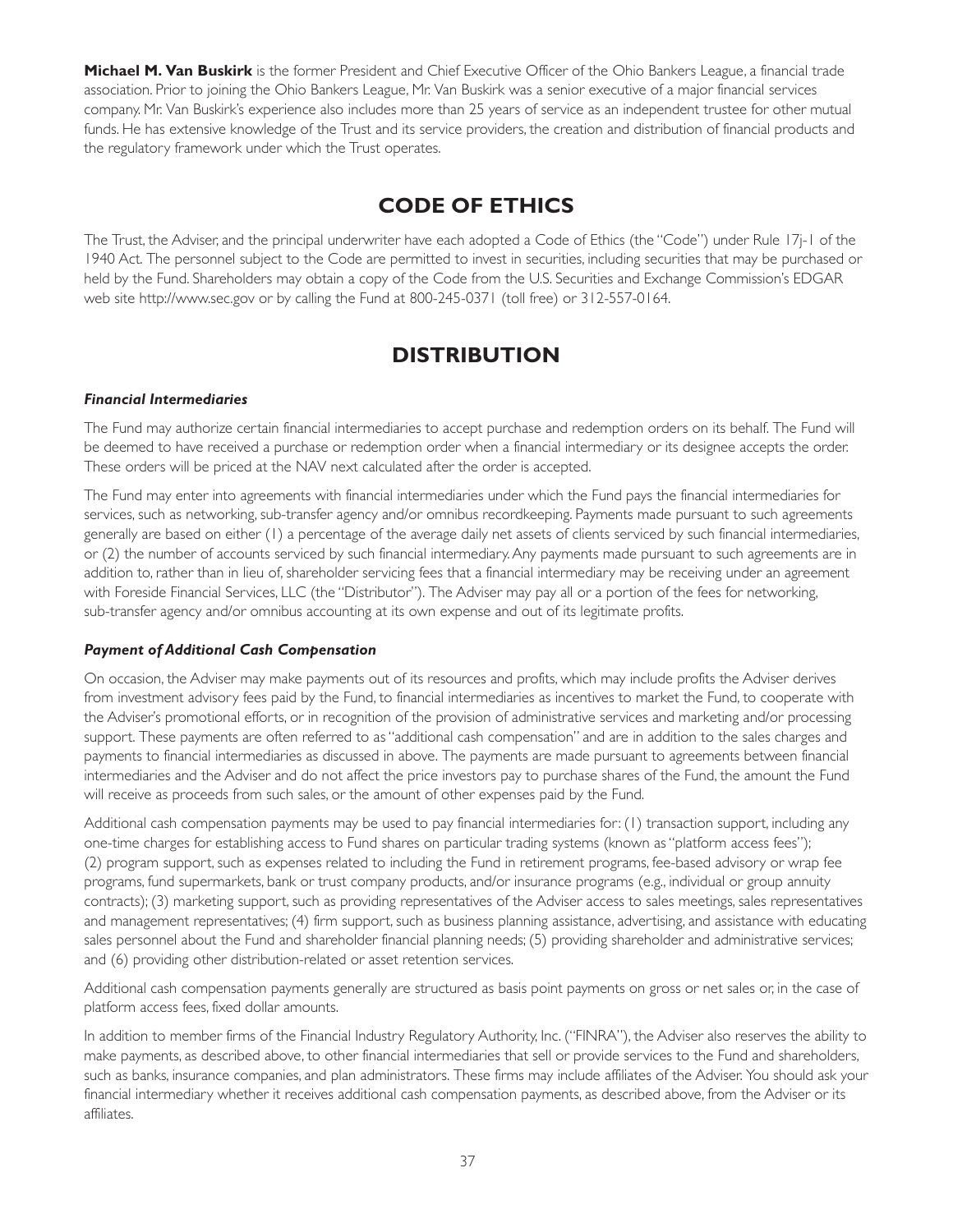<span id="page-43-0"></span>The Adviser and its affiliates also may pay non-cash compensation to financial intermediaries and their representatives in the form of (1) occasional gifts; (2) occasional meals, tickets or other enter tainment; and/or (3) sponsorship support of regional or national conferences or seminars. Such non-cash compensation will be made subject to applicable law.

# **CONTROL PERSONS AND PRINCIPAL HOLDERS OF SECURITIES**

## **Control Persons and Principal Holders**

As of December 31, 2021, the following persons owned of record 5% or more of the Fund's outstanding shares. Shareholders owning more than 25% of the shares of the Fund are considered to "control" the Fund as that term is defined under the 1940 Act. Persons controlling the Fund can determine the outcome of any proposal submitted to the shareholders for approval, including changes to the Fund's fundamental policies or the terms of the management agreement with the Adviser.

| <b>Shareholder Name, Address</b>           | % Ownership |
|--------------------------------------------|-------------|
| National Financial Services LLC            | 47.34%      |
| For the Exclusive Benefit of Our Customers |             |
| 499 Washington Blvd                        |             |
| Attn: Mutual Funds Department 4th Floor    |             |
| Jersey City, NJ 07310                      |             |
| Charles Schwab & Co Inc.*                  | 26.57%      |
| Special Custody A/C FBO Customers          |             |
| Attn: Mutual Funds                         |             |
| 211 Main Street                            |             |
| San Francisco, CA 94105                    |             |

\* Beneficial owner with respect to multiple accounts.

## **Management Ownership**

As of December 31, 2021, all officers and Trustees as a group beneficially owned less than 1% of the Fund.

# **INVESTMENT ADVISORY AND OTHER SERVICES**

### **Investment Adviser**

River Canyon Fund Management LLC (the "Adviser" or "River Canyon") serves as the investment adviser to the Fund. The Adviser's principal place of business is 2728 North Harwood Street, 2nd Floor, Dallas, TX 75201. As Adviser, River Canyon makes investment decisions for the Fund and also ensures compliance with the Fund's investment policies and guidelines. As of December 31, 2021, River Canyon had approximately \$1.9 billion in assets under management.

Under the terms of the Trust's advisory agreement with the Adviser ("Advisory Agreement"), the Adviser subject to the supervision of the Board of Trustees, provides or arranges to be provided to the Fund such investment advice as its deems advisable and will furnish or arrange to be furnished a continuous investment program for the Fund consistent with the Fund's investment objective and policies. As compensation for management services, effective November 1, 2017, the Fund is obligated to pay the Adviser fees computed and accrued daily and paid monthly at the annual rate set forth below:

|                                     | Percentage of<br>Average          |
|-------------------------------------|-----------------------------------|
| <b>Fund</b>                         | <b>Daily Net</b><br><b>Assets</b> |
| River Canyon Total Return Bond Fund | 0.65%                             |

Prior to November 1, 2017, the Fund paid the Adviser a gross management fee, before waiver, of 0.40% of the Fund's average daily net assets.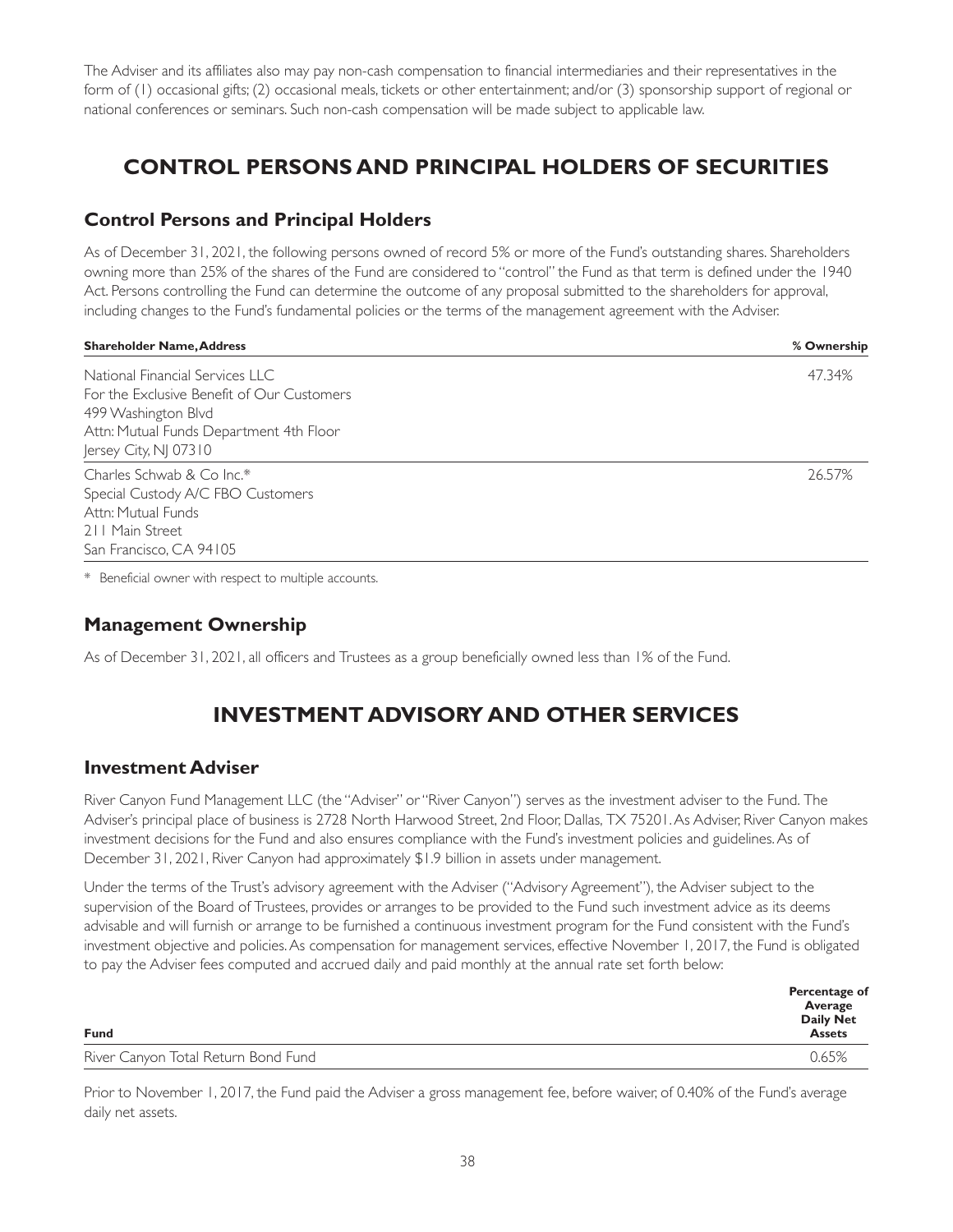Pursuant to the Advisory Agreement, the Fund paid the following investment management fees to the Adviser for the fiscal periods ended September 30, 2021, September 30, 2020 and September 30, 2019:

|      |             | <b>Fees</b><br>Fees Earned Waived/Reimbursed* |
|------|-------------|-----------------------------------------------|
| 2021 | \$2,718,905 | \$932,666                                     |
| 2020 | \$898.289   | \$569.246                                     |
| 2019 | \$ 360,967  | \$451.131                                     |

\* Fees waived pursuant to Expense Limitation Agreement in place at the time.

The Advisory Agreement will continue for an initial term of two years, and on a year-to-year basis thereafter, provided that continuance is approved at least annually by specific approval of the Board of Trustees or by vote of the holders of a majority of the outstanding voting securities of the Fund. In either event, it must also be approved by a majority of the Trustees who are neither parties to the agreement nor interested persons, as defined in the 1940 Act, at a meeting called for the purpose of voting on such approval. The Advisory Agreement may be terminated at any time without the payment of any penalty by the Board of Trustees or by vote of a majority of the outstanding voting securities of the Fund on not more than 60 days' written notice to the Adviser. In the event of its assignment, the Advisory Agreement will terminate automatically.

The Adviser has contractually agreed to waive fees and reimburse expenses to the extent that total annual operating expenses (excluding brokerage costs, interest, taxes, dividend expense on short positions, litigation, and indemnification expenses, expenses associated with investments in underlying investment companies, and extraordinary expenses) exceed amounts specified in the prospectus of Fund until January 28, 2023. If it becomes unnecessary for the Adviser to waive fees or make reimbursements, the Adviser may recapture any of its prior waivers or reimbursements for a period not to exceed three years from the date on which the waiver or reimbursement was made to the extent that such a recapture does not cause the total annual fund operating expenses (excluding brokerage costs, interest, taxes, dividend expense on shor t positions, litigation and indemnification expenses, expenses associated with investments in underlying investment companies, and extraordinary expenses) to exceed the applicable expense limitation that was in effect at the time of the waiver or reimbursement. The agreement to waive fees and reimburse expenses may be terminated by the Board of Trustees at any time and will terminate automatically upon termination of the Advisory Agreement.

The Adviser may make payments to banks or other financial institutions that provide shareholder services and administer shareholder accounts. If a bank were prohibited from continuing to perform all or a part of such services, management of the Fund believes that there would be no material impact on the Fund or its shareholders. Banks may charge their customers fees for offering these services to the extent permitted by applicable regulatory authorities, and the overall return to those shareholders availing themselves of the bank services will be lower than to those shareholders who do not. The Fund may from time to time purchase securities issued by banks that provide such services; however, in selecting investments for the Fund, no preference will be shown for such securities.

### *Portfolio Manager Holdings*

The following table indicates for the Fund the dollar range of shares beneficially owned by the portfolio manager as of September 30, 2021.

| Title<br><b>Individual</b> | Dollar Range of Shares in the Fund |                        |  |  |  |                                                                                                    |      |
|----------------------------|------------------------------------|------------------------|--|--|--|----------------------------------------------------------------------------------------------------|------|
|                            |                                    | $s -$<br>None \$10,000 |  |  |  | $$10,00 - $50,001 - $100,001 - $500,001 -$<br>\$50,000 \$100,000 \$500,000 \$1,000,000 \$1,000,000 | Over |
| George Jikovski            | Senior Portfolio Manager           |                        |  |  |  |                                                                                                    |      |

### *Other Portfolio Manager Information*

The portfolio manager may also be responsible for managing other account portfolios in addition to the Fund which he or she manages.

A portfolio manager's management of other accounts may give rise to potential conflicts of interest in connection with their management of the Fund investments on the one hand and the investments of the other accounts, on the other. The side-by-side management of the Fund and other accounts presents a variety of potential conflicts of interests. For example, the portfolio manager may purchase or sell securities for one portfolio and not another. The performance of securities within one portfolio may differ from the performance of securities in another portfolio. In some cases, another account managed by the same portfolio manager may compensate the Adviser based on performance of the portfolio held by that account.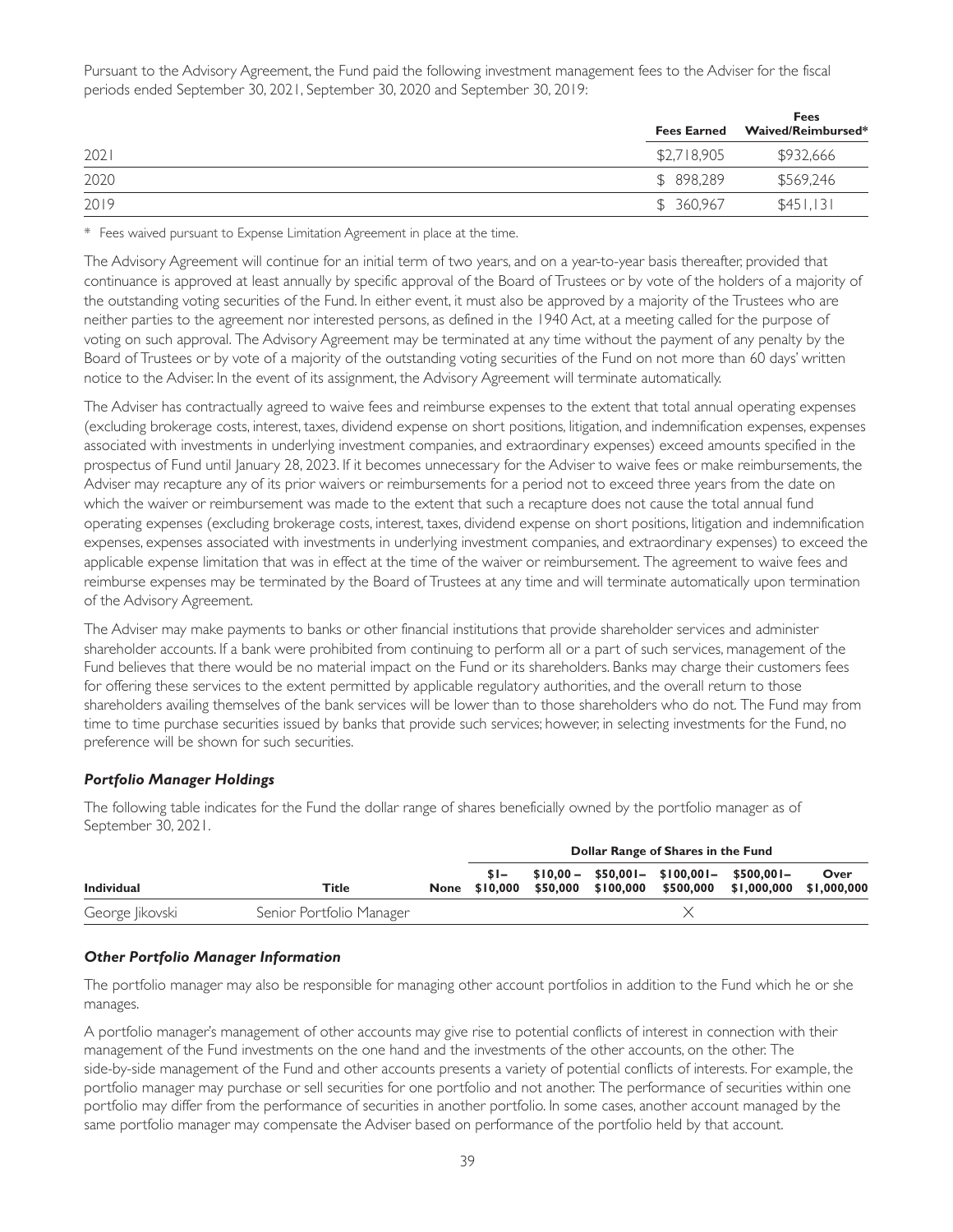<span id="page-45-0"></span>Performance-based fee arrangements may create an incentive for the Adviser to favor higher fee paying accounts over other accounts, including accounts that are charged no performance-based fees, in the allocation of investment opportunities. The Adviser has adopted policies and procedures that seek to mitigate such conflicts and to ensure that all clients are treated fairly and equally.

Another potential conflict could arise in instances in which securities considered as investments for the Fund are also appropriate investments for other investment accounts managed by the Adviser. When a decision is made to buy or sell a security by the Fund and one or more of the other accounts, the adviser may aggregate the purchase or sale of the securities and will allocate the securities transactions in a manner it believes to be equitable under the circumstances. However, a variety of factors can determine whether a particular account may participate in a particular aggregated transaction. Because of such differences, there may be differences in invested positions and securities held in accounts managed according to similar strategies. When aggregating orders, the Adviser employs procedures designed to ensure accounts will be treated in a fair and equitable manner and no account will be favored over any other. The Adviser has implemented specific policies and procedures to address any potential conflicts.

The following tables indicate the number of accounts and assets under management (in millions) for each type of account for the portfolio manager as of September 30, 2021.

George Jikovski, Senior Por tfolio Manager, River Canyon Total Return Bond Fund

|                                  |       | <b>Number of Accounts</b>                 |              | <b>Assets Under Management</b>            |
|----------------------------------|-------|-------------------------------------------|--------------|-------------------------------------------|
| <b>Account Type</b>              | Total | Subject to a<br><b>Performance</b><br>Fee | <b>Total</b> | Subject to a<br><b>Performance</b><br>Fee |
| Registered Investment Companies  |       |                                           | \$79.7       | \$C                                       |
| Other Pooled Investment Vehicles |       |                                           | \$135.1      | \$0                                       |
| Other Accounts                   |       |                                           | $\cup$       | \$C                                       |
| Total                            |       |                                           | \$214.8      | \$C                                       |

#### *Portfolio Manager Compensation*

The Adviser compensates the portfolio managers for their management of the Fund. River Canyon portfolio managers are compensated through a variety of components and their compensation may vary from year to year based on a number of factors. The portfolio managers may receive all or some combination of salary, annual discretionary bonus, and interests in the carried interest in certain of Canyon's funds.

Managing Partners are compensated by salary and ownership/division of the profits of the firm, which includes River Canyon's parent company, Canyon Capital Advisors, LLC. Employees are compensated by salary plus discretionary bonus. The firm has established an Equity Plan for certain investment professionals and members of senior management who have been named partners, including Mr. Jikovski. Participants will generally receive 25% of the firm's incentive allocation and carried interest. There are currently 11 partners. Partners receive 75% of their share of incentive allocation from the firm's open-end funds in the relevant year, and the remaining 25% vests two years later. Partners receive 100% of their share of carried interest from the firm's closed-end funds as distributions are made by the applicable fund. Participants also have the right to participate in the proceeds of any capital event. No capital event is currently contemplated.

Overall compensation is tied to several factors, including individual performance and the firm's performance. Senior employees participate in the firm's long term incentive program, a deferred compensation program in which a portion of compensation vests over three years and is paid at the end of five years. Returns on deferred compensation are linked to the performance of certain funds advised by Canyon.

### **Fund Services**

The Nor thern Trust Company, 50 South LaSalle Street, Chicago, Illinois 60603, serves as the Administrator ("Administrator") for the Fund and serves as the Fund's Transfer Agent, Custodian, and Fund Accounting Agent. The Custodian acts as the Trust's depository, provides safekeeping of its portfolio securities, collects all income and other payments with respect thereto, disburses funds at the Trust's request and maintains records in connection with its duties. The Transfer Agent maintains the records of each shareholder's account, answers shareholders' inquiries concerning their accounts, processes purchases and redemptions of Fund shares, acts as dividend and distribution disbursing agent and performs other accounting and shareholder service functions. The fees and certain expenses of the Transfer Agent, Custodian, Fund Accounting Agent, and Administrator are paid by the Fund.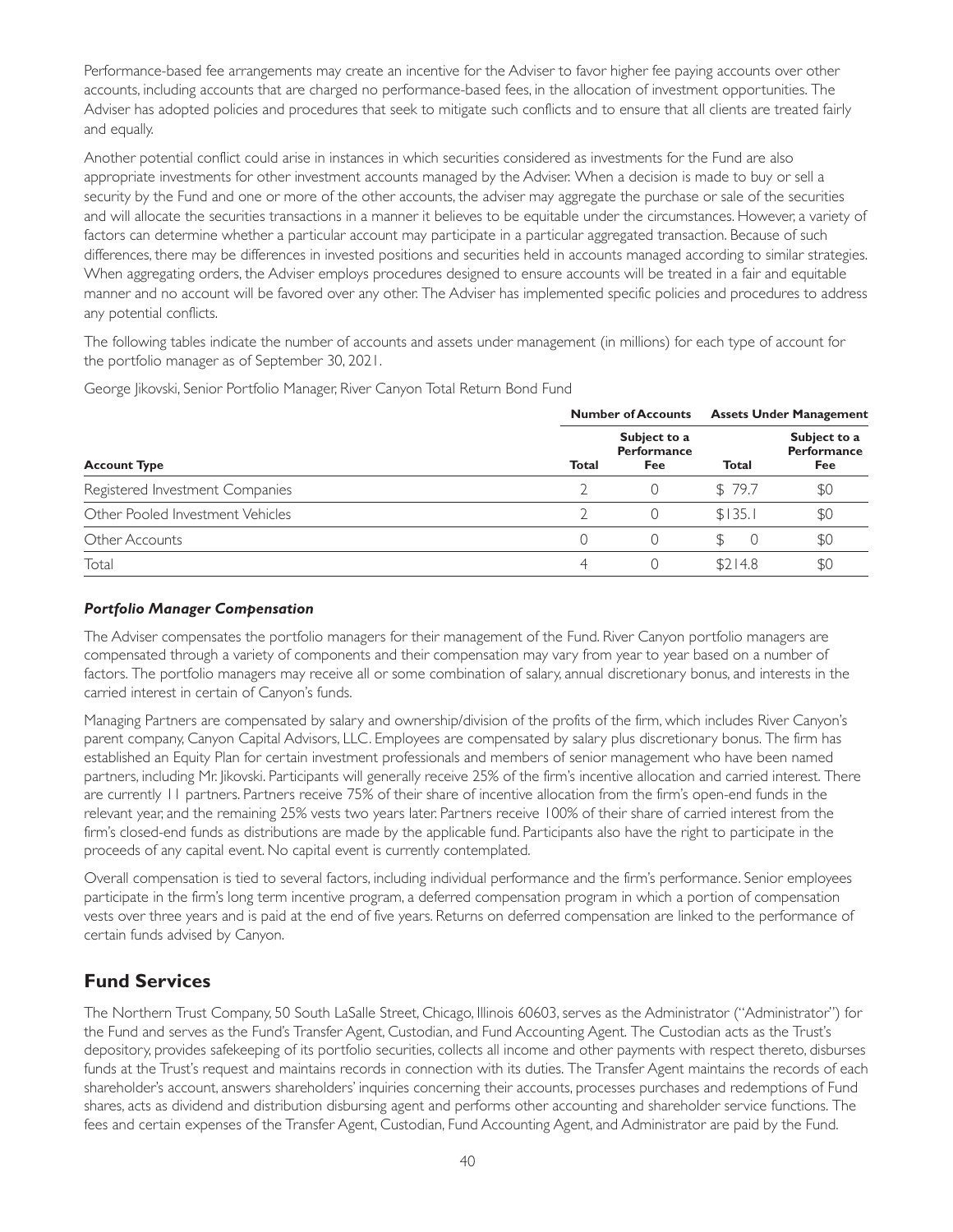<span id="page-46-0"></span>Pursuant to these agreements, the Fund paid the following fees to Northern Trust for the fiscal periods ended September 30, 2021, September 30, 2020 and September 30, 2019:

|      | <b>Fees Earned</b> | <b>Fees</b><br><b>Waived/Reimbursed</b> |  |  |
|------|--------------------|-----------------------------------------|--|--|
| 2021 | \$407,007          |                                         |  |  |
| 2020 | \$178.841          |                                         |  |  |
| 2019 | \$123,279          | \$12,534                                |  |  |

Foreside Fund Officer Services, LLC ("Foreside), located at 690 Taylor Road, Suite 210, Gahanna, Ohio 43230 provides compliance services and financial controls services for the Fund. Services are provided to the Fund pursuant to written agreement between the Trust, on behalf of the Fund, and Foreside. The fees are paid by the Fund.

Pursuant to this agreement, the Fund paid the following fees to Foreside for the fiscal periods ended September 30, 2021, September 30, 2020 and September 30, 2019:

|      | Fees Earned Waived/Reimbursed |     |  |
|------|-------------------------------|-----|--|
| 202  | \$206,753                     | \$0 |  |
| 2020 | \$125,394                     | \$0 |  |
| 2019 | \$131,250                     | \$0 |  |

### *Distributor*

Foreside Financial Services, LLC (the "Distributor"), a subsidiary of Foreside Financial Group, LLC, located at 3 Canal Plaza, Suite 100, Portland, Maine 04101, provides distribution services to the Fund pursuant to a distribution agreement with the Trust. Under its agreement with the Trust, the Distributor acts as an agent of the Trust in connection with the offering of the shares of the Fund on a continuous basis. The Distributor has no obligation to sell any specific quantity of Fund shares. The Distributor, and its officers have no role in determining the Fund's investment policies or which securities to buy or sell. The Adviser, at its own expense, pays the Distributor a fee for distribution-related services. The Distributor may enter into agreements with selected broker-dealers, banks, or other financial institutions for distribution of shares of the Fund. The Trust in its discretion also may issue shares of the Fund otherwise than through Distributor in connection with: (i) the payment or reinvestment of dividends or distributions; (ii) any merger or consolidation of the Trust or the Fund with any other investment company or trust or any personal holding company, or the acquisition of the assets of any such entity or another series of the Trust; (iii) any offer of exchange authorized by the Board of the Trustees; (iv) any sales of shares to Trustees and officers of the Trust or to Distributor or such other persons identified in the Prospectus; or (v) the issuance of such shares to a unit investment trust if such unit investment trust has elected to use shares as an underlying investment.

## **Independent Registered Public Accounting Firm**

The firm of Deloitte & Touche LLP, 111 S. Wacker Drive, Chicago, Illinois 60606, has been selected as independent registered public accounting firm for the Fund for the fiscal year ending September 30, 2022 in accordance with the requirements of the 1940 Act and the rules thereunder. Deloitte & Touche LLP will perform an annual audit of the Fund's financial statements and provides audit services as requested.

# **BROKERAGE ALLOCATION AND OTHER PRACTICES**

Subject to policies established by the Board of Trustees, the Adviser is responsible for the Fund's por tfolio decisions and the placing of the Fund's portfolio transactions. In placing portfolio transactions, the Adviser seeks the best qualitative execution, taking into account such factors as price (including the applicable brokerage commission or dealer spread), the execution capability, financial responsibility and responsiveness of the broker or dealer and the brokerage and research services provided by the broker or dealer. The Adviser generally seeks favorable prices and commission rates that are reasonable in relation to the benefits received.

All decisions concerning the purchase and sale of securities and the allocation of brokerage commissions on behalf of the Fund are made by the Adviser. In selecting broker-dealers to use for such transactions, the Adviser will seek to achieve the best overall result for the Fund taking into consideration a range of factors that include not just price, but also the broker's reliability,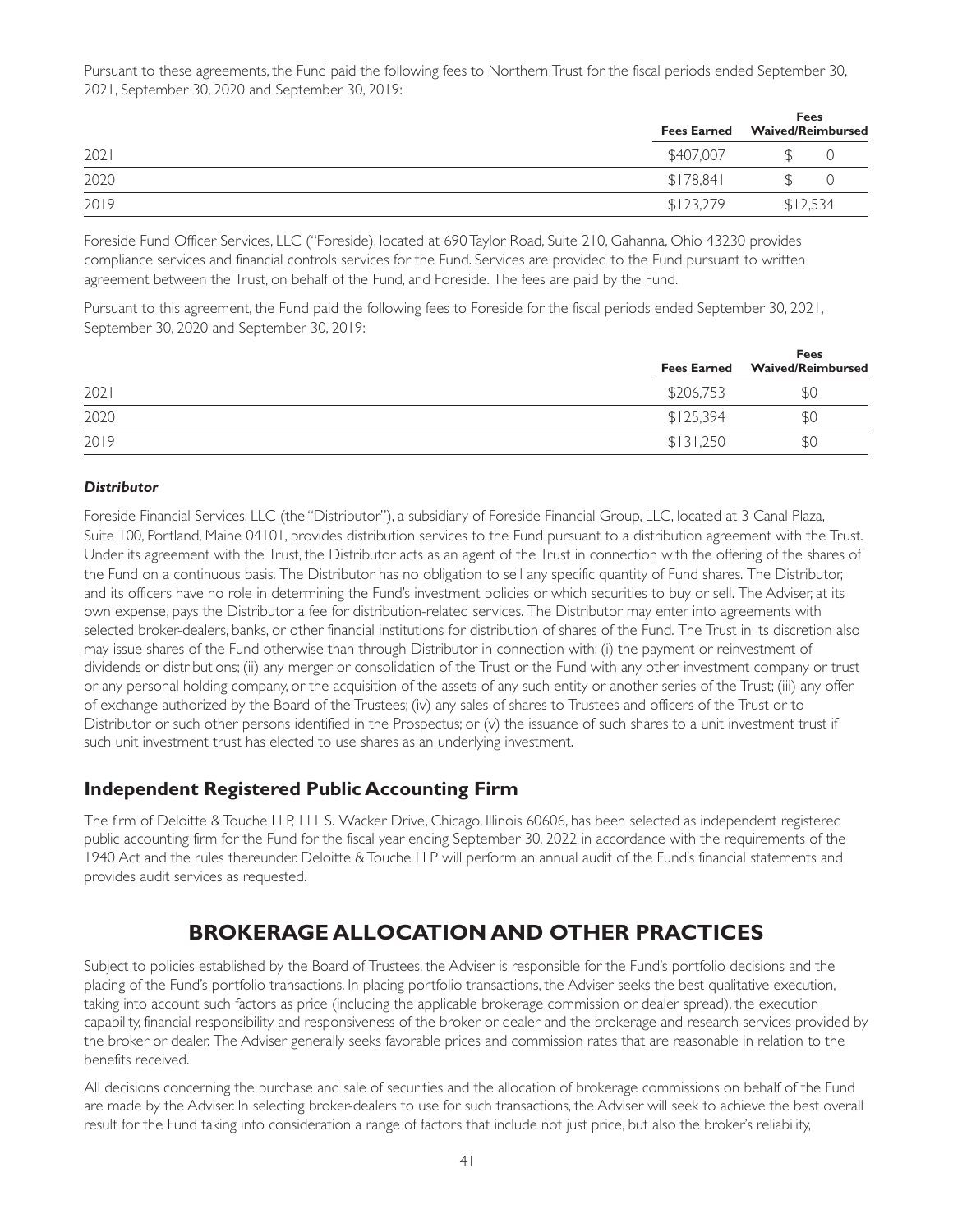<span id="page-47-0"></span>reputation in the industry, financial standing, infrastructure, research and execution services and ability to accommodate special transaction needs. The Adviser will use knowledge of the Fund's circumstances and requirements to determine the factors that the Adviser takes into account for the purpose of providing the Fund with "best execution."

In selecting qualified broker-dealers to execute brokerage transactions, the Adviser may consider broker-dealers who provide or procure for the Adviser brokerage or research services or products within the meaning of Section 28(e) of the Securities Exchange Act of 1934, as amended. Such services and products may include fundamental research reports and technical and portfolio analyses. Certain of the brokerage and research services received may benefit some or all of the Adviser's clients and accounts under the management of the Adviser and may not benefit directly the Fund. Broker-dealers who provide such services may receive a commission which is in excess of the amount of the commission another broker-dealer may have charged if in the judgment of the Adviser the higher commission is reasonable in relation to the value of the brokerage and research services rendered. All commissions paid, regardless of whether the executing broker-dealer provides research services, will generally be within a competitive range for full service brokers.

The Fund paid the following amounts in brokerage commissions for the fiscal periods ended September 30, 2021, September 30, 2020 and September 30, 2019.

| 2021 | ,779.59     |
|------|-------------|
| 2020 | \$10,888.53 |
| 2019 |             |

# **DISCLOSURE OF PORTFOLIO HOLDINGS**

The Fund will not disclose (or authorize its custodian or principal underwriter to disclose) portfolio holdings information to any person or entity except as follows:

- To persons providing services to the Fund who have a need to know such information in order to fulfill their obligations to the Fund, such as por tfolio managers, administrators, custodians, pricing services, proxy voting services, accounting and auditing services, liquidity vendors, and research and trading services, and the Trust's Board of Trustees;
- In connection with periodic reports that are available to shareholders and the public;
- To mutual fund rating or statistical agencies or persons performing similar functions;
- Pursuant to a regulatory request or as otherwise required by law; or
- To persons approved in writing by the Fund's President and CCO or President of the Trust.

The Fund will disclose portfolio holdings quarterly, in the annual and semi-annual Reports, as well as in filings with the SEC, in each case no later than 60 days after the end of the applicable fiscal period.

The Fund makes portfolio holdings available on its website, www.rivercanyonfunds.com, 15 calendar days after each quarter. Portfolio holdings are also available, by request, 15 calendar days after each quarter. Pursuant to policies and procedures adopted by the Board of Trustees, the Fund has ongoing arrangements to release portfolio holdings information on a daily basis to the Adviser, Administrator, Transfer Agent, Fund Accounting Agent, and Custodian and on an as needed basis to other third parties providing services to the Fund. The Adviser, Administrator, Transfer Agent, Fund Accounting Agent, and Custodian receive portfolio holdings information daily in order to carry out the essential operations of the Fund. The Fund will disclose portfolio holdings to their auditors, legal counsel, proxy voting services (if applicable), pricing services, printers, parties to merger and reorganization agreements and their agents, and prospective or newly hired investment advisers or sub-advisers. The lag between the date of the information and the date on which the information is disclosed will vary based on the identity of the party to whom the information is disclosed. For instance, the information may be provided to auditors within days of the end of an annual period, while the information may be given to legal counsel at any time.

The Fund, the Adviser, the Transfer Agent, the Fund Accounting Agent, and the Custodian are prohibited from entering into any special or ad hoc arrangements with any person to make available information about the Fund's por tfolio holdings without the specific approval of the Trust's CCO or President. Any party wishing to release portfolio holdings information on an ad hoc or special basis must submit any proposed arrangement to the CCO, which will review the arrangement to determine (i) whether the arrangement is in the best interests of the Fund's shareholders, (ii) whether the information will be kept confidential (based on the factors discussed below), (iii) whether sufficient protections are in place to guard against personal trading based on the information, and (iv) whether the disclosure presents a conflict of interest between the interests of Fund shareholders and those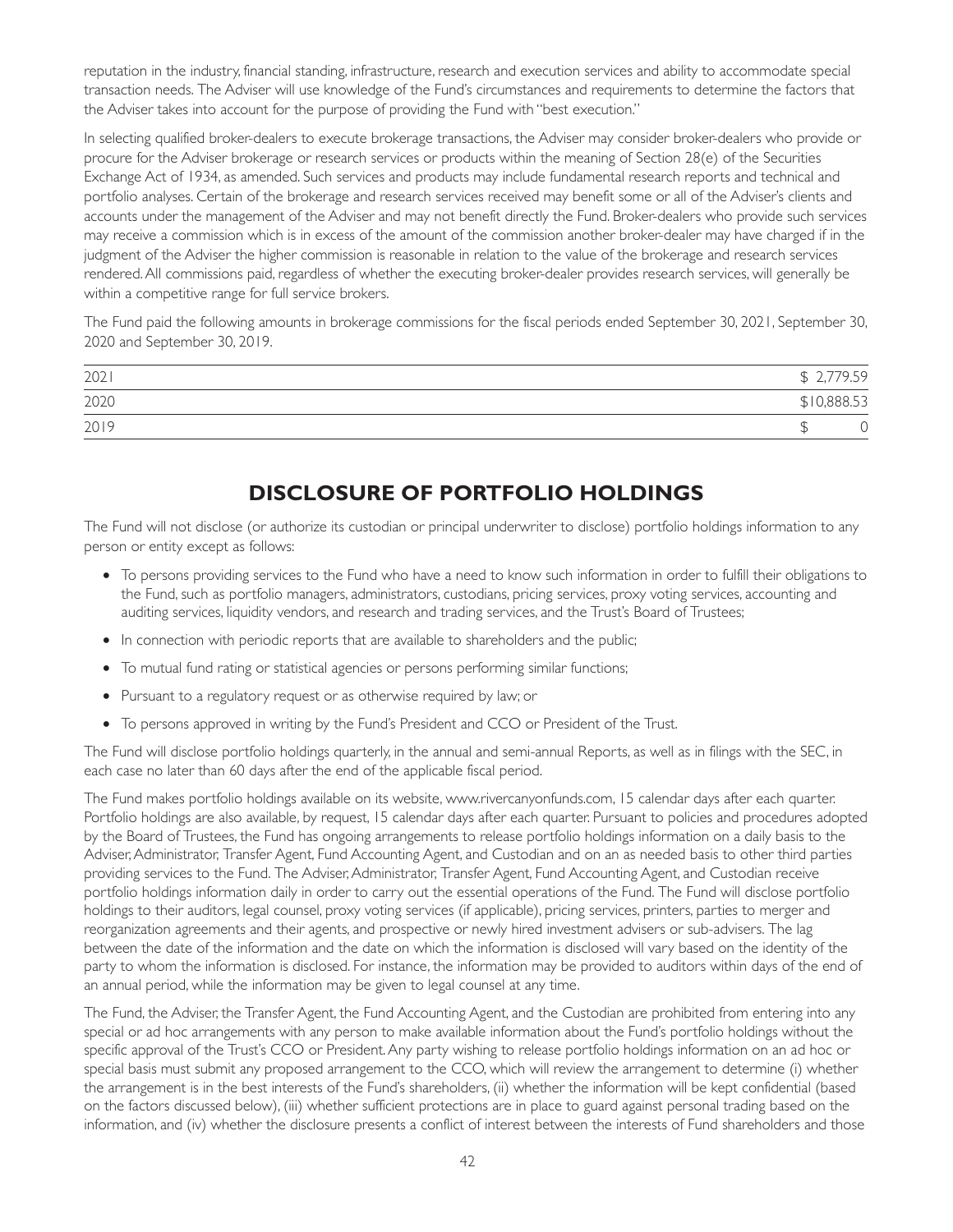<span id="page-48-0"></span>of the Adviser, or any affiliated person of the Fund or the Adviser. The CCO will provide to the Board of Trustees on a quarterly basis a report regarding all portfolio holdings information released on an ad hoc or special basis. Additionally, the Adviser, and any affiliated persons of the Adviser, are prohibited from receiving compensation or other consideration, for themselves or on behalf of the Fund, as a result of disclosing the Fund's por tfolio holdings. The Trust's CCO monitors compliance with these procedures, and reviews their effectiveness on an annual basis.

Information disclosed to third par ties, whether on an ongoing or ad hoc basis, is disclosed under conditions of confidentiality. "Conditions of confidentiality" include (i) confidentiality clauses in written agreements, (ii) confidentiality implied by the nature of the relationship (e.g., attorney-client relationship), (iii) confidentiality required by fiduciary or regulatory principles (e.g., custody relationships), or (iv) understandings or expectations between the parties that the information will be kept confidential. The agreements with the Adviser, Transfer Agent, Fund Accounting Agent, and Custodian contain confidentiality clauses, which the Board and these parties have determined extend to the disclosure of nonpublic information about the Fund's portfolio holdings and the duty not to trade on the non-public information. The Trust believes that these are reasonable procedures to protect the confidentiality of the Fund's por tfolio holdings and will provide sufficient protection against personal trading based on the information.

# **DETERMINATION OF SHARE PRICE**

The price (NAV) of the shares of the Fund is determined at the close of trading of the NYSE, normally 4:00 p.m. ET/3:00 p.m. CT. The NYSE is closed on the following days: Saturdays and Sundays; U.S. national holidays including New Year's Day, Martin Luther King, Jr. Day, Presidents' Day, Good Friday, Memorial Day, Juneteenth, Independence Day, Labor Day, Thanksgiving Day, and Christmas Day. For a description of the methods used to determine the NAV, see "Valuing the Fund's Assets" in the Prospectus.

Security prices are generally provided by an independent third party pricing service approved by the Trustees as of the close of the NYSE, normally at 4:00 p.m. ET/3:00 p.m. CT, each business day on which the share price of the Fund is calculated (as defined in the Fund's prospectus).

Equity securities (including options, rights, warrants, futures, and options on futures) traded in the over-the-counter market or on a primary exchange shall be valued at the closing price or last trade price, as applicable, as determined by the primary exchange. If no sale occurred on the valuation date, the securities will be valued at the latest quotations available from the designated pricing vendor as of the closing of the primary exchange. Securities for which quotations are either (1) not readily available or (2) determined to not accurately reflect their value are valued at their fair value using procedures approved by the Board of Trustees. Significant bid-ask spreads, or infrequent trading may indicate a lack of readily available market quotations. Securities traded on more than one exchange will first be valued at the last sale price on the primary exchange, and then the secondary exchange. The NASD National Market System is considered an exchange. Mutual fund investments will be valued at the most recently calculated (current day) NAV.

Fixed income securities will be valued at the latest quotations available from the designated pricing vendor. These quotations will be derived by an approved independent pricing service based on their proprietary calculation models. In the event that market quotations are not readily available for short-term debt instruments, securities with less than 61 days to maturity may be valued at amortized cost as long as there are no credit or other impairments of the issuer.

In the event an approved pricing service is unable to provide a readily available quotation, the security may be priced by an alternative source, such as a broker who covers the security and can provide a daily market quotation. The appropriateness of the alternative source, such as the continued use of the broker, will be reviewed and ratified quarterly by the Fund's Fair Value Committee ("FVC").

Securities for which quotations are (1) not readily available, (2) not provided by an approved pricing service or broker, or (3) determined to not accurately reflect their value, are valued by the FVC using procedures approved by the Board of Trustees.

Foreign securities, currencies and other assets and liabilities denominated in foreign currencies are translated into U.S. dollars at the exchange rate of such currencies against the U.S. Dollar, as of valuation time, as provided by an independent pricing service approved by the Board.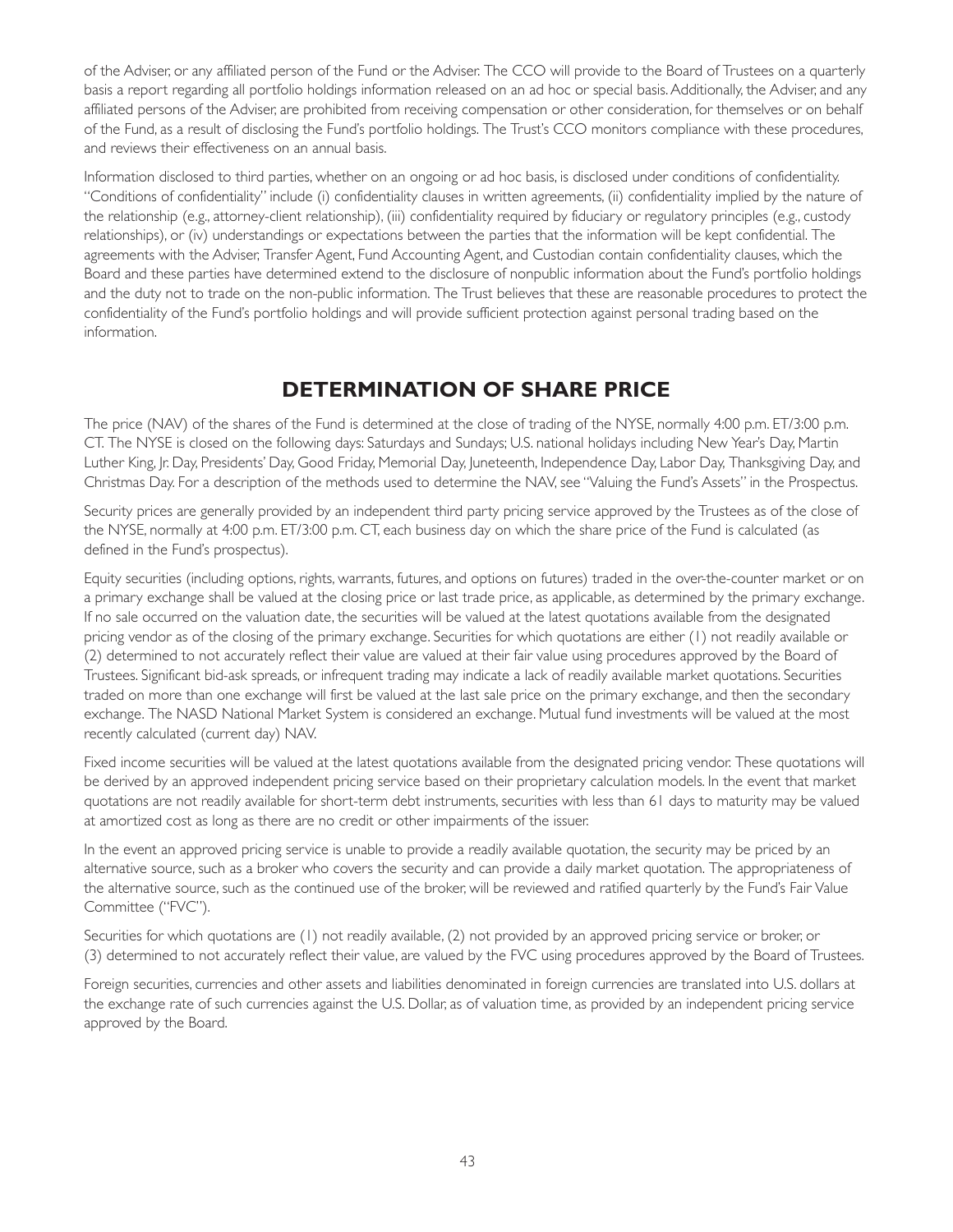# **REDEMPTION IN-KIND**

<span id="page-49-0"></span>The Fund does not intend to redeem shares in any form except cash. However, if the amount redeemed is over the lesser of \$250,000 or 1% of the Fund's net assets, the Fund has the right to redeem shares by giving the redeeming shareholder the amount that exceeds the lesser of \$250,000 or 1% of the Fund's net assets in securities instead of cash. In the event that an in-kind distribution is made, a shareholder may incur additional expenses, such as the payment of brokerage commissions, on the sale or other disposition of the securities received from the Fund.

# **TAX CONSEQUENCES**

The following discussion of certain U.S. federal income tax consequences is general in nature and should not be regarded as an exhaustive presentation of all possible tax ramifications. Each shareholder should consult a qualified tax advisor regarding the tax consequences of an investment in the Fund. The tax considerations relevant to a specific shareholder depend upon the shareholder's specific circumstances, and the following general summary does not attempt to discuss all potential tax considerations that could be relevant to a prospective shareholder with respect to the Fund or its investments. This general summary is based on the Internal Revenue Code of 1986, as amended (the "Code"), the U.S. federal income tax regulations promulgated thereunder, and administrative and judicial interpretations thereof as of the date hereof, all of which are subject to change (potentially on a retroactive basis).

The Fund intends to qualify each year as a regulated investment company under Subchapter M of the Code, which requires compliance with certain requirements concerning the sources of its income, diversification of its assets, and the amount and timing of its distributions to shareholders. Such qualification does not involve supervision of management or investment practices or policies by any government agency or bureau. By so qualifying, the Fund should not be subject to federal income or excise tax on net investment income or net realized capital gain, which are distributed to shareholders in accordance with the applicable timing requirements.

The Fund intends to distribute substantially all of its net investment income (including any excess of net short-term capital gains over net long-term capital losses) and net realized capital gain (that is, any excess of net long-term capital gains over net short-term capital losses) in accordance with the timing requirements imposed by the Code and therefore should not be required to pay any federal income or excise taxes. Net realized capital gain for a fiscal year is computed by taking into account any capital loss carryforward of the Fund. As of September 30, 2021, the Fund has a short-term capital loss carryforward of \$3,503,184 for federal income tax purposes.

To be treated as a regulated investment company under Subchapter M of the Code, the Fund must also (a) derive at least 90% of its gross income from dividends, interest, payments with respect to securities loans, net income from cer tain publicly traded partnerships and gains from the sale or other disposition of securities or foreign currencies, or other income (including, but not limited to, gains from options, futures or forward contracts) derived with respect to the business of investing in such securities or currencies, and (b) diversify its holding so that, at the end of each fiscal quarter, (i) at least 50% of the market value of the Fund's assets is represented by cash, U.S. government securities and securities of other regulated investment companies, and other securities (for purposes of this calculation, generally limited in respect of any one issuer, to an amount not greater than 5% of the market value of the Fund's assets and 10% of the outstanding voting securities of such issuer) and (ii) not more than 25% of the value of its assets is invested in the securities (other than U.S. government securities or the securities of other regulated investment companies) of any one issuer, two or more issuers which the Fund controls and which are determined to be engaged in the same or similar trades or businesses, or the securities of certain publicly traded partnerships.

If the Fund fails to qualify as a regulated investment company under Subchapter M in any fiscal year, it may be treated as a corporation for federal income tax purposes. As such, the Fund would be required to pay income taxes on its net investment income and net realized capital gains, if any, at the rates generally applicable to corporations. Shareholders of the Fund generally would not be liable for income tax on the Fund's net investment income or net realized capital gains in their individual capacities. However, distributions to shareholders, whether from the Fund's net investment income or net realized capital gains, would be treated as taxable dividends to the extent of current or accumulated earnings and profits of the Fund.

As a regulated investment company, the Fund is subject to a 4% nondeductible excise tax on certain undistributed amounts of ordinary income and net realized capital gain under a prescribed formula contained in Section 4982 of the Code. The formula requires payment to shareholders during a calendar year of distributions representing at least 98% of the Fund's ordinary income for the calendar year and at least 98.2% of its net realized capital gain (i.e., the excess of its capital gains over capital losses) realized during the one-year period ending October 31 during such year plus 100% of any income that was neither distributed nor taxed to the Fund during the preceding calendar year. Under ordinary circumstances, the Fund expects to time its distributions so as to avoid liability for this tax.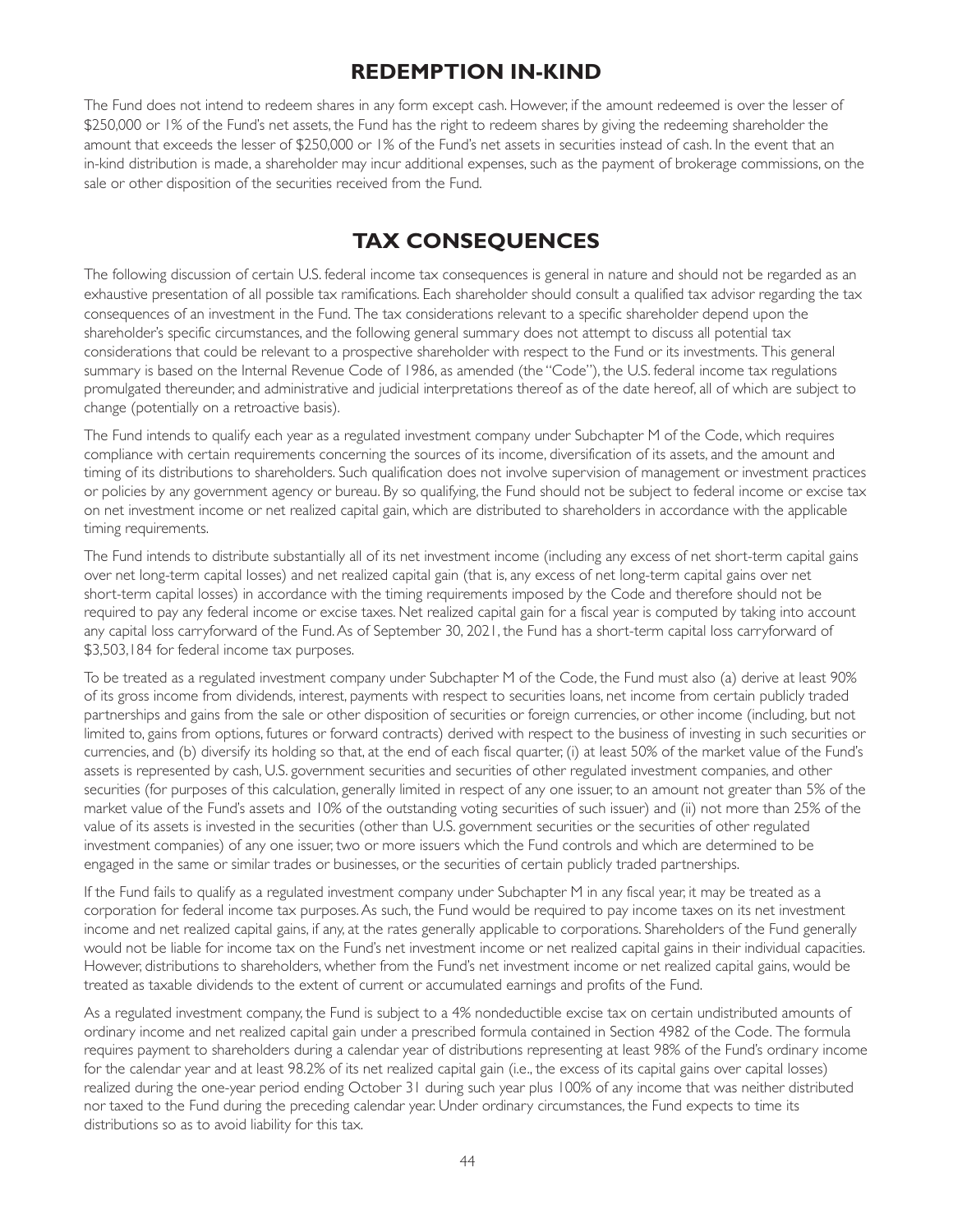The following discussion of U.S. federal income tax consequences is for the general information of shareholders that are U.S. persons that are subject to tax. Shareholders that are invested in IRAs or other qualified retirement plans generally are exempt from income taxation under the Code. Shareholders that are non-U.S. persons, IRAs or other qualified retirement plans should consult their own tax advisors regarding the tax consequences of an investment in the Funds.

Distributions of taxable net investment income (including the excess of net short-term capital gain over net long-term realized capital loss) generally are taxable to shareholders at ordinary income tax rates, regardless of whether you elect to receive or reinvest such distributions. However, distributions by the Fund to a non-corporate shareholder may be subject to income tax at the shareholder's applicable tax rate for long-term capital gain, to the extent that the Fund receives qualified dividend income on the securities it holds, the Fund properly designates the distribution as qualified dividend income, and the Fund and the non-corporate shareholder receiving the distribution meets cer tain holding period and other requirements. Distributions of taxable net investment income (including qualified dividend income) may be subject to an additional 3.8% Medicare tax as discussed below.

Distributions of net realized capital gain ("capital gain dividends") generally are taxable to shareholders as long-term capital gain, regardless of the length of time the shares of the Trust have been held by such shareholders. Under current law, capital gain dividends recognized by a non-corporate shareholder generally will be taxed at a maximum income tax rate of 20% and may be subject to an additional 3.8% Medicare tax as discussed below. Capital gains of corporate shareholders are taxed at the same rate as ordinary income.

Distributions of taxable net investment income and net realized capital gain will be taxable as described above, whether received in additional cash or shares. All distributions of taxable net investment income and net realized capital gain, whether received in shares or in cash, must be reported by each taxable shareholder on his or her federal income tax return. Dividends or distributions declared in October, November or December as of a record date in such a month, if any, will be deemed to have been received by shareholders on December 31, if paid during January of the following year. Redemptions of shares may result in tax consequences (gain or loss) to the shareholder and are also subject to these reporting requirements.

Redemption of Fund shares by a shareholder will result in the recognition of taxable gain or loss in an amount equal to the difference between the amount realized and the shareholder's tax basis in the shareholder's Fund shares. Such gain or loss is treated as a capital gain or loss if the shares are held as capital assets. However, any loss realized upon the redemption of shares within six months from the date of their purchase will be treated as a long-term capital loss to the extent of any amounts treated as capital gain dividends during such six-month period. All or a portion of any loss realized upon the redemption of shares may be disallowed to the extent shares are purchased (including shares acquired by means of reinvested dividends) within 30 days before or after such redemption.

Under the Code, the Fund will be required to report to the Internal Revenue Service all distributions of taxable income and net realized capital gains as well as gross proceeds from the redemption or exchange of Fund shares, except in the case of certain exempt shareholders. Under the backup withholding provisions of Section 3406 of the Code, distributions of taxable net investment income and net realized capital gain and proceeds from the redemption or exchange of the shares of the Fund may be subject to withholding of federal income tax (currently, at a rate of 24%) in the case of non-exempt shareholders who fail to furnish the investment company with their taxpayer identification numbers and with required certifications regarding their status under the federal income tax law, or if the Fund is notified by the IRS or a broker that withholding is required due to an incorrect TIN or a previous failure to report taxable interest or dividends. If the withholding provisions are applicable, any such distributions and proceeds, whether taken in cash or reinvested in additional shares, will be reduced by the amounts required to be withheld.

An additional 3.8% Medicare tax generally will be imposed on certain net investment income (including ordinary dividends and capital gain distributions received from the Fund and net gains from redemptions or other taxable dispositions of Fund shares) of U.S. individuals, estates and trusts to the extent that any such person's "modified adjusted gross income" (in the case of an individual) or "adjusted gross income" (in the case of an estate or trust) exceeds cer tain threshold amounts. Shareholders should consult their tax advisors about the application of federal, state, local and foreign tax law in light of their particular situation.

Should additional series, or funds, be created by the Trustees, the Fund would be treated as a separate tax entity for federal tax purposes.

Payments to a shareholder that is either a foreign financial institution ("FFI") or a non-financial foreign entity ("NFFE") within the meaning of the Foreign Account Tax Compliance Act ("FATCA") may be subject to a generally nonrefundable 30% withholding tax on: (a) income dividends paid by a Fund after June 30, 2014 and (b) cer tain capital gain distributions and the proceeds arising from the sale of Fund shares paid by the Fund after December 31, 2018. FATCA withholding tax generally can be avoided: (a) by an FFI, subject to any applicable intergovernmental agreement or other exemption, if it enters into a valid agreement with the IRS to, among other requirements, report required information about certain direct and indirect ownership of foreign financial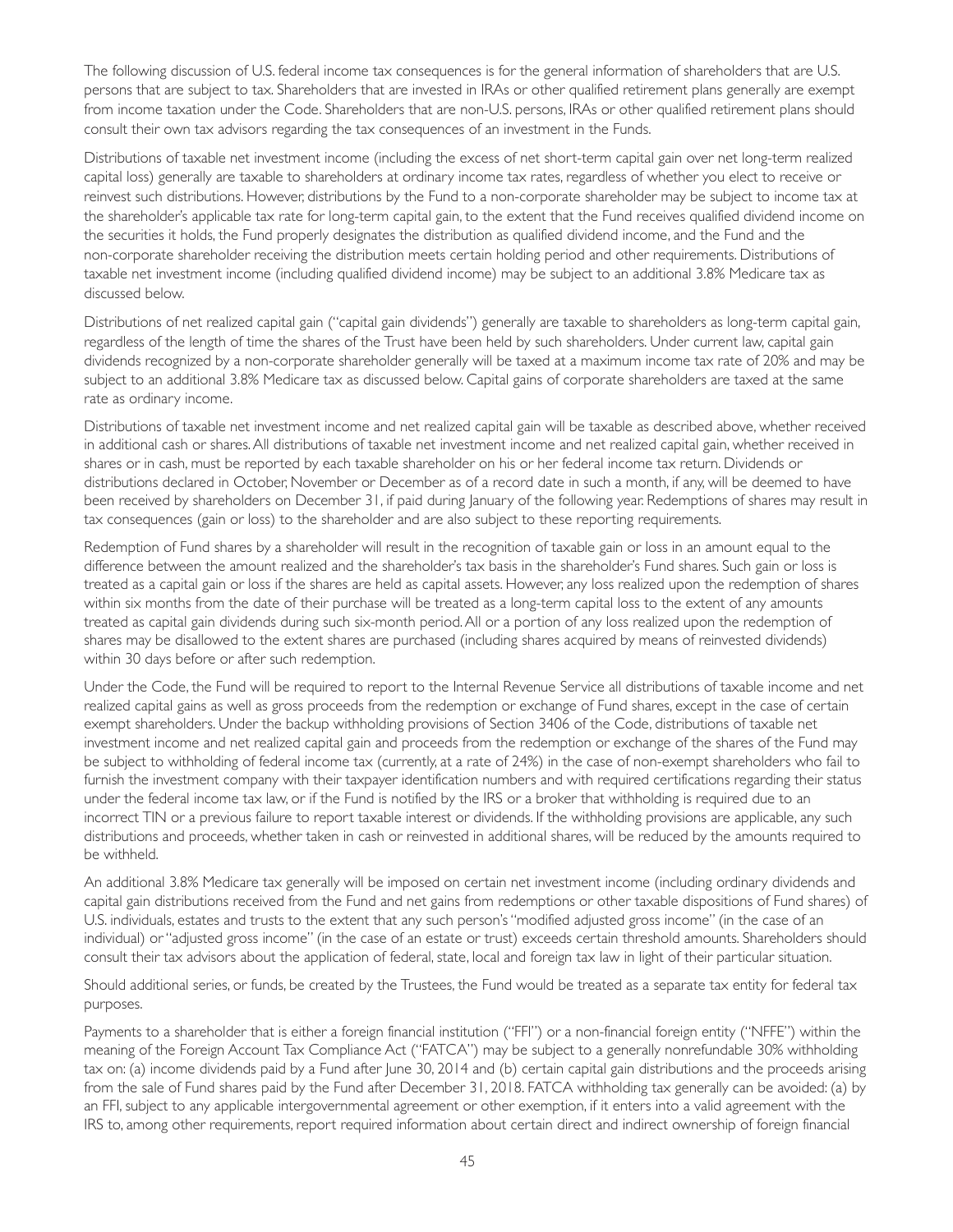<span id="page-51-0"></span>accounts held by U.S. persons with the FFI and (b) by an NFFE, if it: (i) certifies that it has no substantial U.S. persons as owners or (ii) if it does have such owners, reports information relating to them. A Fund may disclose the information that it receives from its shareholders to the IRS, non-U.S. taxing authorities or other parties as necessary to comply with FATCA. Withholding also may be required if a foreign entity that is a shareholder of a Fund fails to provide the Fund with appropriate certifications or other documentation concerning its status under FATCA.

Shareholders should consult their tax advisors about the application of federal, state, local and foreign tax law in light of their particular situation.

# **PROXY VOTING POLICIES AND PROCEDURES**

The Board of Trustees has delegated responsibilities for decisions regarding proxy voting for securities held by the Fund to the Adviser, subject to the general oversight of the Board. The Adviser has adopted written proxy voting policies and procedures ("Proxy Policy") as required by Rule 206(4)-6 under the Investment Advisers Act of 1940, as amended, consistent with its fiduciary obligations. The Board of Trustees periodically reviews the Proxy Policy. The Proxy Policy is designed and implemented in a manner reasonably expected to ensure that voting and consent rights are exercised prudently considering all relevant factors and without undue influence from individuals or groups who may have an economic interest in the outcome of a proxy vote. Any conflict between the best economic interests of the Fund and the Adviser's interests will be resolved in the Fund's favor pursuant to the Proxy Policy. The Adviser's proxy voting policies and procedures are attached as Appendix A.

MORE INFORMATION. Investors may obtain a copy of the proxy voting policies and procedures by writing to the Trust in the name of the pertinent Fund c/o The Northern Trust Company, P.O. Box 4766, Chicago, Illinois 60680-4766 or by calling the Trust at 800-245-0371 (toll free) or 312-557-0164.

Information about how the Fund votes proxies relating to portfolio securities for each 12 month period ending June 30 is available without charge, upon request, by calling the Trust at 800-245-0371 (toll free) or 312-557-0164 and on the SEC's website at http://www.sec.gov.

# **FINANCIAL STATEMENTS**

The financial statements and independent registered public accounting firm's report to the Annual Report to Shareholders of River Canyon Total Return Bond Fund for the fiscal period ended September 30, 2021 are incorporated herein by reference. The Fund will provide the Annual Report without charge at written request or request by telephone.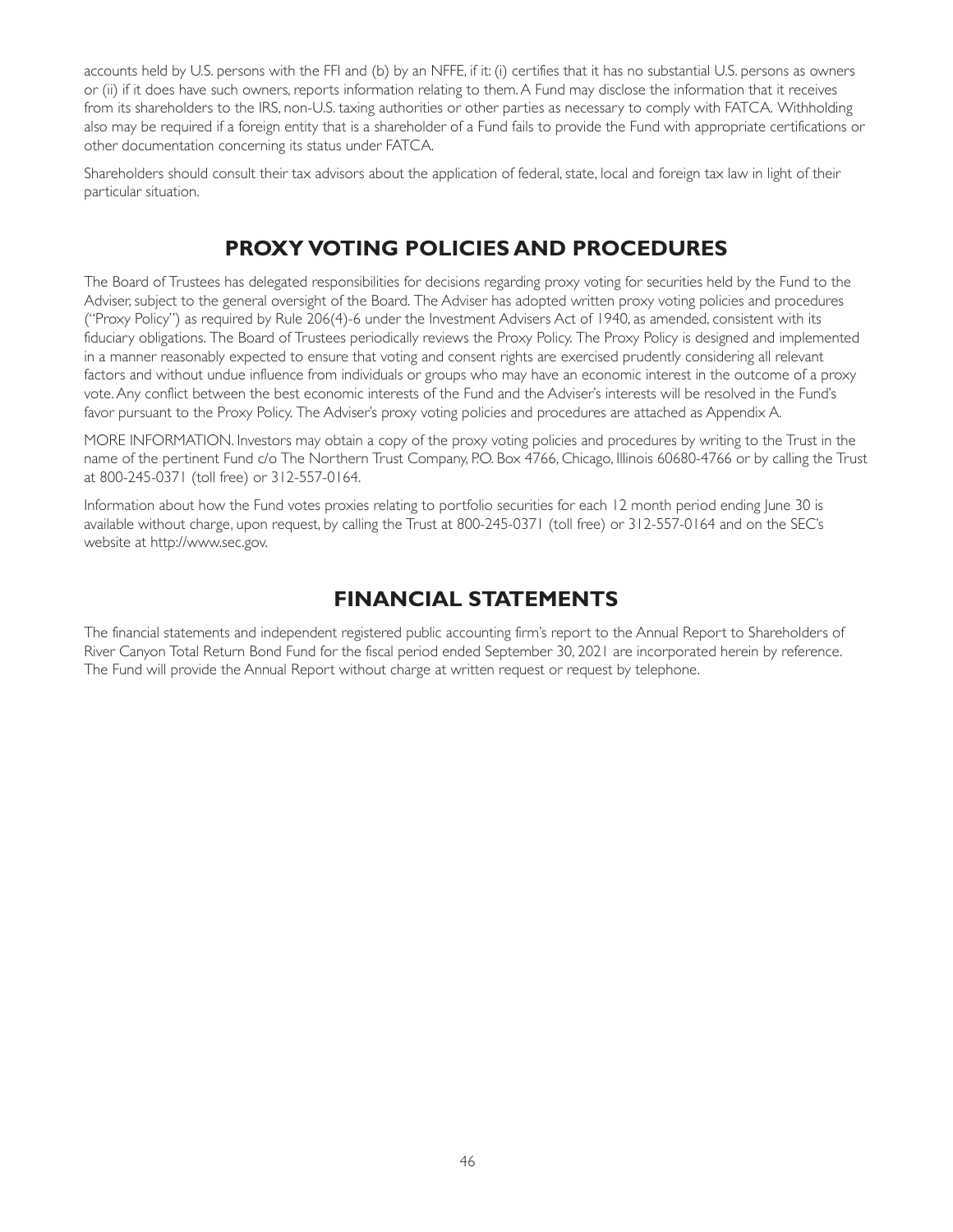# <span id="page-52-0"></span>**APPENDIX A - PROXY VOTING POLICY AND PROCEDURES**

### **River Canyon Fund Management LLC**

## **I. BACKGROUND**

The act of managing assets of clients may include the voting of proxies related to such managed assets. Where the power to vote in person or by proxy has been delegated, directly or indirectly, to the investment adviser, the investment adviser has the fiduciary responsibility for (a) voting in a manner that is in the best interests of the client, and (b) properly dealing with potential conflicts of interest arising from proxy proposals being voted upon.

The policies and procedures of River Canyon Fund Management LLC (the "Adviser") for voting proxies received for accounts managed by the Adviser are set forth below and are applicable if:

- The underlying advisory agreement entered into with the client expressly provides that the Adviser shall be responsible to vote proxies received in connection with the client's account; or
- The underlying advisory agreement entered into with the client is silent as to whether or not the Adviser shall be responsible to vote proxies received in connection with the client's account and the Adviser has discretionary authority over investment decisions for the client's account.

These Proxy Voting Policies and Procedures are designed to ensure that proxies are voted in an appropriate manner and should complement the Adviser's investment policies and procedures regarding its general responsibility to monitor the performance and/or corporate events of companies that are issuers of securities held by funds and/or managed accounts advised by the Adviser. Any questions about these policies and procedures should be directed to Doug Anderson at 310/272-1360.

# **II. PROXY VOTING POLICIES**

### **A. General Principles**

The Adviser shall vote proxies in a manner that is in the best interest of the client. The Adviser shall consider only those factors that relate to the client's investment or dictated by the client's written instructions, including how the result of the requested vote will economically impact and affect the value of the client's investment.

In voting on each and every issue, the Adviser and its Employees shall vote in a prudent and timely fashion and only after a careful evaluation of the issue(s) presented on the ballot.

The Adviser has hired Institutional Shareholder Services Inc. ("ISS"), to assist in coordinating its voting of proxies and to provide cer tain record keeping services. ISS does not vote proxies for the Adviser, but does inform the Adviser about upcoming proxies related to the securities held by the Adviser's clients.

### **B. Conflicts of Interest**

In exercising its voting discretion, the Adviser and its Employees shall avoid any direct or indirect conflict of interest raised by such voting decision. The Adviser will provide adequate disclosure to the client, if any substantive aspect or foreseeable result of the subject matter to be voted upon raises a material actual or potential conflict of interest to the Adviser or:

- any affiliate of the Adviser (for purposes of these Proxy Voting Policies and Procedures, an affiliate means: (i) any person directly, or indirectly through one or more intermediaries, controlling, controlled by or under common control with the Adviser; (ii) any officer, director, principal, partner, employer, or direct or indirect beneficial owner of any 10% or greater equity or voting interest of the Adviser; or (iii) any other person for which a person described in clause (ii) acts in any such capacity);
- any issuer of a security for which the Adviser (or any affiliate of the Adviser) acts as a sponsor, advisor, manager, custodian, distributor, underwriter, broker, or other similar capacity; or
- any person with whom the Adviser (or any affiliate of the Adviser) has an existing, material contract or business relationship that was not entered into in the ordinary course of the Adviser's (or its affiliate's) business.

(Each of the above persons being an "Interested Person.")

After informing the client of any potential conflict of interest, the Adviser will take other appropriate action as required under these Proxy Voting Policies and Procedures, as provided below.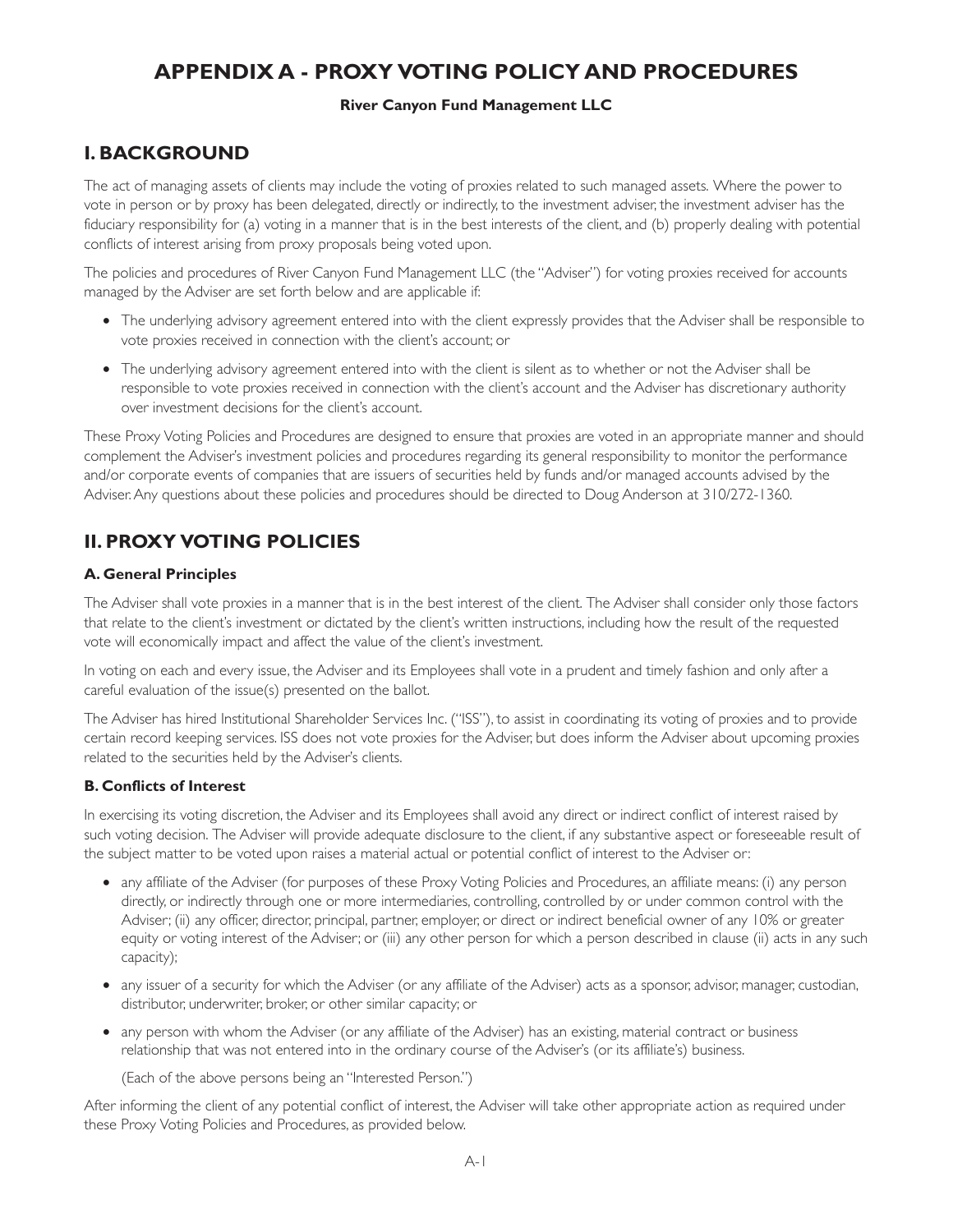The Adviser has retained ISS to keep certain records required by applicable law in connection with the Adviser's proxy voting activities for clients. The Adviser will provide proxy-voting information to clients upon their written or oral request.

## **III. PROXY VOTING PROCEDURES**

A. The analyst responsible for monitoring the security (the "Responsible Party") shall be designated by the Adviser to make discretionary voting decisions for the client's account after consultation with senior management. The Accounting Department will be responsible for processing proxy votes. The Responsible Party should assume that he or she has the power to vote all proxies related to a security held by a fund or a managed account advised by the Adviser.

**B.** All proxies and ballots are delivered to and/or received by ISS. Any proxies received by the Adviser will be forwarded to the Accounting Department and then forwarded to ISS who will log such proxy upon receipt.

### **C. The Responsible Party shall follow the procedures set forth below:**

- 1. Prior to voting, the Responsible Party will verify whether his or her voting power is subject to any applicable limitations or guidelines issued by the client.
- 2. If the Responsible Party is aware of any actual or potential conflict, the Responsible Party will raise this issue with the Compliance Department. The determination regarding the presence of any actual or potential conflict of interest shall be noted by the Responsible Party and/or Compliance Department (i.e., comparing the apparent parties affected by the proxy proposal being voted upon against the Adviser's internal list of Interested Persons and, for any matches found, describing the process taken to determine the anticipated magnitude and possible probability of any conflict of interest being present), which shall be reviewed and signed off on by the Responsible Party's direct supervisor (and if none, by a Managing Partner of the Advisor). If no such conflict exists, the Responsible Party will skip to clause 4 below.
- 3. If an actual or potential conflict is found to exist, written notification of the conflict (the "Conflict Notice") shall be given to the client or the client's designee in sufficient detail and with sufficient time (to the extent practicable under the circumstances) to reasonably inform the client of the actual or potential conflict involved.

Specifically, the Conflict Notice should describe: (a) the proposal to be voted upon; (b) the actual or potential conflict of interest involved; (c) the Adviser's vote recommendation (with a summary of material factors supporting the recommended vote); and (d) if applicable, the relationship between the Adviser and any Interested Person.

The Conflict Notice will either request the client's consent to the Adviser's vote recommendation or request the client to vote the proxy directly or through a designee of the client. The Conflict Notice and consent thereto may be sent or received, as the case may be, by mail, fax, electronic transmission or any other reliable form of communication that may be recalled, retrieved, produced, or printed in accordance with the recordkeeping policies and procedures of the Adviser. If the client is unreachable or has not affirmatively responded before the response deadline for the matter being voted upon, in an effort to act in the best interest of the client under the circumstances, the Adviser may:

- a. rely upon the vote recommendation of an independent third-party (in such a situation the Adviser will likely rely on the vote recommendation of ISS) if the vote recommendation would fall in favor of the Adviser's interest (or the interest of an Interested Person);
- b. cast its vote as recommended, if the vote recommendation would fall against the Adviser's interest (or the interest of an Interested Person); or
- c. abstain from voting.
- 4. Once a decision has been made regarding whether or not to vote the proxy, the Responsible Party will instruct the Accounting Department how to vote (i.e., either for or against the various proposals).

In accordance with SEC Rule 204-2(c)(2), as amended, the Adviser shall retain the following:

- A record of the vote cast, if any (unless this record is retained by a third party for the benefit of the Adviser and the third party is able to promptly provide the Adviser with a copy of the voting record upon its request);
- A record memorializing the basis for the vote cast or, if no vote is cast, a record of the analysis and determination that the cost of voting the proxy exceeds the benefit to the client of voting the proxy (in most cases owning less than 1% will satisfy this requirement);
- A copy of any document created by the Adviser or its Employees that was material in making the decision on how to vote the subject proxy; and